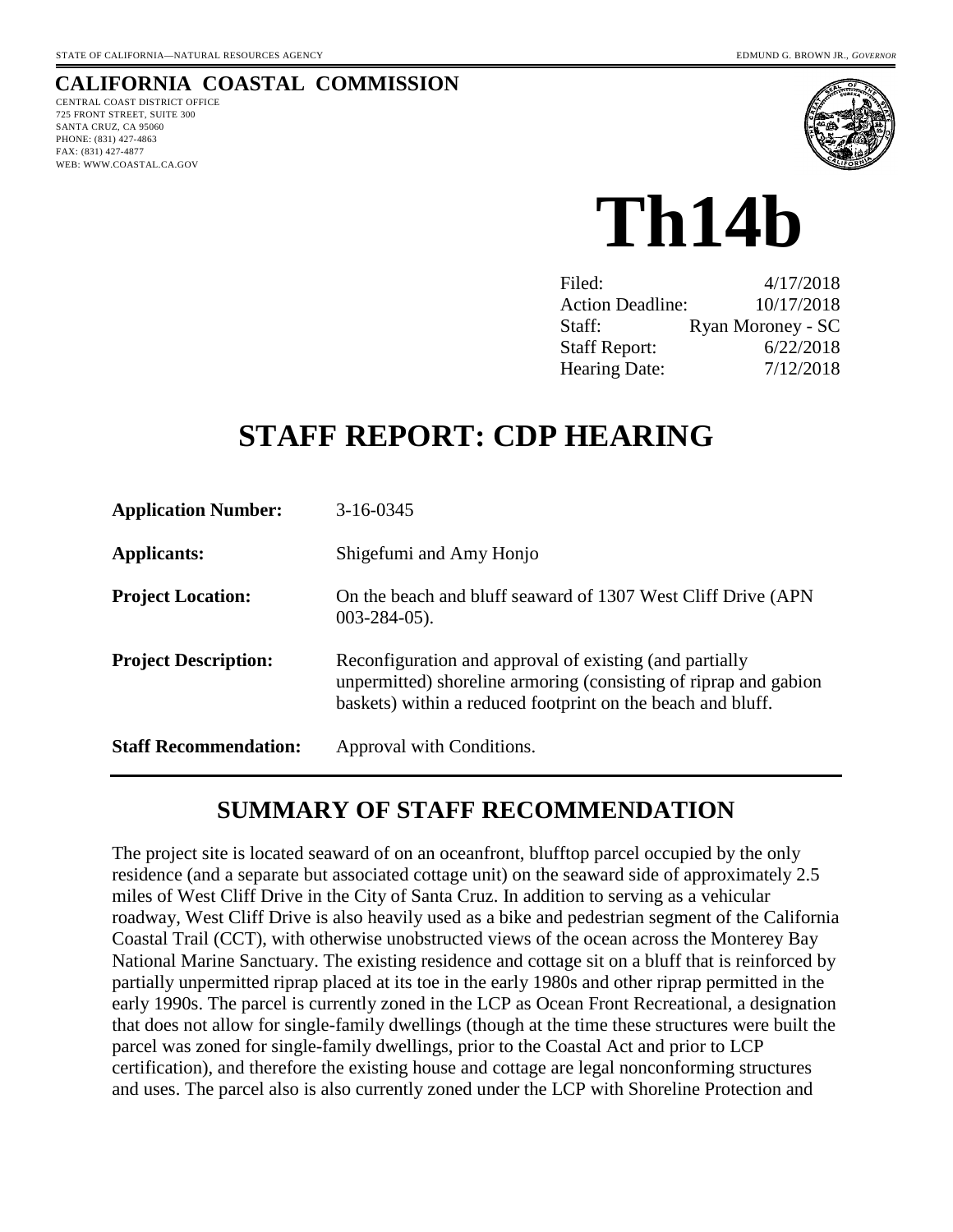#### 3-16-0345 (Honjo Armoring)

West Cliff Drive overlays, the LCP objectives of which are to ensure the protection of coastal resources and views, and to enhance public access.

In the wake of severe El Niño storms in the early 1980s, the prior property owner installed fairly substantial shoreline armoring on the beach and bluffs seaward of the residential development atop the bluff at the subject location, including rock-filled gabion baskets and approximately 850 tons of riprap, in order to protect the residence and cottage. Although that prior owner initiated an after-the-fact CDP application at that time, that process was never completed. Subsequently, in 1992, the prior owner received a different CDP to place some 300 cubic yards (cy) of riprap at the site (CDP 3-92-078). At that time, the record indicates that the Commission was unaware that the early 1980s unpermitted work had not been permitted, and thus the Commission's CDP did not evaluate or approve that prior work at that time. Thus, 300 cy of riprap has been legally permitted at the site, but the remainder of the armoring remains unpermitted, and is currently considered a violation of the Coastal Act that is subject to a Commission enforcement case (V-3- 15-0124). The current owners and Applicants acquired the property in July of 2014, and thus inherited the violation. This CDP application is intended to resolve that violation.

Specifically, the Applicants propose to modify the existing (and mostly unpermitted) armoring by: 1) removing approximately 500 cy of riprap; 2) retaining approximately 700 cy of riprap in a reduced footprint; 3) removing approximately 36 linear feet of gabion baskets (with a volume of approximately 32 cy); and 4) retaining approximately 39 linear feet of gabion baskets (with an approximate volume of 78 cy). The retained riprap and gabion baskets are necessary in order to protect the existing cottage on the site, which is in danger from erosion, but are not necessary to protect the redeveloped main house. Both the cottage and the main house are also proposed for improvements under a separate CDP application also being heard at the July Commission meeting (CDP Application A-3-STC-16-0016), wherein the cottage would be remodeled (but not to a level considered to be redevelopment requiring that it meet all required setbacks; by not rising to the level of redevelopment the cottage remains an 'existing structure' pre-dating the Coastal Act for which shoreline protection can be considered under Section 30235) and the house redeveloped (thus requiring that it meet all required setbacks and not being entitled to shoreline protection pursuant to Section 30235). In other words, the cottage would retain its status as an existing structure pre-dating the permitting requirements of the Coastal Act, but the house would not, and only the cottage would be afforded armoring under Coastal Act Section 30235.

Staff, including the Commission's Senior Coastal Engineer, Dr. Lesley Ewing, has reviewed the reduced-scale armoring proposal and concurs that it is the preferable alternative in this case to minimize significant adverse impacts to coastal resources while protecting the existing endangered cottage. It will reduce armoring coverage to about half of that that exists now (albeit what exists now is partially unpermitted), and free up approximately 2,000 square feet of beach area. In addition, staff and the property owners have worked closely and are in agreement on an appropriate mitigation package to offset coastal resource impacts from both the armoring that has been in place since the early 1980s and the reduced scale armoring that would be retained moving forward. These measures include the Applicants providing for two public stairway improvement projects, a public pathway repair, and public park improvements along West Cliff Drive, as well a public access easement over the unburdened beach and rock shelf areas on the site, 2,000 square feet of which will be free of armoring for the first time in nearly four decades.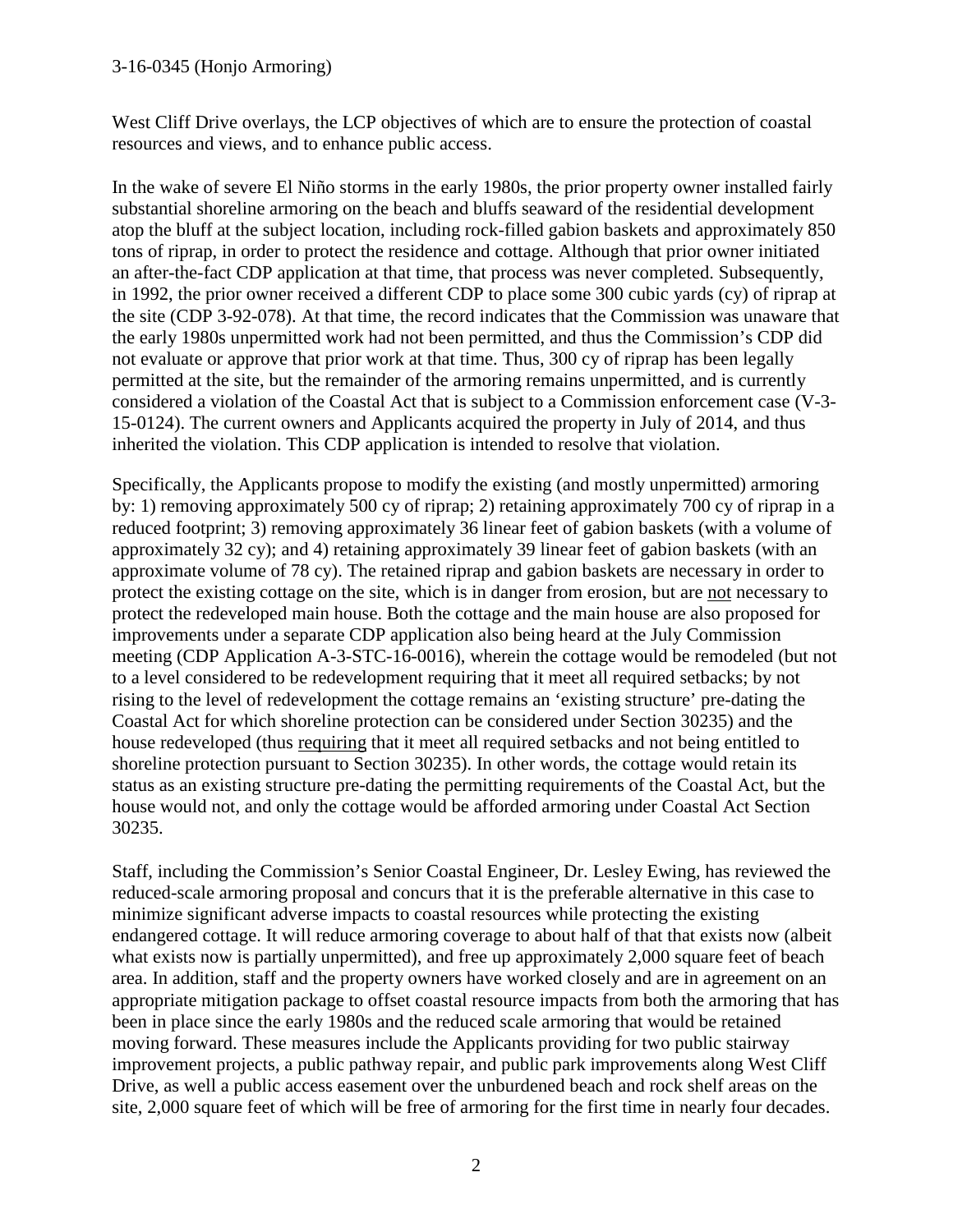Therefore, staff recommends that the Commission approve a CDP for the proposed project, including with conditions designed to: 1) ensure that the project is the minimum necessary to protect the existing cottage; 2) provide enhanced public recreational access amenities at nearby locations along West Cliff Drive; 3) include other agency approvals; 4) require assumption of risk, waiver of liability and indemnity agreements for coastal hazards; 5) require monitoring and maintenance of the as-built project; 6) provide for appropriate coastal bluff landscaping, including only low-growing native blufftop plants as well as 'creeping' plants able to help provide visual screening of the armoring; 7) include appropriate best management practices to protect water quality and public access during construction, and; 8) record a deed restriction against the property governed by this permit. As conditioned, the project can be found consistent with the Coastal Act.

Therefore, as conditioned, the project is consistent with the Coastal Act, and staff recommends **approval** of the CDP. The motion is found on page 5 below.

#### **Staff Note: Unpermitted Development**

A Coastal Act enforcement case (V-3-15-0124) was opened in 2015 for the unpermitted installation of shoreline armoring in 1983 by the prior owner. That prior owner subsequently pursued an ATF CDP application (CDP application number 3-83-152), but never completed the application process, and thus the armoring installed by the prior owner is not considered permitted. The Applicants seek to resolve these violations through this application, and the CDP is conditioned to eliminate all unnecessary armoring, and authorize the minimum necessary armoring to protect the existing cottage, while mitigating for all project impacts to coastal resources, including those that accrue due to the presence of the unpermitted armoring since the early 1980s. Approval of this application pursuant to the staff recommendation, issuance of the CDP, and the Applicant's subsequent compliance with all terms and conditions of the permit will result in resolution of the above described violations.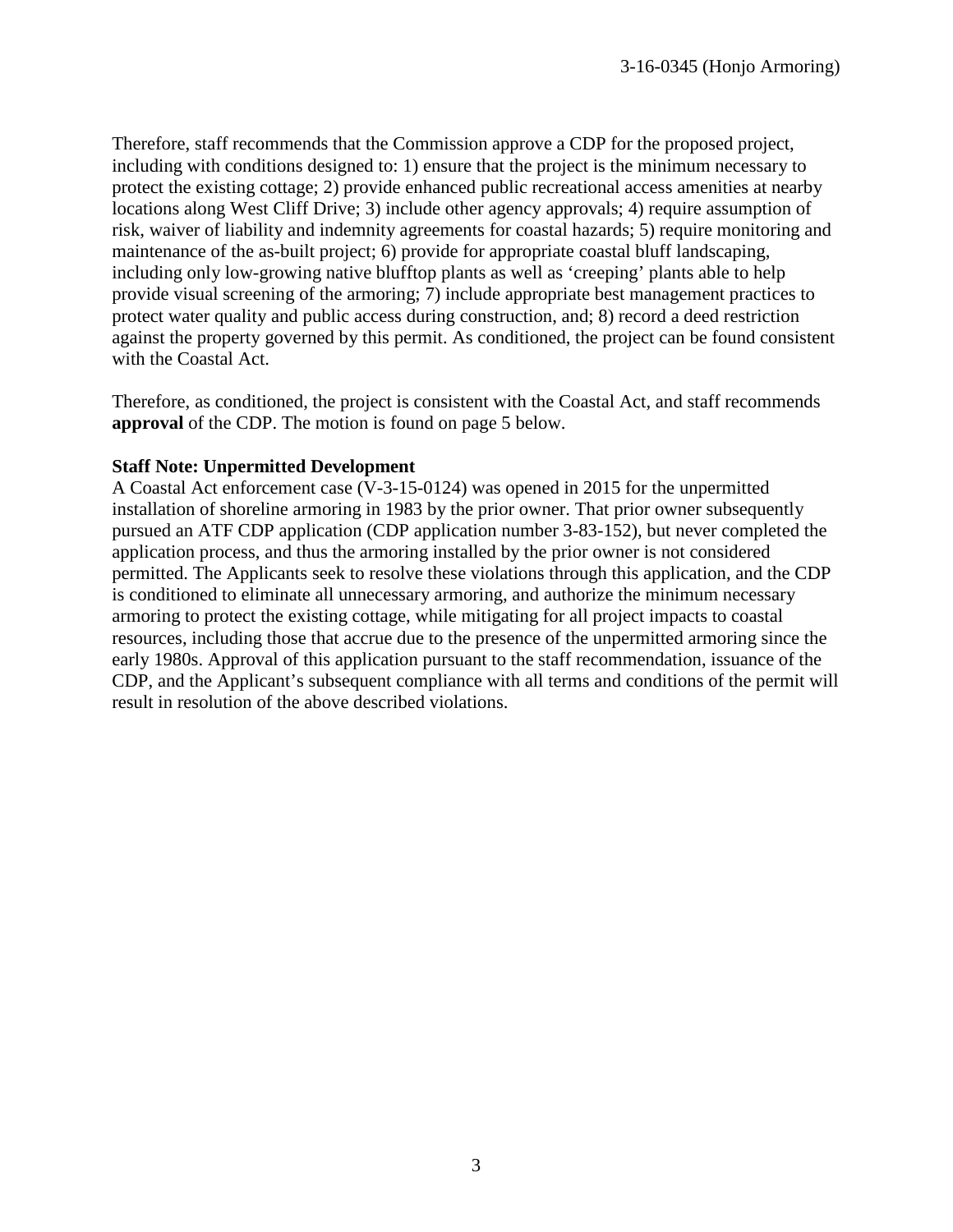# **TABLE OF CONTENTS**

# **APPENDICES**

Appendix A – Substantive File Documents

Appendix B – Staff Contact with Agencies and Groups

# **EXHIBITS**

- Exhibit 1 Project Vicinity Map
- Exhibit 2 Project Site Photos
- Exhibit 3 Applicants' Alternatives Analysis
- [Exhibit 4 Applicants' Proposed Project Plans](https://documents.coastal.ca.gov/reports/2018/7/W14b/W14b-7-2018-exhibits.pdf)
- Exhibit 5 Mitigation Package Public Access Improvement Projects
- Exhibit 6 Public Access Easement Location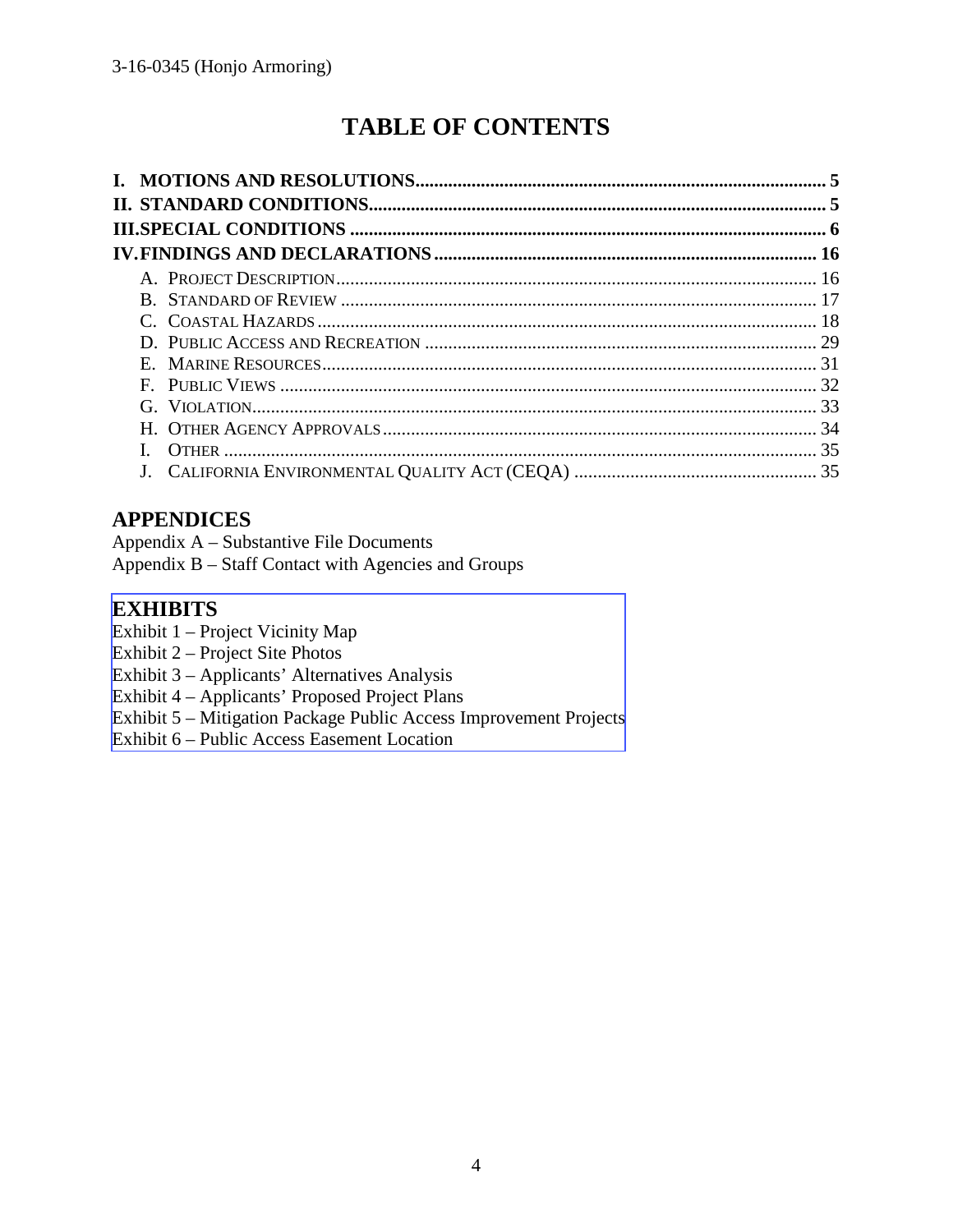# **I. MOTIONS AND RESOLUTIONS**

Staff recommends that the Commission, after public hearing, **approve** a coastal development permit for the proposed development. To implement this recommendation, staff recommends a **YES** vote on the following motion. Passage of this motion will result in approval of the CDP as conditioned and adoption of the following resolution and findings. The motion passes only by affirmative vote of a majority of the Commissioners present.

*Motion: I move that the Commission approve Coastal Development Permit Number 3- 16-0345 pursuant to the staff recommendation, and I recommend a yes vote.* 

*Resolution to Approve CDP: The Commission hereby approves Coastal Development Permit Number 3-16-0345 and adopts the findings set forth below on grounds that the development as conditioned will be in conformity with the policies of Chapter 3 of the Coastal Act. Approval of the permit complies with the California Environmental Quality Act because either 1) feasible mitigation measures and/or alternatives have been incorporated to substantially lessen any significant adverse effects of the development on the environment, or 2) there are no further feasible mitigation measures or alternatives that would substantially lessen any significant adverse impacts of the development on the environment.*

# **II. STANDARD CONDITIONS**

This permit is granted subject to the following standard conditions:

- 1. **Notice of Receipt and Acknowledgment**. The permit is not valid and development shall not commence until a copy of the permit, signed by the Permittee or authorized agent, acknowledging receipt of the permit and acceptance of the terms and conditions, is returned to the Commission office.
- 2. **Expiration.** If development has not commenced, the permit will expire two years from the date on which the Commission voted on the application. Development shall be pursued in a diligent manner and completed in a reasonable period of time. Application for extension of the permit must be made prior to the expiration date.
- 3. **Interpretation.** Any questions of intent of interpretation of any condition will be resolved by the Executive Director or the Commission.
- 4. **Assignment.** The permit may be assigned to any qualified person, provided assignee files with the Commission an affidavit accepting all terms and conditions of the permit.
- 5. **Terms and Conditions Run with the Land.** These terms and conditions shall be perpetual, and it is the intention of the Commission and the Permittee to bind all future owners and possessors of the subject property to the terms and conditions.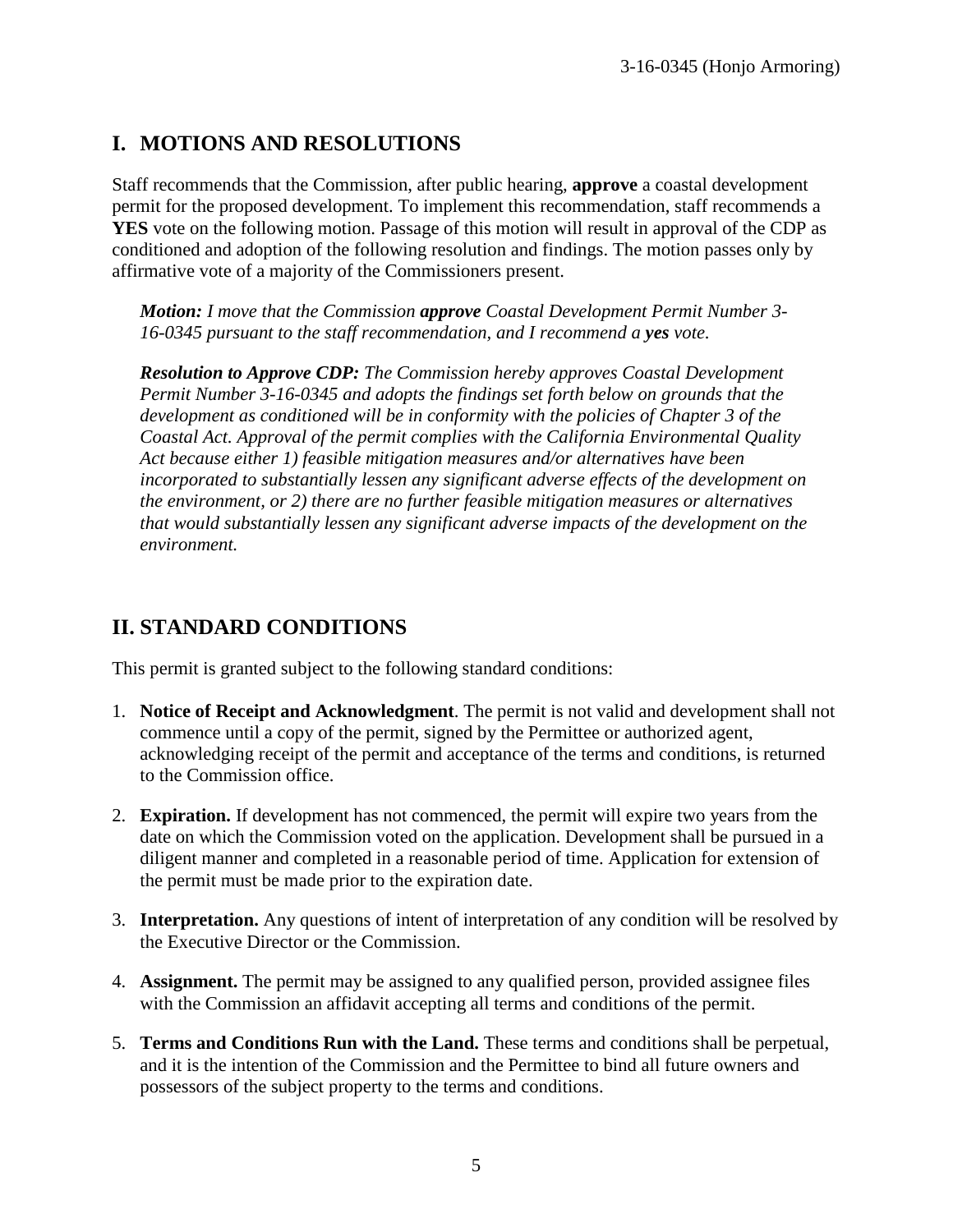# **III. SPECIAL CONDITIONS**

This permit is granted subject to the following special conditions:

- **1. Revised Final Armoring Plans.** PRIOR TO ISSUANCE OF THE CDP, the Permittees shall submit two full-size sets of Revised Final Armoring Plans to the Executive Director for review and written approval. The Plans shall be prepared by a licensed professional or professionals (i.e., geotechnical engineer, surveyor, etc.), shall be based on current professionally surveyed and certified topographic elevations for the entire site, and shall include a graphic scale. The Revised Final Armoring Plans shall be in substantial conformance with the proposed plans (titled "Reduced Coastal Protection Alternative to Only Protect the Cottage" as set forth in the Geotechnical Information and Coastal Protection Alternatives Analysis dated January 16, 2018, and dated received in the Coastal Commission's Central Coast District Office on January 24, 2018; see **Exhibit 4**), except that they shall be modified as required below:
	- **(a) Riprap and Gabion Removal and Restoration.** All riprap, gabion baskets, and related armoring debris that are not part of the approved reconfigured revetment and gabion basket array shall be removed and disposed of at an appropriate inland location and the affected areas restored to natural conditions.
	- **(b) Riprap Restacking.** The riprap approved to remain shall be restacked at a 1:1 slope and shall be sited and designed to use the minimum amount of riprap necessary to protect the cottage.
	- **(c) Landscape Screening.** Native bluff species capable of trailing vegetation (e.g., Carmel creeper, *Ceanothus griseus* var. *horizontalis*) shall be planted along the three-foot-wide blufftop area adjacent to the portion of the bluff edge that is located above the retained gabion baskets and riprap. These bluff edge plants shall be chosen and planted in such a way as to cover and trail over the armoring as much as possible at maturity in order to help provide visual softening of the armoring features. All invasive and non-native species in this three-foot-wide blufftop area, including iceplant, shall be removed. The plans shall include certification from a licensed landscape professional experienced with native species indicating that all plant species to be used are native and non-invasive. All plants shall be replaced as necessary to maintain the approved vegetation and its screening capacity over the life of the project. No plant species listed as problematic and/or invasive by the California Native Plant Society, the California Invasive Plant Council, or as may be so identified from time to time by the State of California, and no plant species listed as a "noxious weed" by the State of California or the U.S. Federal Government, shall be planted or allowed to naturalize or persist in this area of the site.

All requirements above and all requirements of the approved Revised Final Armoring Plans shall be enforceable components of this CDP. The Permittees shall undertake development in conformance with this condition and the approved Revised Final Armoring Plans unless the Commission amends this CDP or the Executive Director provides a written determination that no amendment is legally required for any proposed minor deviations.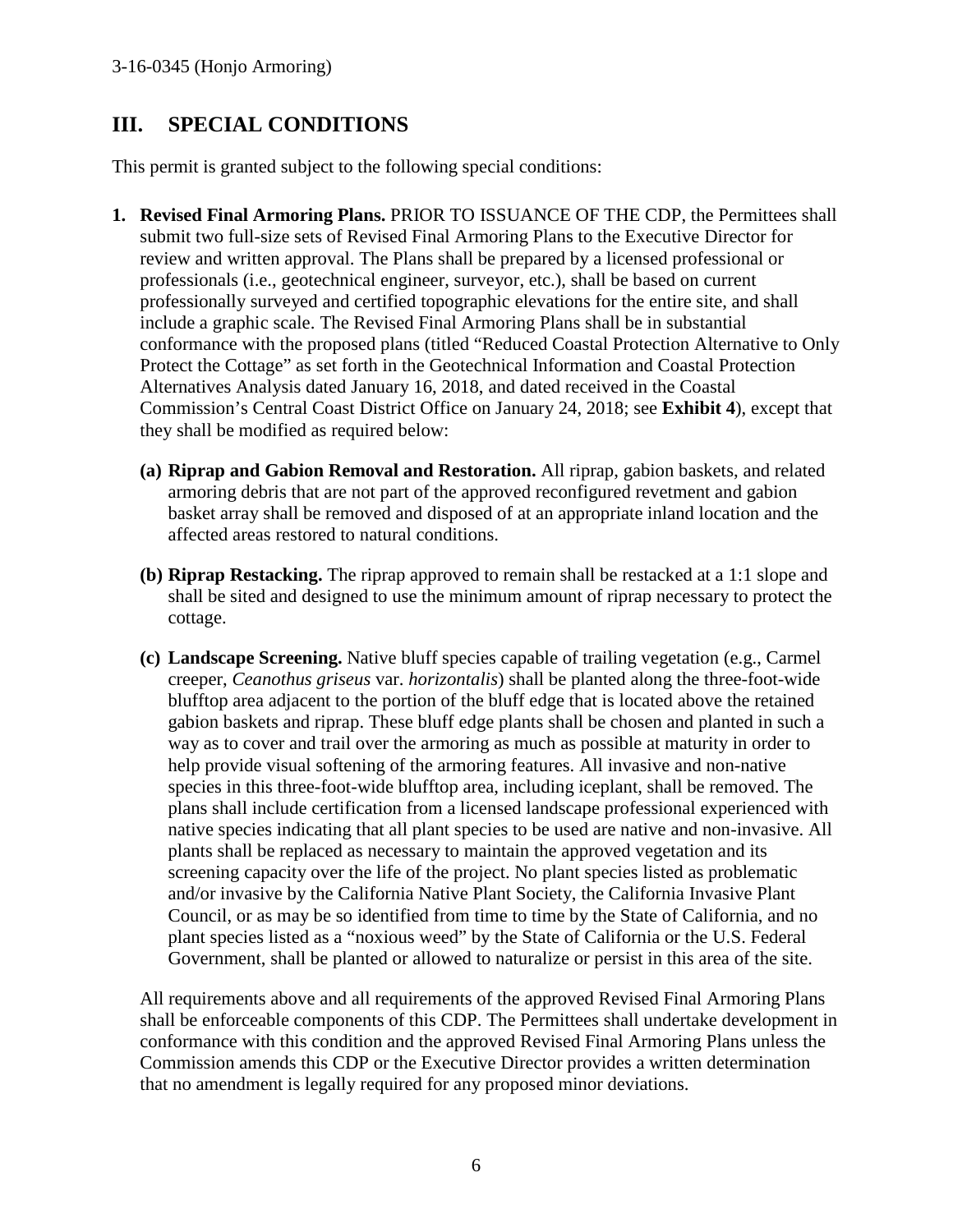- **2. Public Access and Recreation Projects.** PRIOR TO ISSUANCE OF THE CDP, the Permittees shall submit evidence to the Executive Director demonstrating that funding for the following City of Santa Cruz public access and recreation projects along West Cliff Drive has been provided to the City:
	- **(a) Stairway Repair.** Two stairway repair projects, one near the intersection of Sunset Avenue and West Cliff Drive, and one at Its Beach;
	- **(b) Pathway Widening.** West Cliff Drive pathway widening between Almar Avenue and Swanton Boulevard; and
	- **(c) Park Improvements.** Pathway improvements in Bethany Curve Park from West Cliff to Oxford Way.

The sole purpose of the funds shall be for the public access and recreational projects identified above (or equivalent projects; i.e. project that provide an equivalent level of access to and along the shoreline, such as other stairway repairs to ensure vertical access, or other path widening, or park improvement projects) as identified by the Executive Director should development of these projects become not possible). All funds and any accrued interest shall be used for the above-stated purposes, in consultation with the Executive Director, within three years of the date of this approval (i.e., by July 12, 2021.) PRIOR TO THE EXPENDITURE OF ANY FUNDS, the Executive Director shall review and approve the proposed use of the funds as being consistent with the intent and purpose of this condition.

- **3. Construction Plan.** PRIOR TO ISSUANCE OF THE CDP, the Permittees shall submit two copies of a Construction Plan to the Executive Director for review and written approval. The Construction Plan shall, at a minimum, include the following:
	- **(a) Construction Areas.** The Construction Plan shall identify the specific location of all construction areas, all staging areas, and all construction access corridors in site plan view. All such areas within which construction activities and/or staging are to take place shall minimize impacts on public access, including public parking, and other coastal resources, including by maximizing use of the developed blufftop portions of the Permittees' property for construction staging and materials storage, and minimizing use of public properties and public use areas for construction-related purposes as much as possible. Special attention shall be given to siting and designing construction areas in order to minimize impacts on the ambiance and aesthetic values of the West Cliff Drive recreational trail, including but not limited to public views across the site.
	- **(b) Construction Methods.** The Construction Plan shall specify the construction methods to be used, including all methods to be used to keep construction areas separated from public properties and public use areas as much as feasible (including through use of unobtrusive fencing and/or other similar measures to delineate construction areas), including verification that equipment operation and equipment and material storage will not significantly degrade public views during construction. The Plan shall limit construction activities to avoid coastal resource impacts as much as possible.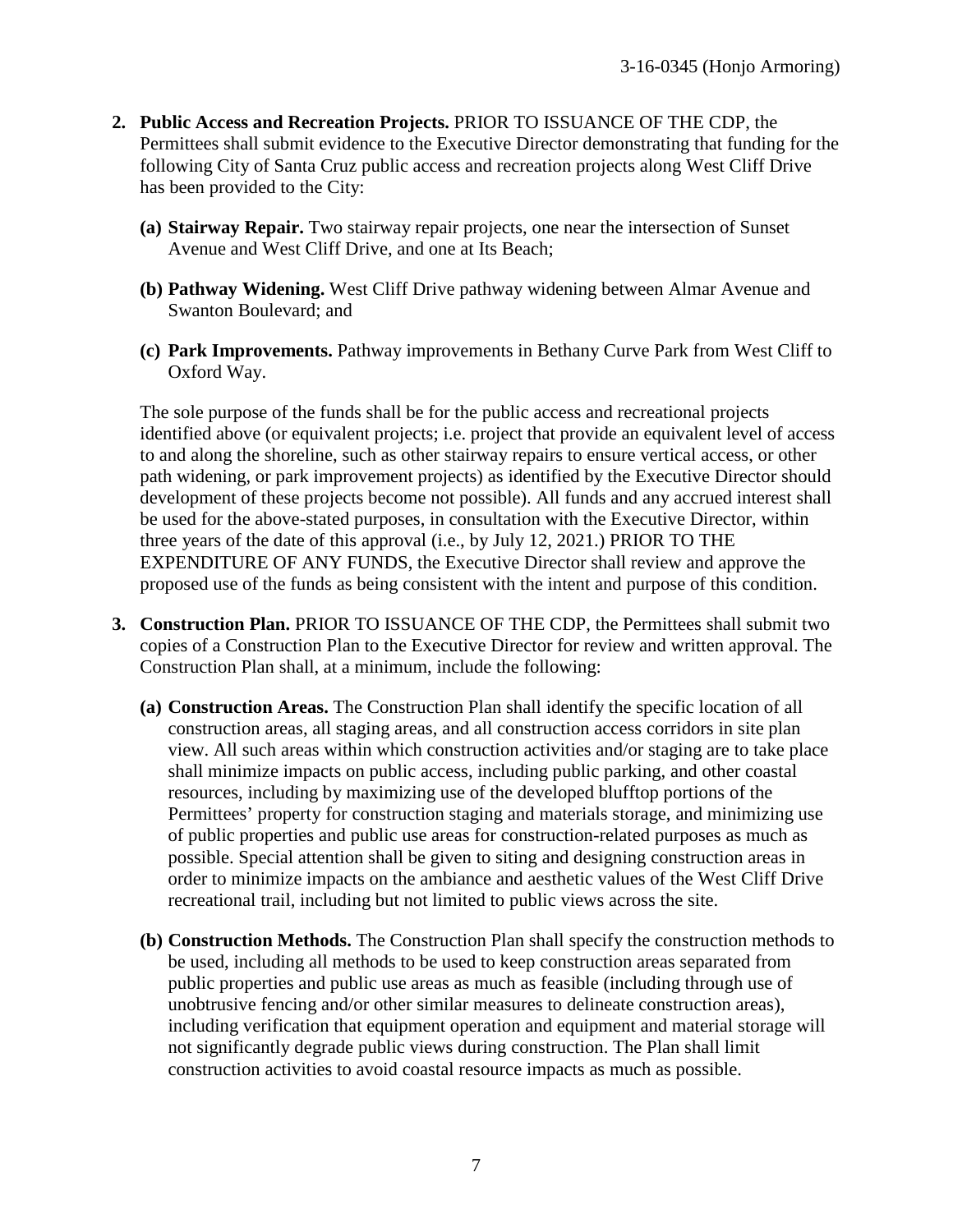- **(c) Construction Timing.** No work shall occur during weekends and/or during the summer peak months (i.e., from the Saturday of Memorial Day weekend through Labor Day, inclusive) unless, due to extenuating circumstances, the Executive Director authorizes such work. In addition, all work shall take place during daylight hours (i.e., from one hour before sunrise to one hour after sunset). Nighttime work and lighting of the work area are prohibited.
- **(d) Construction BMPs.** The Construction Plan shall identify the type and location of erosion control/water quality best management practices that will be implemented during construction to protect coastal water quality and related coastal resources, including at a minimum all of the following:
	- **(1) Runoff Protection.** Silt fences, straw wattles, and equivalent apparatus shall be installed at the perimeter of the blufftop portion of the construction site to prevent construction-related runoff and/or sediment from discharging from the construction area, and/or entering into storm drains or otherwise offsite. Similar apparatus shall be applied on the beach for the same purpose when potential runoff is anticipated (and removed otherwise). Special attention shall be given to appropriate filtering and treating of all runoff, and all drainage points, including storm drains, shall be equipped with appropriate construction-related containment equipment.
	- **(2) Equipment BMPs.** Equipment washing, refueling, and/or servicing shall take place at an appropriate off-site location to prevent leaks and spills of hazardous materials at the project site.
	- **(3) Good Housekeeping.** The construction site shall maintain good construction housekeeping controls and procedures (e.g., clean up all leaks, drips, and other spills immediately; keep materials covered and out of the rain (including covering exposed piles of soil and wastes); dispose of all wastes properly, place trash receptacles on site for that purpose, and cover open trash receptacles during wet weather; remove all construction debris from the project site; etc.).
	- **(4) Erosion and Sediment Controls.** All erosion and sediment controls shall be in place prior to the commencement of construction as well as at the end of each work day.
	- **(5) No Intertidal Grading.** Grading of intertidal areas is prohibited, except removal of existing concrete, riprap, and rubble is allowed in these areas.
	- **(6) Rubber-tired Construction Vehicles.** Only rubber-tired construction vehicles are allowed on the beach, except track vehicles may be used if the Executive Director determines that they are required to safely carry out construction. When transiting on the beach, all such vehicles shall remain as close to the bluff edge as possible and avoid contact with ocean waters.
	- **(7) Construction Material Storage.** All construction materials and equipment placed seaward of the bluffs during daylight construction hours shall be stored beyond the reach of tidal waters. All construction materials and equipment shall be removed in their entirety from these areas by sunset each day that work occurs, except for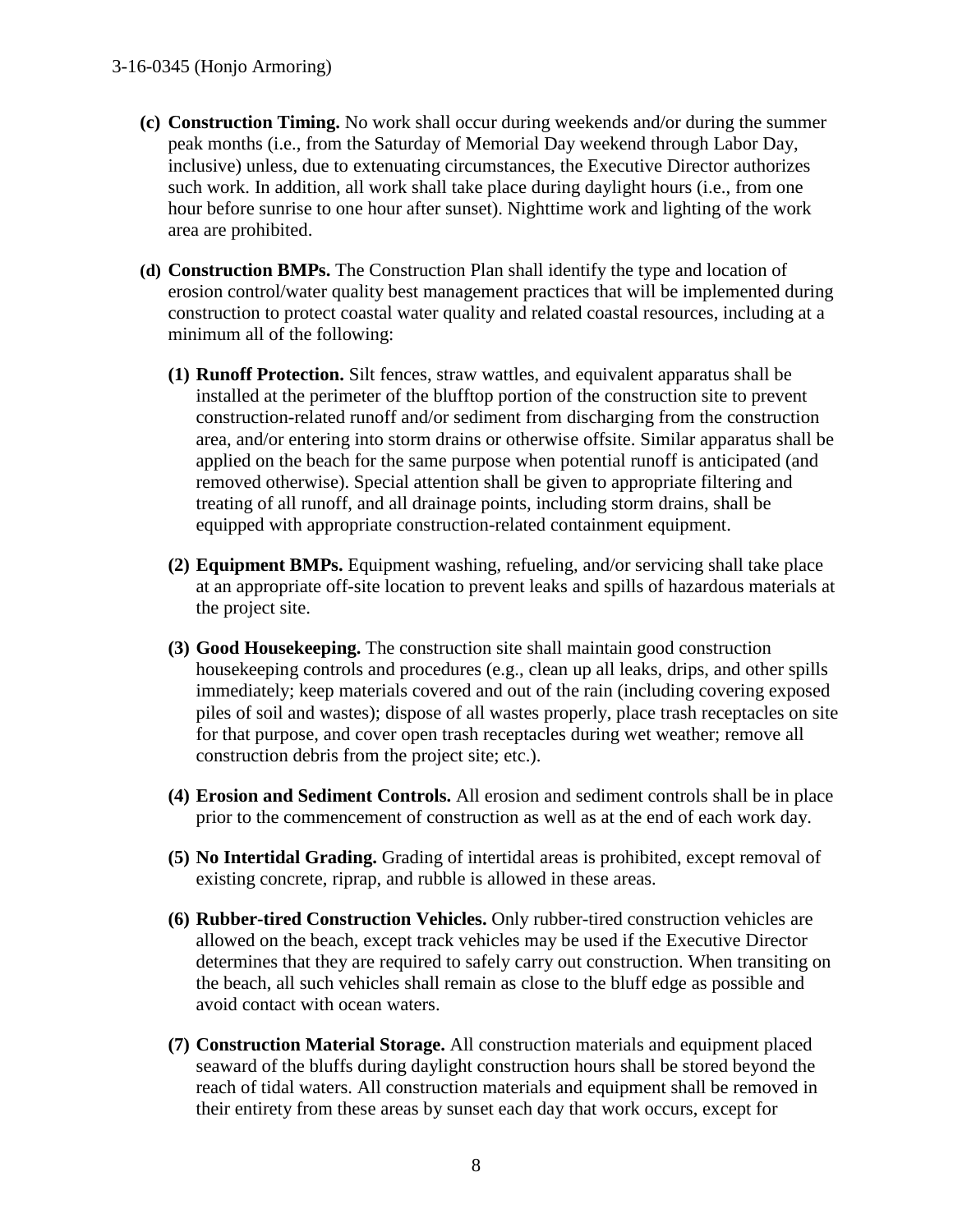necessary erosion and sediment controls and/or construction area boundary fencing where such controls and/or fencing are placed as close to the toe of the coastal protection/bluff as possible, and are minimized in their extent.

- **(e) Restoration.** All sandy beach and other public recreational use areas and all beach access points impacted by construction activities shall be restored to their pre-construction condition or better within three days of completion of construction. Any native materials impacted shall be filtered as necessary to remove all construction debris.
- **(f) Construction Site Documents.** The Construction Plan shall provide that copies of the signed CDP and the approved Construction Plan be maintained in a conspicuous location at the construction job site at all times, and that such copies are available for public review on request. All persons involved with the construction shall be briefed on the content and meaning of the CDP and the approved Construction Plan, and the public review requirements applicable to them, prior to commencement of construction.
- **(g) Construction Coordinator.** The Construction Plan shall provide that a construction coordinator be designated to be contacted during construction should questions arise regarding the construction (in case of both regular inquiries and emergencies), and that his/her contact information (i.e., address, phone numbers, email address, etc.) including, at a minimum, a telephone number (with message capabilities) and an email that will be made available 24 hours a day for the duration of construction, is conspicuously posted at the job site where such contact information is readily visible from public viewing areas while still protecting public views as much as possible, along with indication that the construction coordinator should be contacted in the case of questions regarding the construction (in case of both regular inquiries and emergencies). The construction coordinator shall record the contact information (address, email, phone number, etc.) and nature of all complaints received regarding the construction, and shall investigate complaints and take remedial action, if necessary, within 24 hours of receipt of the complaint or inquiry. All complaints and all actions taken in response shall be summarized and provided to the Executive Director on at least a weekly basis.
- **(h) Construction Specifications.** The construction specifications and materials shall include appropriate penalty provisions that require remediation for any work done inconsistent with the terms and conditions of the CDP.
- **(i) Notification.** The Permittee shall notify planning staff of the Coastal Commission's Central Coast District Office at least three working days in advance of commencement of construction, and immediately upon completion of construction.

Minor adjustments to the above Construction Plan requirements may be allowed by the Executive Director if such adjustments: (1) are deemed reasonable and necessary; and (2) do not adversely impact coastal resources. All requirements above and all requirements of the approved Construction Plan shall be enforceable components of this CDP. The Permittees shall undertake development in conformance with this condition and the approved Construction Plan, unless the Commission amends this CDP or the Executive Director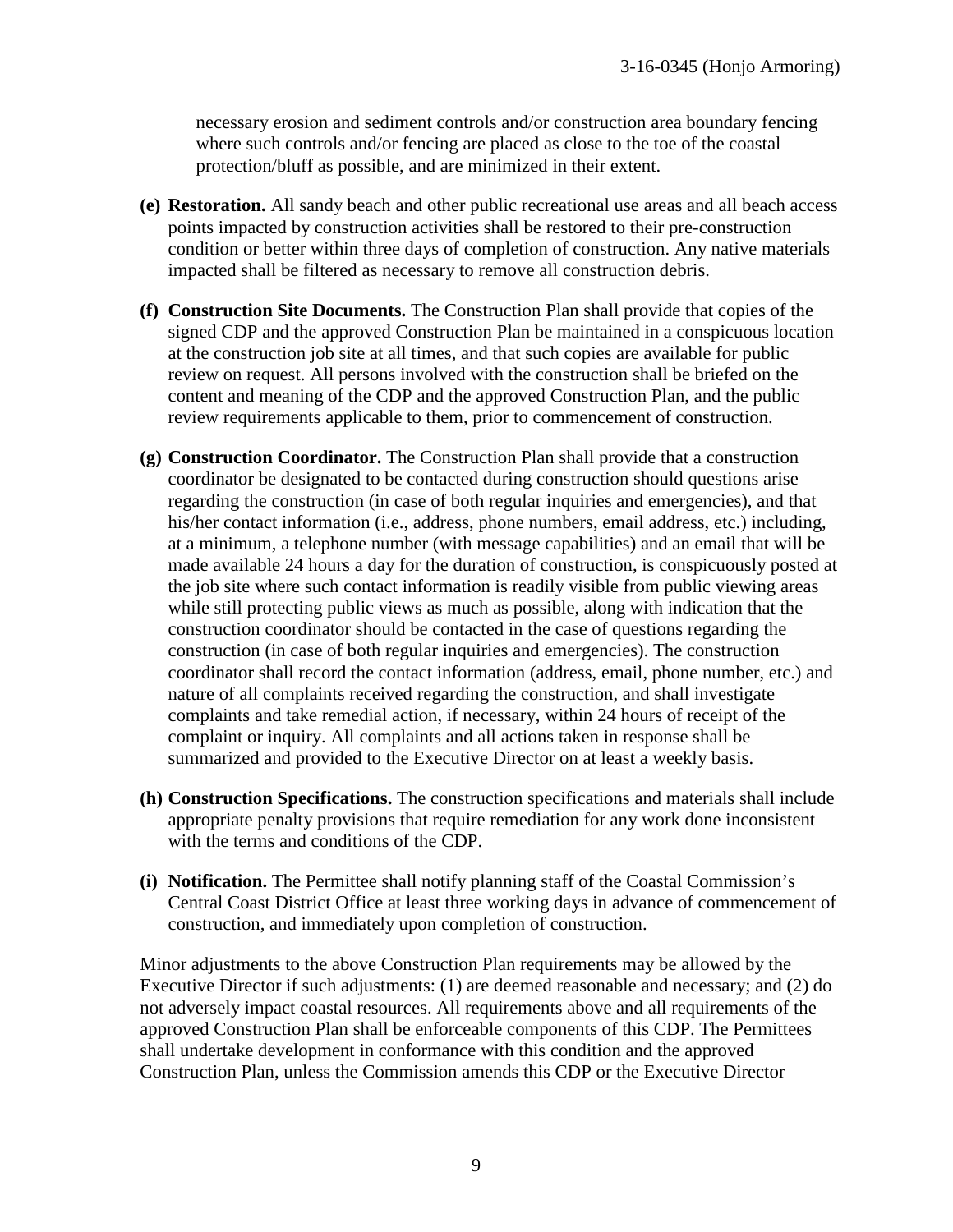#### 3-16-0345 (Honjo Armoring)

provides a written determination that no amendment is legally required for any proposed minor deviations.

**4. As-Built Plans.** WITHIN THREE MONTHS OF COMPLETION OF CONSTRUCTION, the Permittees shall submit two copies of As-Built Plans to the Executive Director for review and written approval showing all development authorized by this CDP; all property lines; and all shoreline armoring elements. The As-Built Plans shall be substantially consistent with the approved Revised Final Armoring Plans identified in Special Condition 1. The As-Built Plans shall include color photographs (in hard copy and jpg format) that clearly show the asbuilt project, and that are accompanied by a site plan that notes the location of each photographic viewpoint and the date and time of each photograph. At a minimum, the photographs shall be from upcoast, seaward, and downcoast viewpoints on the beach and/or bedrock platform, and from a sufficient number of viewpoints as to provide complete photographic coverage of the permitted shoreline armoring and landscaping. Such photographs shall be at a scale that allows comparisons to be made with the naked eye between photographs taken in different years and from the same vantage points; recordation of GPS coordinates would be desirable for this purpose. The As-Built Plans shall include vertical and horizontal reference markers from inland surveyed benchmarks for use in future monitoring efforts. The As-Built Plans shall be submitted with certification by a licensed civil engineer with experience in coastal structures and processes, acceptable to the Executive Director, verifying that the armoring has been constructed in conformance with the approved Revised Final Armoring Plans.

#### **5. Authorization Duration and Other Provisions.**

- **(a) Duration of Authorization.** This CDP authorizes the armoring (consisting of the approved riprap and gabion baskets) only for the cottage, but not the main house, until the time when the cottage (as approved to be remodeled per CDP A-3-STC-16-0016) is either: (1) redeveloped; (2) no longer present; or (3) no longer requires armoring, whichever occurs first. If any of those occur, then the Permittees shall submit a complete CDP amendment application to the Coastal Commission to remove the armoring. As used in this condition, "redevelopment" is defined to include: (1) additions to the existing cottage, (2) exterior and/or interior renovations, and/or (3) demolition of the existing cottage, or portions thereof, which result in:
	- **1.** Alteration of any component of the foundation beyond the work approved per CDP A-3-STC-16-0016; or
	- **2.** Alteration of 12% or more of the exterior walls beyond the work approved per CDP A-3-STC-16-0016; or
	- **3.** Alteration of 50% or more of non-foundation or non-exterior-wall major structural components including floor and roof structures, or a 50% or more increase in floor area. Alterations are not additive between individual major structural components; however, changes to individual major structural components are cumulative over time from the date of approval of CDP A-3-STC-16-0016, including the major structural components authorized under this permit; or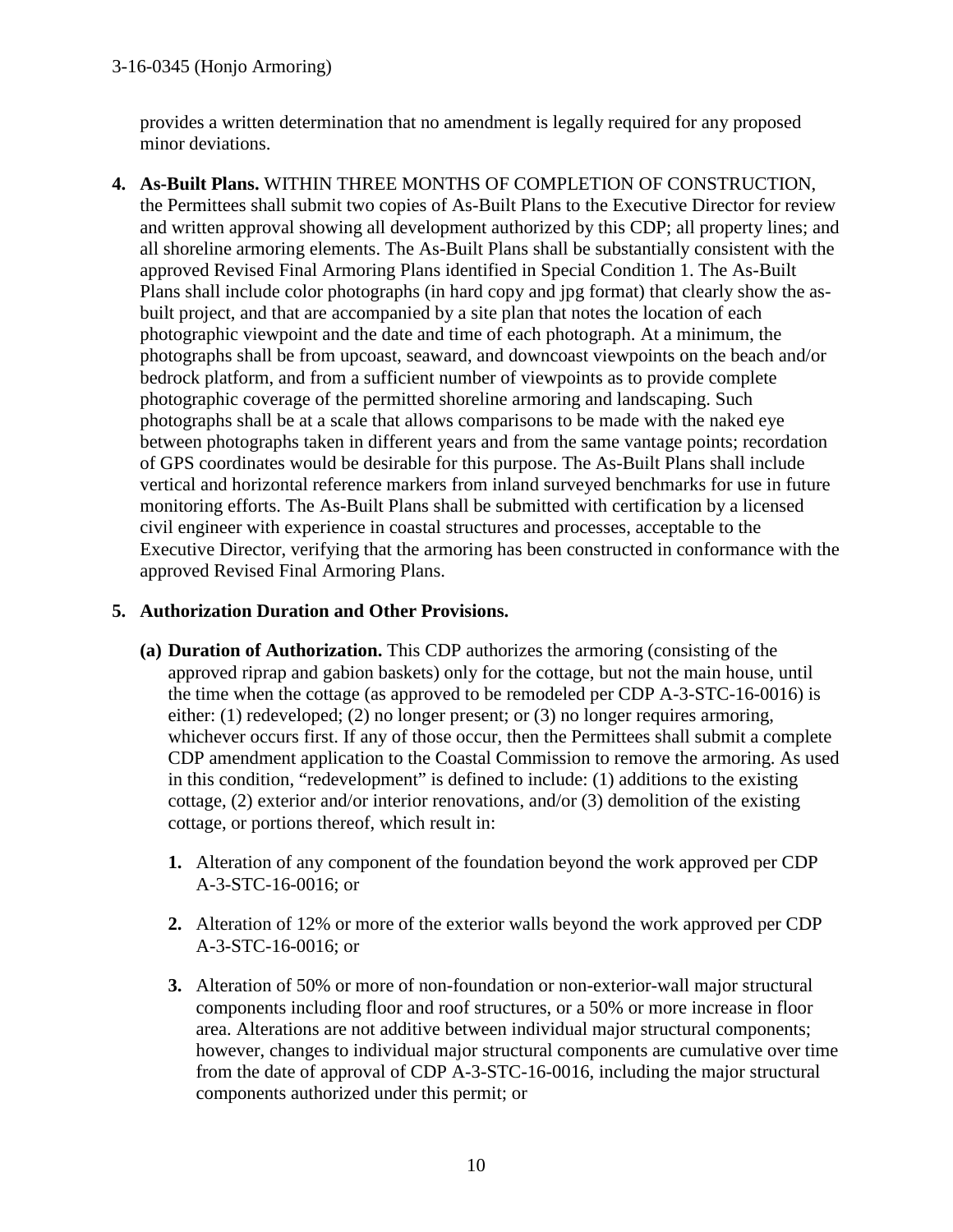- **4.** Demolition, renovation or replacement of less than 50% of non-foundation or nonexterior-wall major structural components where the proposed alteration would result in cumulative alterations exceeding 50% or more of the major structural components, taking into consideration alterations approved pursuant to CDP A-3-STC-16-0016 and any amendments to that CDP; or an alteration that constitutes less than 50% increase in floor area where the proposed alteration would result in a cumulative addition of greater than 50% of the floor area, taking into consideration previous additions approved pursuant to CDP A-3-STC-16-0016 and any amendments to that CDP or any other subsequent approvals.
- **(b) Armoring Modifications.** If the Permittees apply for a separate CDP or an amendment to this CDP to enlarge the armoring to further protect the cottage (as approved to be remodeled per CDP A-3-STC-16-0016), or to perform repair work affecting 50 percent or more of the armoring, the Permittees shall be required to provide additional commensurate mitigation for the impacts of the enlarged or reconstructed armoring on public views, public recreational access, shoreline processes, and all other affected coastal resources that have not already been mitigated through this CDP.
- **(c) Amendment Required for Retention of Armoring Beyond 20 Years.** If the Permittees intend to keep the armoring (consisting of the approved riprap and gabion baskets) in place after July 12, 2038, the Permittees must submit a complete CDP amendment application prior to July 12, 2038 that evaluates the coastal resource impacts associated with retention of the armoring beyond 20 years (including in relation to any potential modifications to the armoring approved by this CDP that may be part of such CDP amendment application or any prior CDP amendment) that have not already been mitigated for through this CDP, if any, and that includes commensurate mitigation for those additional coastal resource impacts.
- **(d) No Future Seaward Encroachment.** By acceptance of this CDP, the Permittees acknowledge and agree, on behalf of themselves and all successors and assigns, that no future enhancement, reinforcement, or any other activity affecting the shoreline armoring approved pursuant to this CDP, as described and depicted on the approved As-Built Plans (see **Special Condition 4**), shall result in any encroachment seaward of the authorized footprint of the shoreline armoring. By acceptance of this CDP, the Permittees waive, on behalf of themselves and all successors and assigns, any rights to such activity that may exist under Coastal Act Section 30235, the City of Santa Cruz Local Coastal Program, or other applicable laws.
- **6. Monitoring and Reporting.** The Permittees shall ensure that the condition and performance of the approved as-built project are regularly monitored and maintained. Such monitoring evaluation shall at a minimum address whether any significant weathering or damage has occurred that would adversely impact future performance of the armoring, and identify any structural or other damage or wear and tear requiring repair and/or maintenance (subject to **Special Condition 7** below) to maintain the armoring in a structurally sound manner and in its approved state. The monitoring evaluation shall also address landscape screening and any required remedial measures to ensure that the gabions and the upper portion of the riprap are screened from view, and shall identify any changes relative to the surveyed vertical and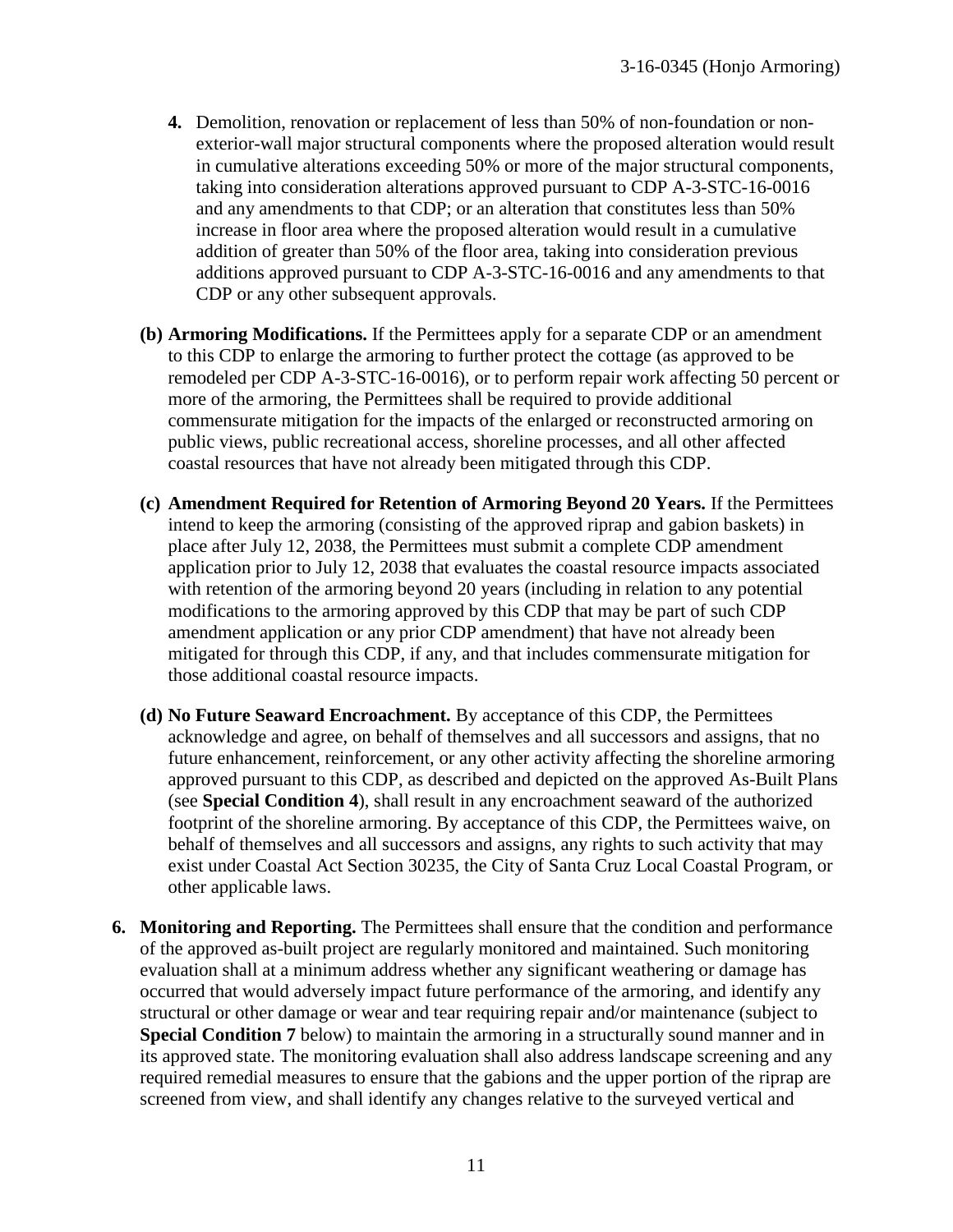horizontal reference markers. The riprap and gabions shall be monitored by a licensed civil engineer with experience in coastal structures and processes to ensure structural and cosmetic integrity, including evaluation of movement and sloughing. Monitoring reports covering the above-described evaluations, shall be submitted to the Executive Director for review and approval at five year intervals by May 1st of each fifth year measured from the year of approval of this CDP (with the first report due May 1, 2023, and subsequent reports due May 1, 2028, May 1, 2033, and so on) for as long as the approved as-built project exists at this location. The reports shall identify the existing configuration and condition of the armoring and screening landscaping, shall recommend actions necessary to maintain these project elements in their approved and/or required state, and shall include photographs with the date and time of the photographs and the location of each photographic viewpoint noted on a site plan. Subject to **Special Condition 7** below, actions necessary to maintain the approved asbuilt project in a structurally sound manner and in its approved state shall be implemented within 30 days of Executive Director approval, unless a different time frame for implementation is identified by the Executive Director.

- **7. Future Repair and Maintenance Authorized.** This CDP authorizes future repair and maintenance subject to the following:
	- **(a) Maintenance.** "Repair" and/or "maintenance," as it is understood in this special condition, means development that would otherwise require a CDP whose purpose is to maintain the armoring and landscape screening in its approved state. Repair and/or maintenance authorized under this CDP does not include physical enlargement and/or seaward encroachment of the approved armoring.
	- **(b) Other Agency Approvals.** The Permittees acknowledge that these maintenance stipulations do not obviate the need to obtain permits from other agencies for any future maintenance and/or repair episodes.
	- **(c) Maintenance Notification.** At least 30 days prior to commencing any maintenance event, the Permittees shall notify, in writing, planning staff of the Coastal Commission's Central Coast District Office. The notification shall include: (1) a detailed description of the maintenance event proposed; (2) any plans, engineering and/or geology reports describing the event; (3) a construction plan that complies with all aspects of the approved construction plan (see Special Condition 3); (4) other agency authorizations; and (5) any other supporting documentation describing the maintenance event. The maintenance event shall not commence until the Permittees have been informed by planning staff of the Coastal Commission's Central Coast District Office that the maintenance event complies with this CDP. If the Permittee has not been given a verbal response or sent a written response within 30 days of the notification being received in the Central Coast District Office, the maintenance shall be authorized as if planning staff affirmatively indicated that the maintenance complies with this CDP. The notification shall clearly indicate that maintenance is proposed pursuant to this CDP, and that the lack of a response to the notification within 30 days constitutes approval of it as specified in the CDP. In the event of an emergency requiring immediate maintenance, the notification of such emergency shall be made as soon as possible, and shall (in addition to the foregoing information) clearly describe the nature of the emergency.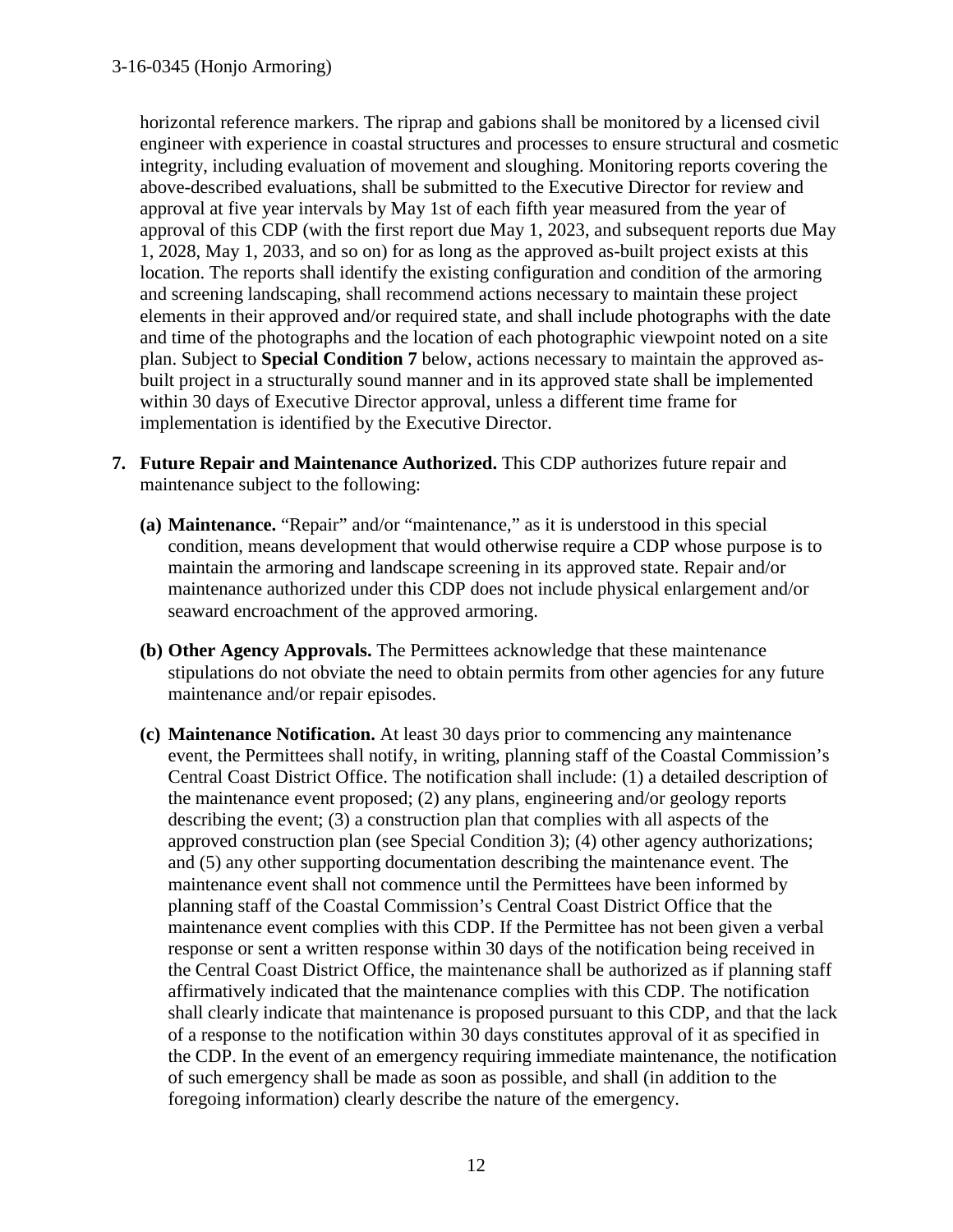- **(d) Maintenance Coordination.** Maintenance events shall, to the degree feasible, be coordinated with other maintenance events proposed in the immediate vicinity with the goal being to limit coastal resource impacts, including the length of time that construction occurs in and around the beach and bluff area, beach access points, and the West Cliff Drive recreational trail and corridor. As such, the Permittees shall make reasonable efforts to coordinate the Permittees' maintenance events with other adjacent events, including adjusting maintenance event scheduling as directed by planning staff of the Coastal Commission's Central Coast District Office.
- **(e) Restoration.** The Permittees shall restore all areas (including blufftop, bluff, and beach areas and all access points) impacted by construction activities to their pre-construction condition or better within three days of completion of construction. Any beach sand impacted shall be filtered as necessary to remove all construction debris from the beach. The Permittees shall notify planning staff of the Coastal Commission's Central Coast District Office upon completion of restoration activities to allow for a site visit to verify that all beach-area restoration activities are complete. If planning staff should identify additional reasonable measures necessary to restore blufftop, bluff, beach areas, or access points to their pre-construction state, such measures shall be implemented as quickly and reasonably as possible.
- **(f) Noncompliance Provision.** If the Permittees are not in compliance with the terms and conditions of any Coastal Commission CDPs (including this CDP) or other coastal authorizations that apply to the subject property, or are otherwise in violation of the Coastal Act, at the time that a maintenance event is proposed, then the maintenance event that might otherwise be allowed by the terms of this future maintenance condition shall not be allowed by this condition until the Permittees are in full compliance with all terms and conditions of said CDPs or other coastal authorizations and the Coastal Act.
- **(g) Emergency.** In addition to the emergency provisions set forth in subsection (c) above, nothing in this condition shall affect the emergency authority provided by Coastal Act Section 30611, Coastal Act Section 30624, and Subchapter 4 of Chapter 5 of Title 14, Division 5.5, of the California Code of Regulations (Permits for Approval of Emergency Work).
- **(h) Duration of Covered Maintenance.** Future maintenance under this CDP is allowed subject to the above terms until July 12, 2028. Maintenance may be carried out beyond July 12, 2028 under the same existing terms if the Permittees request an extension of the maintenance provision of this CDP (i.e., **Special Condition 7**) prior to July 12, 2028, and if the Executive Director extends the maintenance term in writing. The intent of this provision is to allow for future repair and maintenance to occur without obtaining an otherwise necessary CDP throughout the term of this development authorization (see **Special Condition 5(a)**) unless there are changed circumstances that may affect the consistency of this maintenance authorization with the policies of Chapter 3 of the Coastal Act which may warrant obtaining a CDP for future repair and maintenance events associated with the approved armoring and landscaping.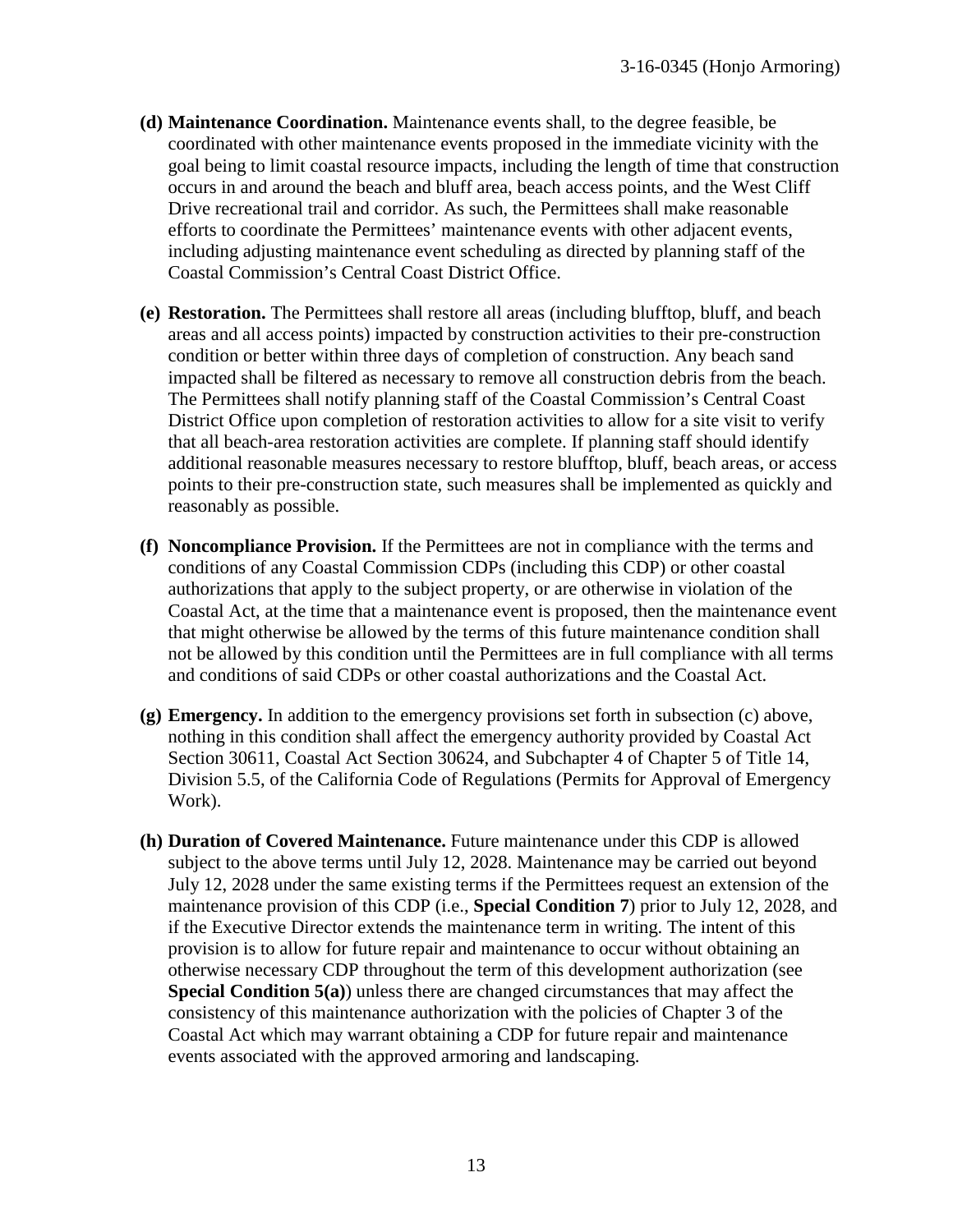#### 3-16-0345 (Honjo Armoring)

**8. Public Access Easement.** PRIOR TO ISSUANCE OF THE CDP, the Permittees shall execute and record a document, in a form and content acceptable to the Executive Director, that provides for either of the following: (1) irrevocably offering to dedicate to a public agency or private association approved by the Executive Director an easement for public access and passive recreational use along the shoreline seaward of the blufftop at the project site; or (2) granting an easement to the City of Santa Cruz for public access and passive recreational use along the shoreline seaward of the blufftop at the project site. In either case, the Permittees shall submit evidence to the Executive Director that the document has been recorded, and such easement shall be located along the entire length of the property from the ambulatory mean high tide line landward to the base of the terrace portion of the bluff as generally depicted in **Exhibit 6**. It is recognized that both the mean high tide line and the bluff are ambulatory in nature and that, therefore, the area of beach and shoreline subject to this offer to dedicate a public access easement is also ambulatory in nature and will move inland/grow as the bluff erodes and the mean high tide moves inland.

If an offer to dedicate is recorded, the following shall apply: the document shall provide that the offer of dedication shall not be used or construed to allow anyone, prior to acceptance of the offer, to interfere with any rights of public access acquired through use which may exist on the property. The offer of dedication shall be irrevocable for a period of 21 years, such period running from the date of the recording.

The irrevocable offer to dedicate an easement to a public agency or private association approved by the Executive Director or grant of easement to the City of Santa Cruz shall be of a form and content approved by the Executive Director, free of prior liens that the Executive Director determines may affect the interest being conveyed, and free of any other encumbrances that may affect said interest. The offer to dedicate an easement shall run with the land in favor of the People of the State of California binding all successors and assignees. The recording document shall include legal descriptions and a map of both the Permittees' entire parcel and the easement area. This offer to dedicate or grant of easement to the City of Santa Cruz shall not be removed or changed without a Coastal Commission approved amendment to this CDP unless the Executive Director determines that no amendment is required.

- **9. Public Rights.** The Coastal Commission's approval of this CDP shall not constitute a waiver of any public rights that may exist on the property. The Permittees shall not use this CDP as evidence of a waiver of any public rights that may exist on the property now or in the future.
- **10. Other Agency Approvals.** PRIOR TO COMMENCEMENT OF CONSTRUCTION, the Permittees shall provide to the Executive Director copies of all permits, permissions, or other required authorizations from the U.S. Army Corps of Engineers, Central Coast Regional Water Quality Control Board, Monterey Bay National Marine Sanctuary, and the California State Lands Commission, or evidence that no permits, permissions, or other authorizations from these agencies are required. The Permittees shall inform the Executive Director of any changes to the Commission-approved project required by such agencies. Such changes shall not be incorporated into the project until the Permittees obtain a Commission amendment to this CDP, unless the Executive Director issues a written determination that no amendment is legally required.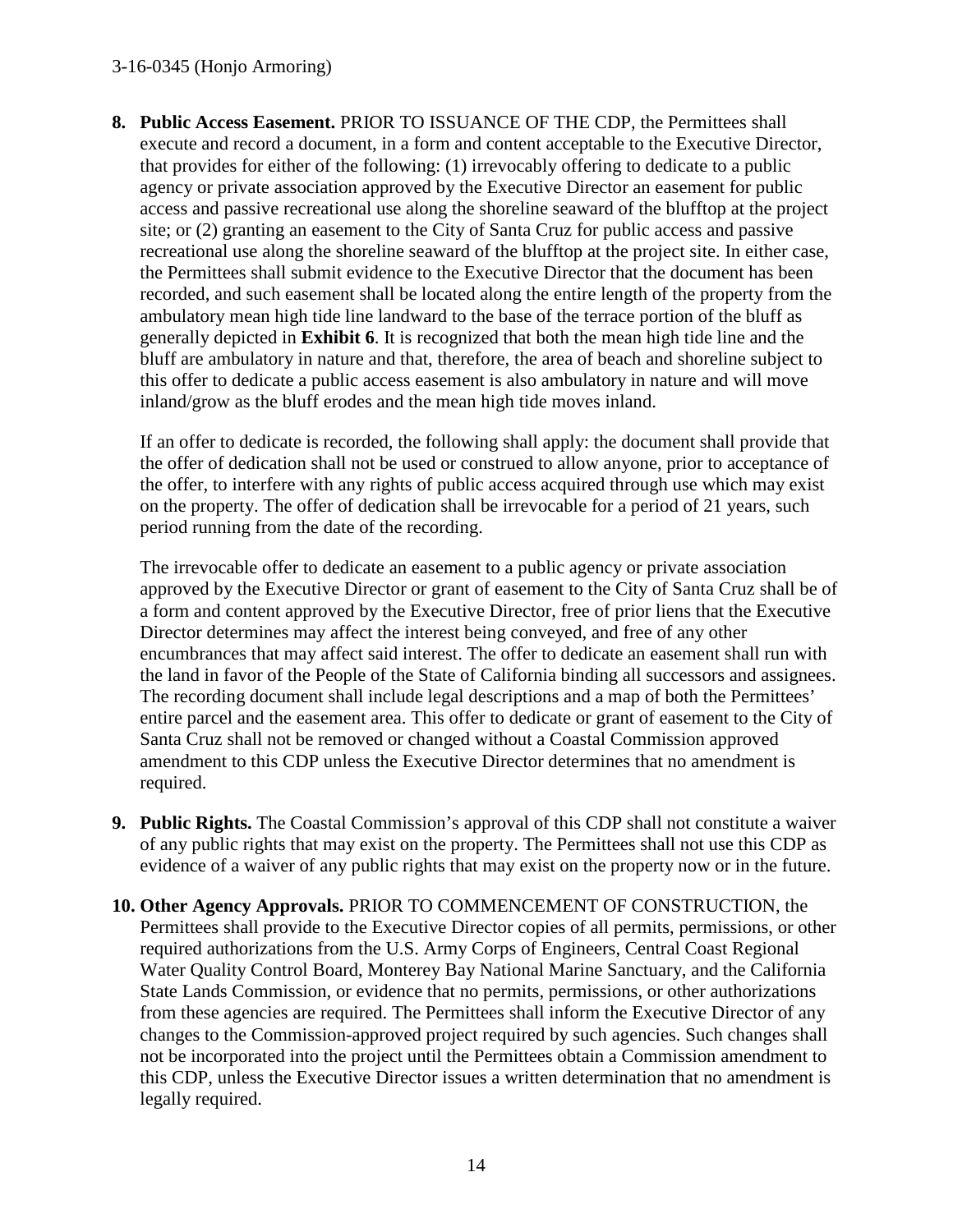- **11. Coastal Hazards Risk.** By acceptance of this CDP, the Permittees acknowledge and agree, on behalf of themselves and all successors and assigns, to all of the following:
	- **(a) Coastal Hazards.** That the site is subject to coastal hazards including but not limited to episodic and long-term shoreline retreat and coastal erosion, high seas, ocean waves, tsunami, tidal scour, coastal flooding, landslides, bluff and geologic instability, bluff retreat, liquefaction and the interaction of same, many of which will worsen with future sea level rise.
	- **(b) Assume Risks.** To assume the risks to the Permittees and the property that is the subject of this CDP of injury and damage from such coastal hazards in connection with this permitted development.
	- **(c) Waive Liability.** To unconditionally waive any claim of damage or liability against the Commission, its officers, agents, and employees for injury or damage from such coastal hazards.
	- **(d) Indemnification.** To indemnify and hold harmless the Coastal Commission, its officers, agents, and employees with respect to the Commission's approval of the development against any and all liability, claims, demands, damages, costs (including costs and fees incurred in defense of such claims), expenses, and amounts paid in settlement arising from any injury or damage due to such coastal hazards.
	- **(e) Property Owners Responsible.** That any adverse effects to property caused by the permitted development shall be fully the responsibility of the property owners.
- **12. Real Estate Disclosure.** Disclosure documents related to any future marketing and sale of the subject property, including but not limited to specific marketing materials, sales contracts and similar documents, shall notify potential buyers of the terms and conditions of this CDP including, but not limited to, explicitly identifying all requirements associated with **Special Conditions 5, 6, 7, 8, 9 and 11**. A copy of this CDP shall be provided in all real estate disclosures.
- **13. Deed Restriction.** PRIOR TO ISSUANCE OF THE CDP, the Permittees shall submit to the Executive Director for review and approval documentation demonstrating that the Permittees have executed and recorded against the property governed by this permit a deed restriction, in a form and content acceptable to the Executive Director: (1) indicating that, pursuant to this CDP, the California Coastal Commission has authorized development on the subject property, subject to terms and conditions that restrict the use and enjoyment of that property; and (2) imposing the special conditions of this CDP as covenants, conditions and restrictions on the use and enjoyment of the property. The deed restriction shall include a legal description and site plan of the entire parcel or parcels governed by this CDP. The deed restriction shall also indicate that, in the event of an extinguishment or termination of the deed restriction for any reason, the terms and conditions of this CDP shall continue to restrict the use and enjoyment of the subject property so long as either this CDP or the development it authorizes, or any part, modification, or amendment thereof, remains in existence on or with respect to the subject property.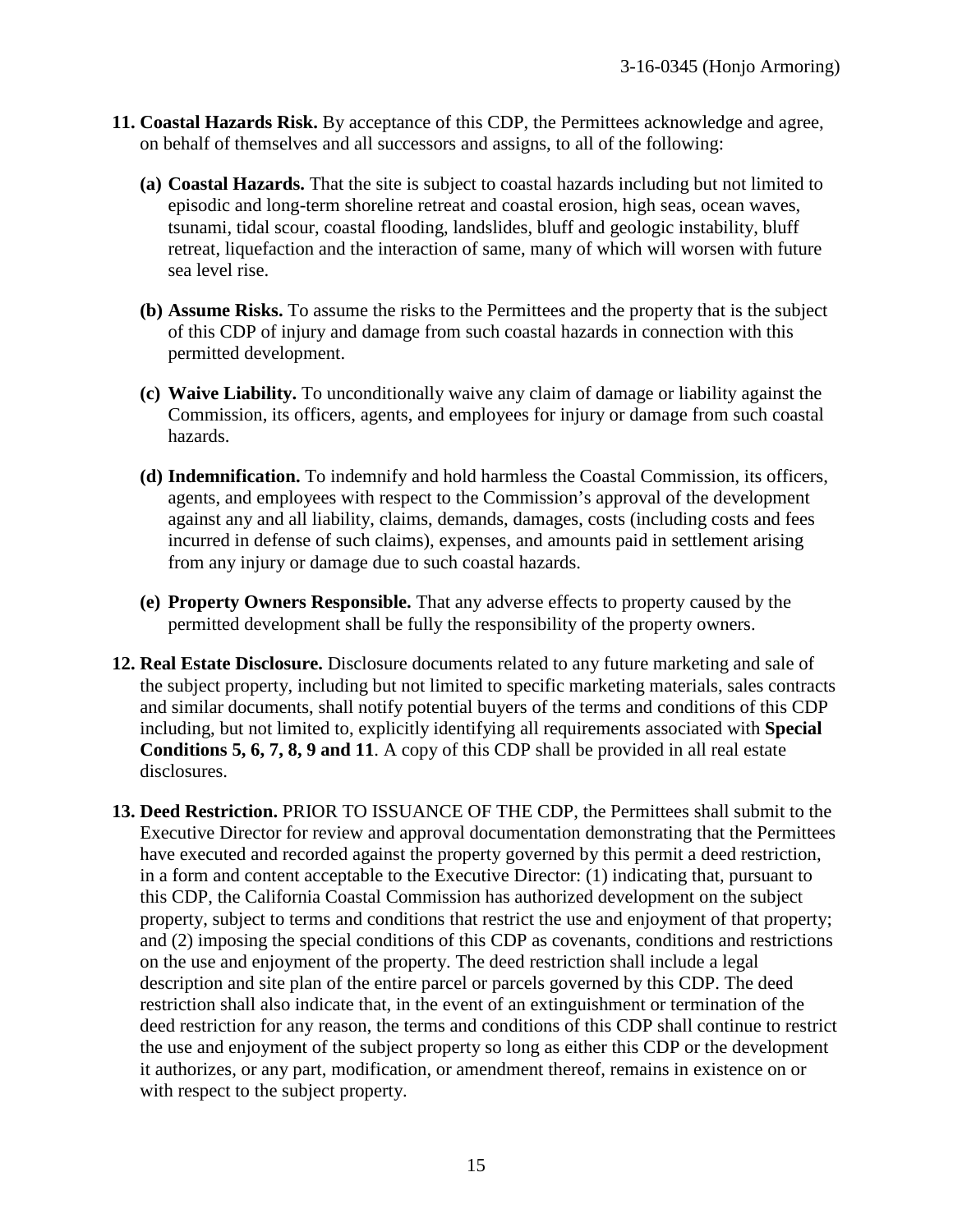#### 3-16-0345 (Honjo Armoring)

**14. Liability for Costs and Attorneys' Fees.** The Permittees shall reimburse the Coastal Commission in full for all Coastal Commission costs and attorneys' fees (including but not limited to such costs/fees that are: (1) charged by the Office of the Attorney General; and/or (2) required by a court) that the Coastal Commission incurs in connection with the defense of any action brought by a party other than the Permittees against the Coastal Commission and/or its officers, employees, agents, successors and assigns challenging the approval or issuance of this CDP, the interpretation and/or enforcement of the CDP conditions, or any other matter related to this CDP. The Permittees shall reimburse the Coastal Commission within 60 days of being informed by the Executive Director of the amount of such costs/fees. The Coastal Commission retains complete authority to conduct and direct the defense of any such action against the Coastal Commission and/or its officers, employees, agents, successors and assigns.

# **IV. FINDINGS AND DECLARATIONS**

### **A. PROJECT DESCRIPTION**

### **Project Location**

The proposed project is located seaward and on the bluff face of an oceanfront blufftop parcel at 1307 West Cliff Drive. The blufftop area of the project site contains the only residential structures located seaward of West Cliff Drive in the City of Santa Cruz. The existing main house and guest cottage sit on a bluff that is partially reinforced by riprap at its toe and by gabion baskets on the bluff face (which form a gabion retaining wall). This riprap (most of which is unpermitted) and the gabion baskets (all of which are unpermitted) were placed in the early 1980's.

The parcel is zoned in the LCP as Ocean Front Recreational (OF-R), which does not allow for single-family dwellings (though at the time the main house and guest cottage were built the parcel was zoned for single-family dwellings, prior to the Coastal Act and prior to LCP certification), and therefore the existing main house and cottage are legal nonconforming structures and uses. The parcel is also zoned in the LCP with Shoreline Protection (SPO) and West Cliff Drive (WCDO) overlays, of which the LCP objectives are to ensure the protection of coastal resources and views, and to enhance public access along this stretch of coast. See **Exhibit 1** for location maps and **Exhibit 2** for photos of the site.

#### **Project Background and History**

The existing single-family dwelling and a guest cottage were both originally built around the 1940's. In 1982, in the wake of severe El Niño storms, the prior property owner (Dr. Larimore Cummins) installed substantial shoreline armoring on the beach and bluff face at the subject location, including gabion baskets and approximately 900 cubic yards  $(cy)^{1}$  $(cy)^{1}$  $(cy)^{1}$  of riprap, in order to

<span id="page-15-0"></span> $\overline{a}$  $<sup>1</sup>$  A subsequent application to retain the armoring after-the-fact, CDP Application No. 3-83-152, identified the</sup> amount as 850 tons of rip rap; however current estimates indicate the amount is closer to 900 cy (see **Exhibit** 3).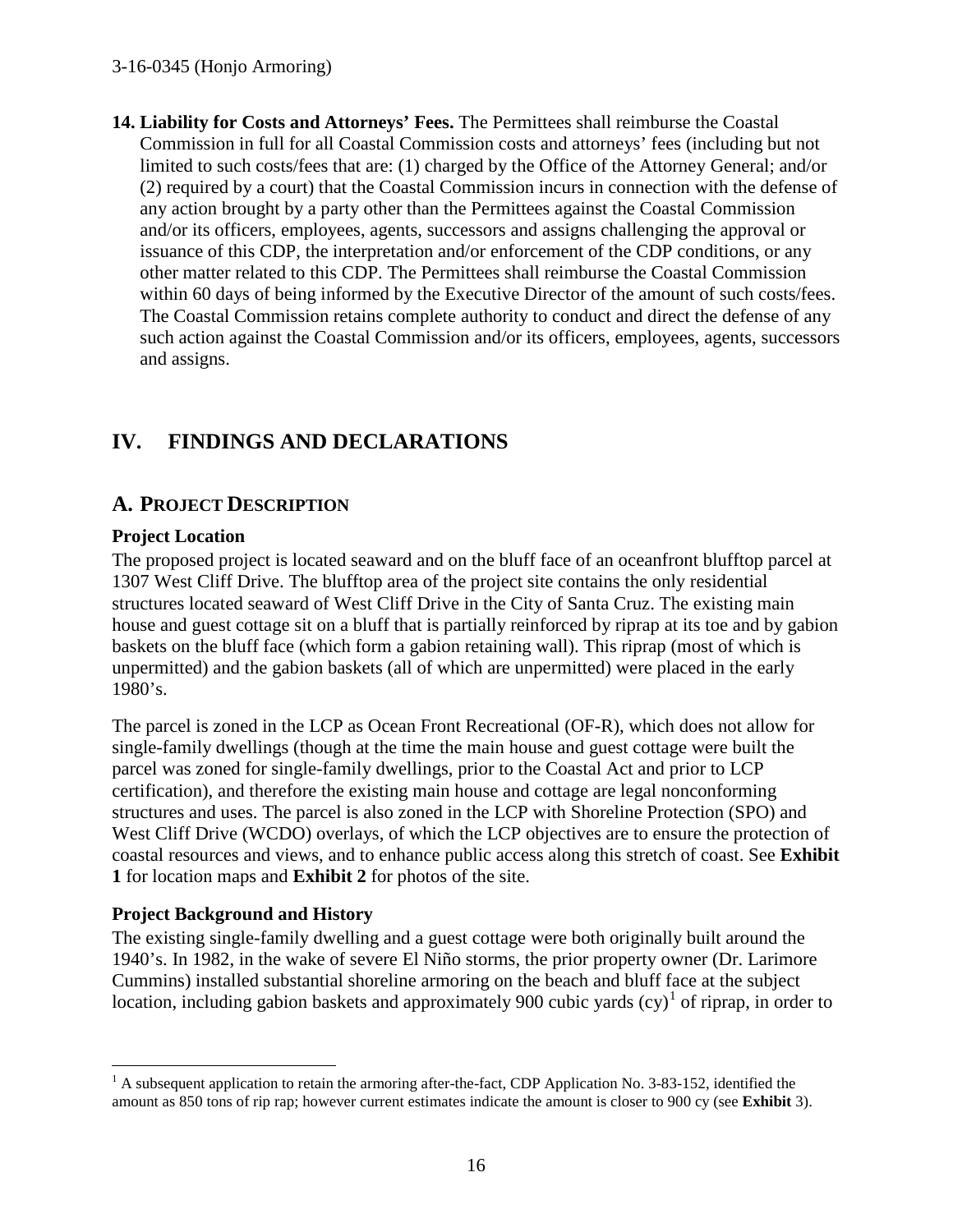protect the main house and guest cottage.<sup>[2](#page-16-0)</sup> Although that prior property owner initiated an afterthe-fact CDP application at that time (CDP Application No. 3-83-152), that process was never completed and thus no CDP was ever issued to authorize the placement of the gabion baskets and 900 cy of riprap on the beach and bluff fronting the residence.<sup>[3](#page-16-1)</sup> Thus, the gabion baskets and 900 cy of riprap have been retained without benefit of a CDP for over three decades, and are currently considered a violation of the Coastal Act (see also Violation finding).

In 1992, Mr. Cummins applied for a different CDP to place some 300 cy of riprap at the site (CDP Application No. 3-92-078). That CDP was ultimately approved, and 300 cy of riprap was placed per the permit. At that time, the record indicates that the Commission was unaware that the early 1980s unpermitted armoring work had not been permitted, and thus the Commission's CDP did not evaluate or approve that prior work at that time. Thus, 300 cy of riprap has been legally permitted at the site, but the remainder of the armoring (i.e., about 900 cy of riprap and the gabion baskets) remains unpermitted, and is currently considered a violation of the Coastal Act that is subject to a Commission enforcement case  $(V-3-15-0124)$  $(V-3-15-0124)$  $(V-3-15-0124)$ .<sup>4</sup>

The current owners and Applicants acquired the property in July of 2014, and thus inherited the violation. This CDP application is meant to resolve that violation.

### **Project Description**

The Applicants propose to modify the existing (and mostly unpermitted) shoreline armoring by removing approximately 500 cy of riprap and retaining approximately 700 cy of riprap in a reduced footprint; and by removing approximately 36 linear feet of gabion wall (with a volume of approximately 32 cy) and retaining approximately 39 linear feet of gabion wall (with an approximate volume of 78 cy). The retained riprap and gabion baskets would be intended to protect the existing guest cottage only, and not the main house (see "Coastal Hazards" section below for further discussion). See **Exhibit 6** for the proposed project plans.

# **B. STANDARD OF REVIEW**

The proposed armoring is located in the Commission retained CDP jurisdiction area, and is the subject of prior Coastal Commission permit applications and decisions, and thus the standard of review for this proposed armoring project is the Coastal Act.

<span id="page-16-0"></span> $\overline{a}$ <sup>2</sup> The current owners/Applicants assert that the shoreline protection work was done under a verbal emergency authorization from Coastal Commission staff, though no independent or subsequent written documentation has been identified to substantiate this claim, and Commission staff have not been able to corroborate that staff was involved at all in the prior owner's decision to install the shoreline protective work. Because of this, Commission staff do not consider there to have been any emergency authorization.

<span id="page-16-1"></span><sup>&</sup>lt;sup>3</sup> Thus, even assuming that Dr. Cummins did obtain some type of verbal emergency permit authorization from Coastal Commission staff to place the shoreline protection work on a temporary basis (and there is no evidence to suggest same), the armoring never received an actual Emergency CDP nor a regular CDP as required by law, and is unpermitted at this point either way.

<span id="page-16-2"></span><sup>&</sup>lt;sup>4</sup> The 1983 application (which was never completed and never acted upon) to recognize the unpermitted armoring stated that 850 *tons* of riprap was placed at the site in 1982. The current Applicants' geotechnical consultant estimates that there is a total of about 1,200 cy of riprap present at the site. Given that CDP 3-92-078 authorized the placement of 300 cy of riprap, the 1982 riprap is estimated to equal about 900 cy.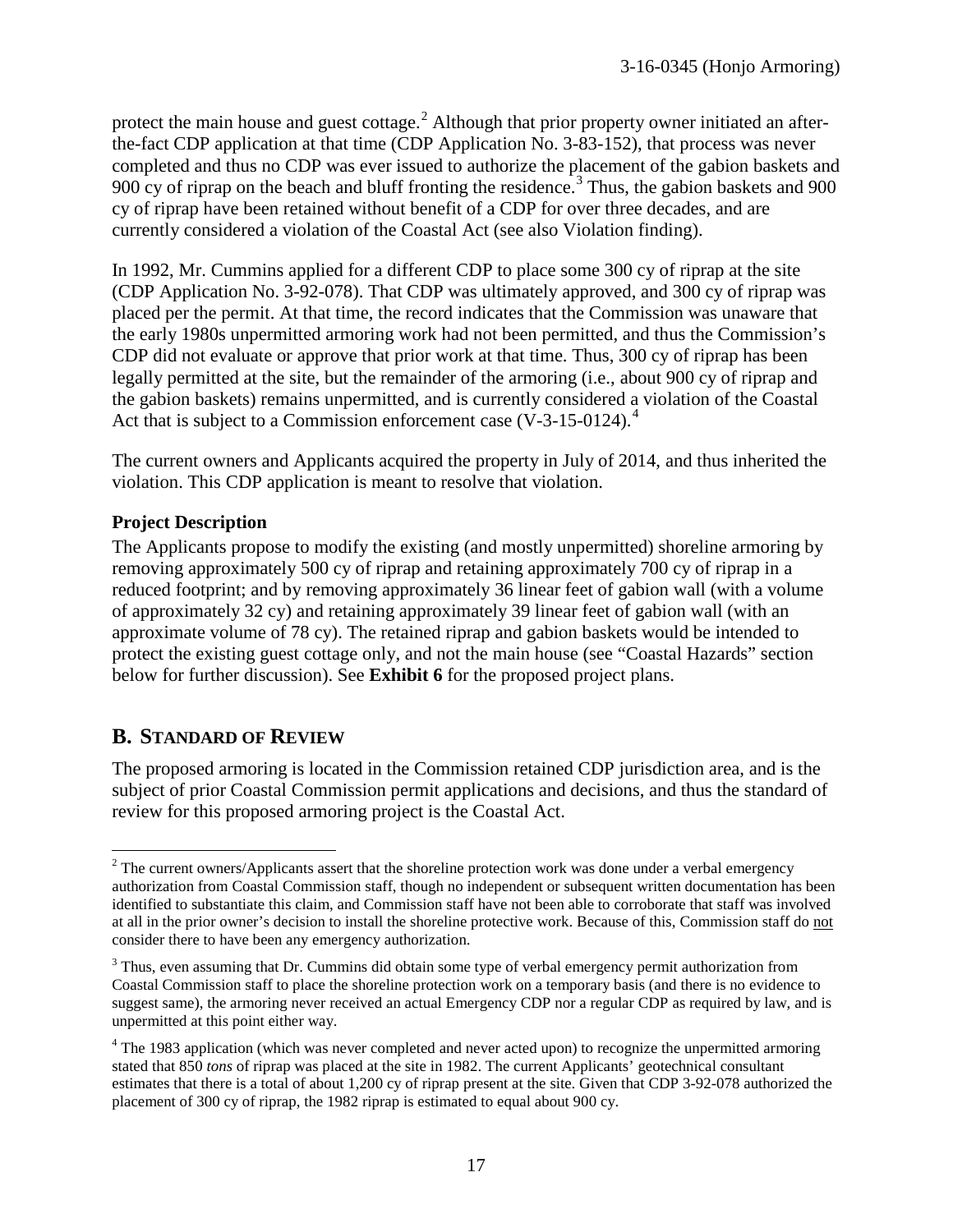# **C. COASTAL HAZARDS**

Coastal Act Section 30235 addresses the use of shoreline protective devices:

*30235. Revetments, breakwaters, groins, harbor channels, seawalls, cliff retaining walls, and other such construction that alters natural shoreline processes shall be permitted when required to serve coastal-dependent uses or to protect existing structures or public beaches in danger from erosion, and when designed to eliminate or mitigate adverse impacts on local shoreline sand supply. Existing marine structures causing water stagnation contributing to pollution problems and fish kills should be phased out or upgraded where feasible.* 

Coastal Act Section 30253 addresses the need to ensure long-term structural integrity, minimize future risk, and to avoid landform altering protective measures for new development. Section 30253 provides, in part:

*Section 30253. New development shall do all of the following:* 

- *(1) Minimize risks to life and property in areas of high geologic, flood, and fire hazard.*
- *(2) Assure stability and structural integrity, and neither create nor contribute significantly to erosion, geologic instability, or destruction of the site or surrounding area or in any way require the construction of protective devices that would substantially alter natural landforms along bluffs and cliffs.*

#### **Consistency Analysis**

Coastal Act Section 30235 acknowledges that seawalls, revetments, cliff retaining walls, groins and other such structural or "hard" methods designed to forestall coastal erosion also alter natural landforms and natural shoreline processes. Accordingly, with the exception of coastal-dependent uses, Section 30235 limits the construction of shoreline protective works via Section 30235 to those required to protect existing structures or public beaches in danger from erosion. The Coastal Act provides these limitations because shoreline structures can have a variety of negative impacts on coastal resources, including adverse effects on sand supply, public access, coastal views, natural landforms, and overall shoreline beach dynamics on and off site, ultimately resulting in the loss of beaches.

Under Coastal Act Section 30235, a shoreline structure may be required if: (1) there is an existing structure; (2) the existing structure is in danger from erosion; (3) shoreline-altering construction is required to protect the existing endangered structure; and (4) the required protection is designed to eliminate or mitigate its adverse impacts on shoreline sand supply. The first three questions relate to whether the proposed armoring is necessary, while the fourth question applies to mitigating some of the sand-related impacts from it.

#### **Existing Structure to be Protected**

For the purposes of shoreline protective structures, the Coastal Act distinguishes between development for which shoreline armoring is required as a matter of law and development where it is not. Under Section 30253, new development is to be designed, sited, and built without creating a need for a shoreline protective device that would substantially alter natural landforms along bluffs and cliffs. Coastal development permittees for new shorefront development are thus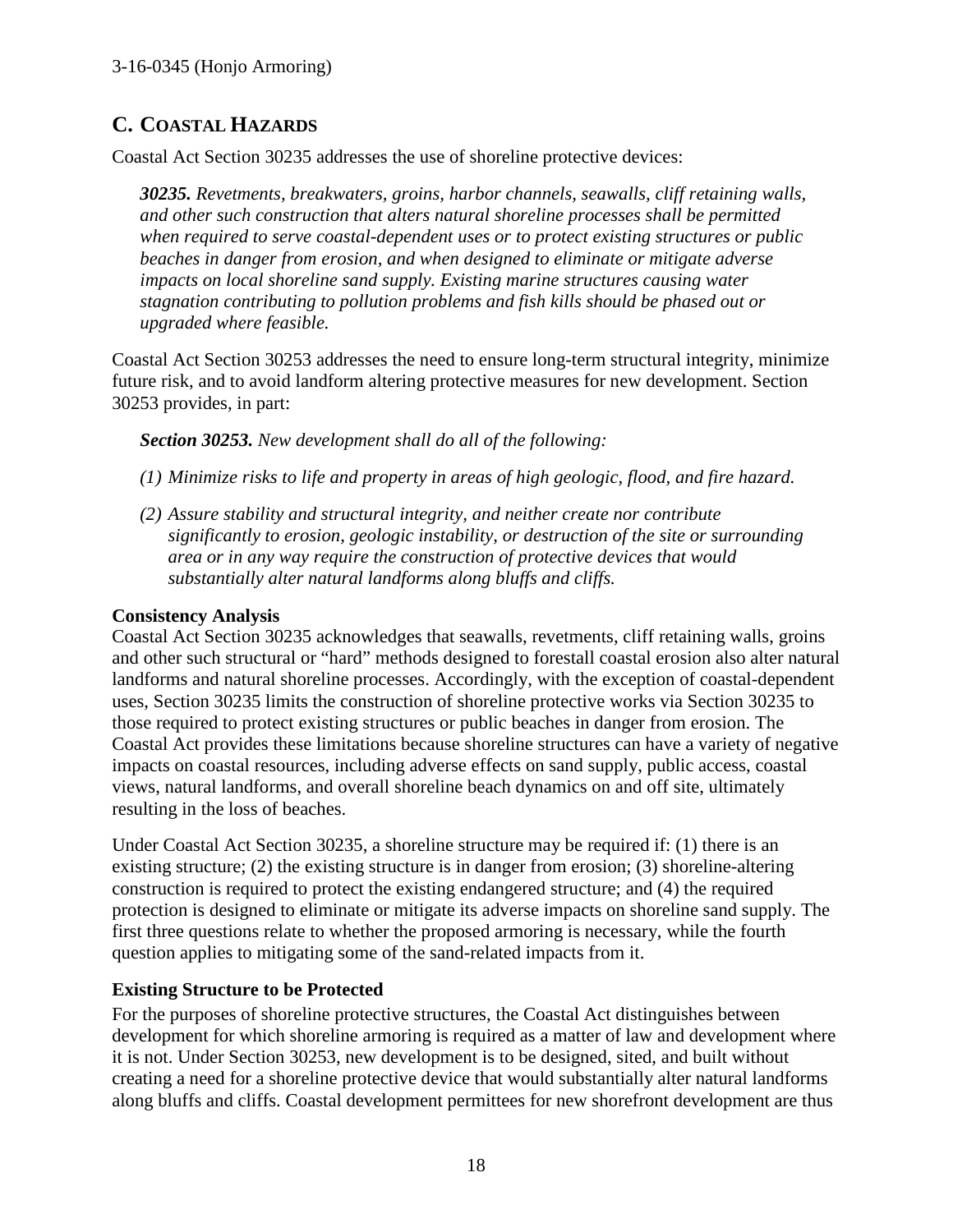making a commitment to the public by virtue of compliance with 30253 (through the approved action of the Commission, and its local government counterparts) that, in return for building their project, the public will not lose public beach access, offshore recreational access, sand supply, or visual resources, as a result of substantial alteration of natural landforms along bluffs and cliffs, and that the public will not be held responsible for any future stability problems.

In addition, the Commission has in the past interpreted Section 30235 to apply only to existing principal structures. The Commission must always consider the specifics of each individual project, but has in the past found that accessory structures (such as patios, decks, gazebos, stairways, etc.) are not required to be protected under Section 30235 and can be protected from erosion by relocation or other less impactful means that do not involve shoreline armoring.

Originally, the Applicants proposed to redevelop both the main house and the cottage, including constructing completely new foundations for both, such that they would both be considered "new" development under the Coastal Act, and thus not entitled to shoreline armoring under Section 30235, as more specifically described in the related staff report A-3-STC-16-0016. However, because the cottage cannot be sited to meet the LCP's required geologic setback, the Applicants are now proposing to limit the scope of work on the guest cottage to a level that would not be considered "redevelopment" (including limiting structural foundation work as discussed in more detail in the related staff report) which would thus allow *the cottage only* to be considered an "existing" structure for the purposes of 30235, and therefore entitled to protection under Section 3023[5](#page-18-0) of the Coastal Act.<sup>5</sup>

#### **Danger from Erosion**

 $\overline{a}$ 

Section 30235 identifies 'existing structures in danger from erosion' for purposes of armoring evaluations under that Section, but it does not define the term "in danger." There is a certain amount of risk involved in maintaining development along a California coastline that is actively eroding and can be directly subject to violent storms, large waves, flooding, earthquakes, and other coastal hazards. These risks can be exacerbated by such factors as sea level rise and localized geography that can focus storm energy at particular stretches of coastline. As a result, it is plausible to take the position that all development along the immediate California coastline is in a certain amount of "danger." It is a matter of the degree of threat that distinguishes between danger that represents an ordinary and acceptable risk, and danger that justifies shoreline armoring per 30235. Lacking Coastal Act definition, the Commission has in the past evaluated the immediacy of the relevant threat in order to make a determination as to whether an existing structure is "in danger." While each case is evaluated based upon its own particular set of facts, the Commission has in the past interpreted "in danger" to mean that an existing structure would be unsafe to use/occupy within the next two or three storm season cycles (generally, the next few years) if nothing were to be done (i.e., in the no project alternative).

<span id="page-18-0"></span> $<sup>5</sup>$  As discussed further in the staff report for A-3-STC-16-0016, the location of the main house (which will be</sup> redeveloped within that same existing footprint) meets the City of Santa Cruz LCP's 50-year bluff development setback requirement. Furthermore, the house, once redeveloped, will no longer be an existing structure for the purposes of Coastal Act Section 30235, so the redeveloped house will not be entitled to shoreline protection. The guest cottage, however, does not meet the LCP's 50-year bluff development setback requirement. If the cottage were redeveloped, it would no longer be an existing structure and would need to conform to the LCP's bluff setback requirement. Thus, the cottage will be remodeled only (to an extent that does not constitute redevelopment) and will thus continue to be an existing structure entitled to shoreline protection under Section 30235.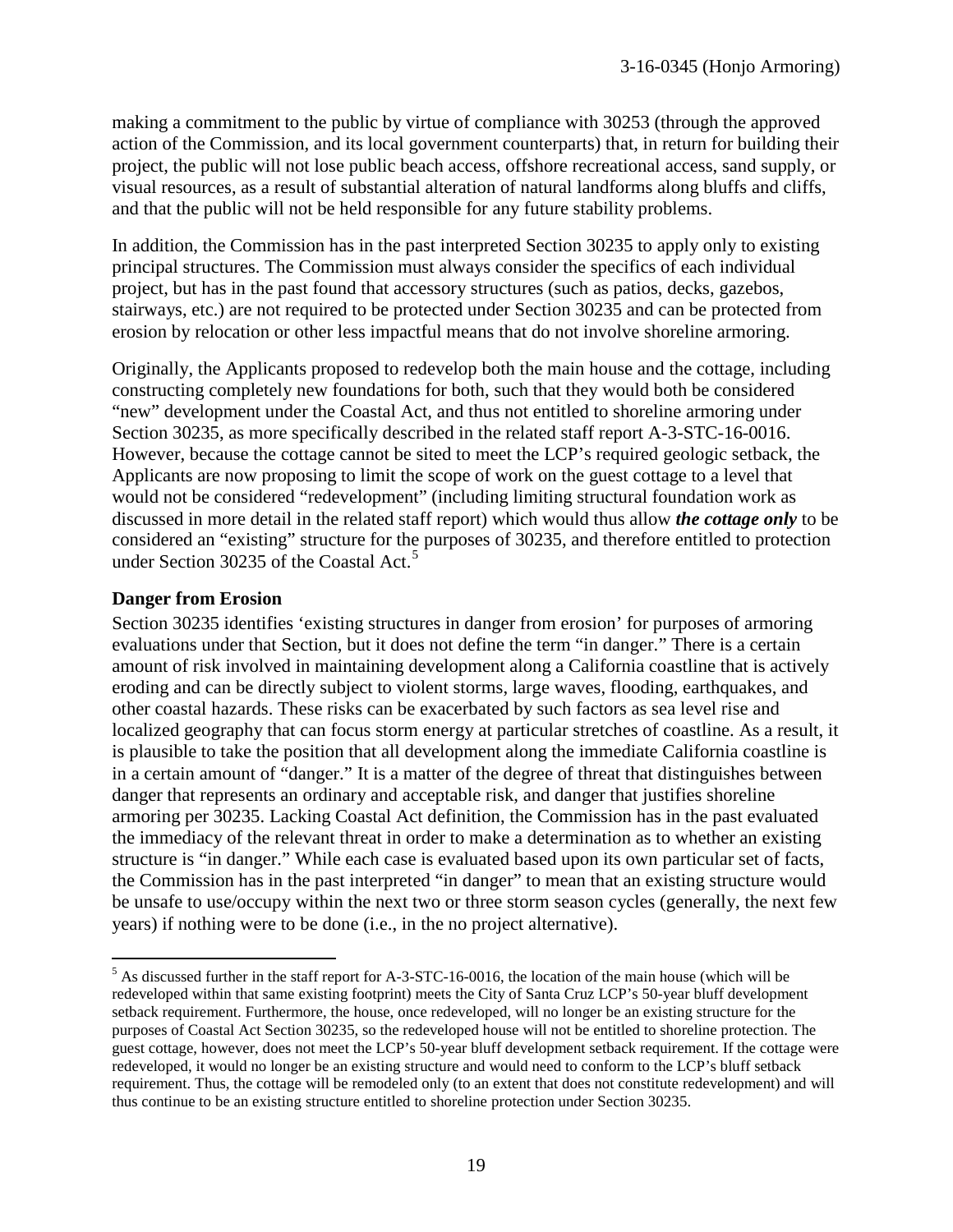The existing cottage sits atop a relatively uplifted marine terrace that is comprised of a blanket of soil that overlies a bedrock shelf. Both types of earth materials are exposed in patches in the bluff face that nearly encircles the peninsula of land upon which the cottage sits (see **Exhibit 2**). In the vicinity of the guest cottage, the bedrock in the bluff face has been undercut in the past by wave action, based upon field observations of the Applicants' geologist (see Zinn, revised August 25, 2016 letter regarding armoring) and an aerial oblique photograph shot in 1972, as well as in plans prepared in 1983 (by Ifland Engineering). The upper portion of the bluff on the property is also partially armored by an existing (unpermitted) gabion wall, also in the vicinity of the cottage. The lower bedrock exposure of the bluff is armored in the vicinity of the undercut ledge by an older (partially unpermitted) riprap revetment. The guest cottage is some 15 feet from the edge of the coastal bluff.

Based on the September 8, 2017 Wave Run up/Erosion and Bluff Instability report prepared by Haro Kasunich and Associates, absent any armoring, the guest cottage would be considered "in danger" for the purposes of 30235 based on a standard of safety to occupy/use in the next two to three storm cycles. Specifically, that report found:

*Removing the riprap rock would expose the wave cut notch and jeopardize the foundation support of the gabion basket retaining wall. Wave run up would also impact the base of the gabion walls footing area. More disconcerting is the instability associated with an exposed wave cut notch and the loss of bedrock support. Within one or two winter coastal storm seasons the bedrock will collapse, the gabion basket retaining structure will lose its support and collapse, exposing near vertical terrace deposit scarp…. The top of the coastal bluff will recede under the guest cottage's shallow foundation.* 

In our opinion, removal of the riprap coastal protection at the base of the bluff will result *in significant bluff instability resulting in loss of the gabion retaining wall and erosion and recession of the terrace deposit under the corner of the guest cottage. This could occur within 1 or 2 coastal storm winter seasons. The guest cottage stability will be jeopardized at that time.* 

The Commission's Senior Coastal Engineer, Dr. Lesley Ewing, has reviewed materials associated with this project, has visited the site, and concurs with this assessment. Therefore, the Commission concludes that the guest cottage is an existing structure in danger from erosion for purposes of Section 30235.

#### **Feasible Protection Alternatives to a Shoreline Structure**

The third Section 30235 test that must be met is that the proposed armoring must be "required" to protect the existing threatened structure. In other words, shoreline armoring can be permitted if it is the only feasible alternative capable of protecting the structure.<sup>[6](#page-19-0)</sup> When read in tandem with other applicable Coastal Act policies cited in these findings, the Commission has in the past conceptualized this Coastal Act Section 30235 evaluation as a search for the least environmentally damaging feasible alternative that can serve to protect existing endangered structures. Other alternatives typically considered include: the "no project" alternative;

<span id="page-19-0"></span> $\overline{a}$ <sup>6</sup> Coastal Act Section 30108 defines feasibility as follows: "Feasible" means capable of being accomplished in a successful manner within a reasonable period of time, taking into account economic, environmental, social, and technological factors.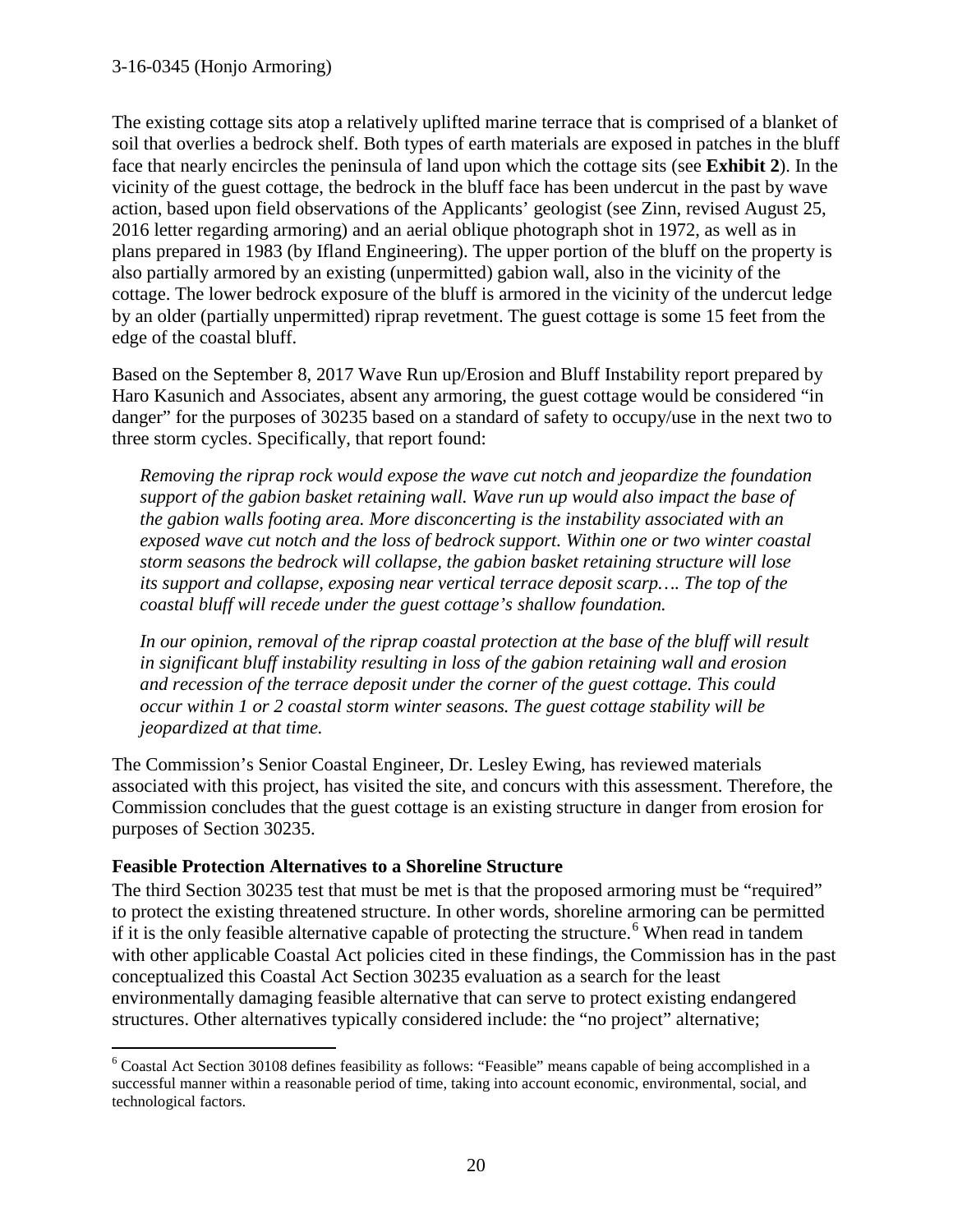abandonment of threatened structures; relocation of threatened structures; sand replenishment programs; drainage and vegetation measures on the blufftop; and combinations of each.

The Applicants prepared an alternatives analysis for the proposed project (*Geotechnical Information and Coastal Protection Alternatives Analysis*, HKA, September 9, 2017, which is attached hereto as **Exhibit 5**), but none of the non-armoring alternatives were either feasible, or capable of protecting the endangered existing structure. Alternative 3 of that analysis evaluated a reduced coastal protection structure described as follows:

*… the coastal bluff at the property is armored with riprap along the lower bluff, and a gabion retaining wall along the upper bluff. Only a portion of the riprap and a portion of the gabion wall are necessary to protect the existing guest cottage from erosion during the next 50 years. A geologic study by Zinn and Associates has indicated that if all of the riprap and gabion walls are removed, the guest cottage will be in imminent danger from erosion in a very short period of time. The Zinn study also indicates that the main home on the property is unlikely to be impacted by coastal erosion during the next 50 years; even if all of the riprap and gabion walls is removed. We have evaluated the minimum amount of riprap and gabion wall that appears to be necessary to protect the guest cottage from erosion. That is depicted on Sheets 1 through 4 dated 9-5-2017 in Appendix A. Using a 50 year evaluation period, only the central segment of the gabion wall and riprap is necessary to protect the guest cottage, with a total riprap structure that is 68 feet long and a gabion structure above it that is 48[sic[7](#page-20-0) ] feet long.* 

While this alternative was originally rejected by the Applicants' experts, subsequent discussions between the Applicants and staff, including Dr. Ewing, have identified this alternative as preferable, and the minimum amount of armoring necessary to protect the cottage. Thus, the project meets the third test of Section 30235 of the Coastal Act.

#### **Sand Supply/Beach/Shoreline Area Impact Assessment and Mitigation**

The fourth test of Section 30235 that must be met in order to compel Commission approval is that shoreline structures must be designed to eliminate or mitigate adverse impacts to local shoreline sand supply.

#### *Shoreline Processes*

 $\overline{a}$ 

Some of the effects of engineered armoring structures on the beach (such as scour, end effects and modification to the beach profile) are temporary or are difficult to distinguish from all the other actions that modify the shoreline. Others are more qualitative (e.g., impacts to the character of the shoreline and visual quality). Some of the effects that a shoreline structure may have on natural shoreline processes can be quantified, however, including: (1) the loss of the occupied beach and shoreline recreational area on which the structure is located; (2) the long-term loss of beach and shoreline recreational area that will result when the back-beach location is fixed on an eroding shoreline; and (3) the amount of material that would have been supplied to the beach and

<span id="page-20-0"></span><sup>&</sup>lt;sup>7</sup> According to HKA, the "48 feet" referenced in the report regarding the length of gabion wall to be retained is a typographical error and should be 39 feet.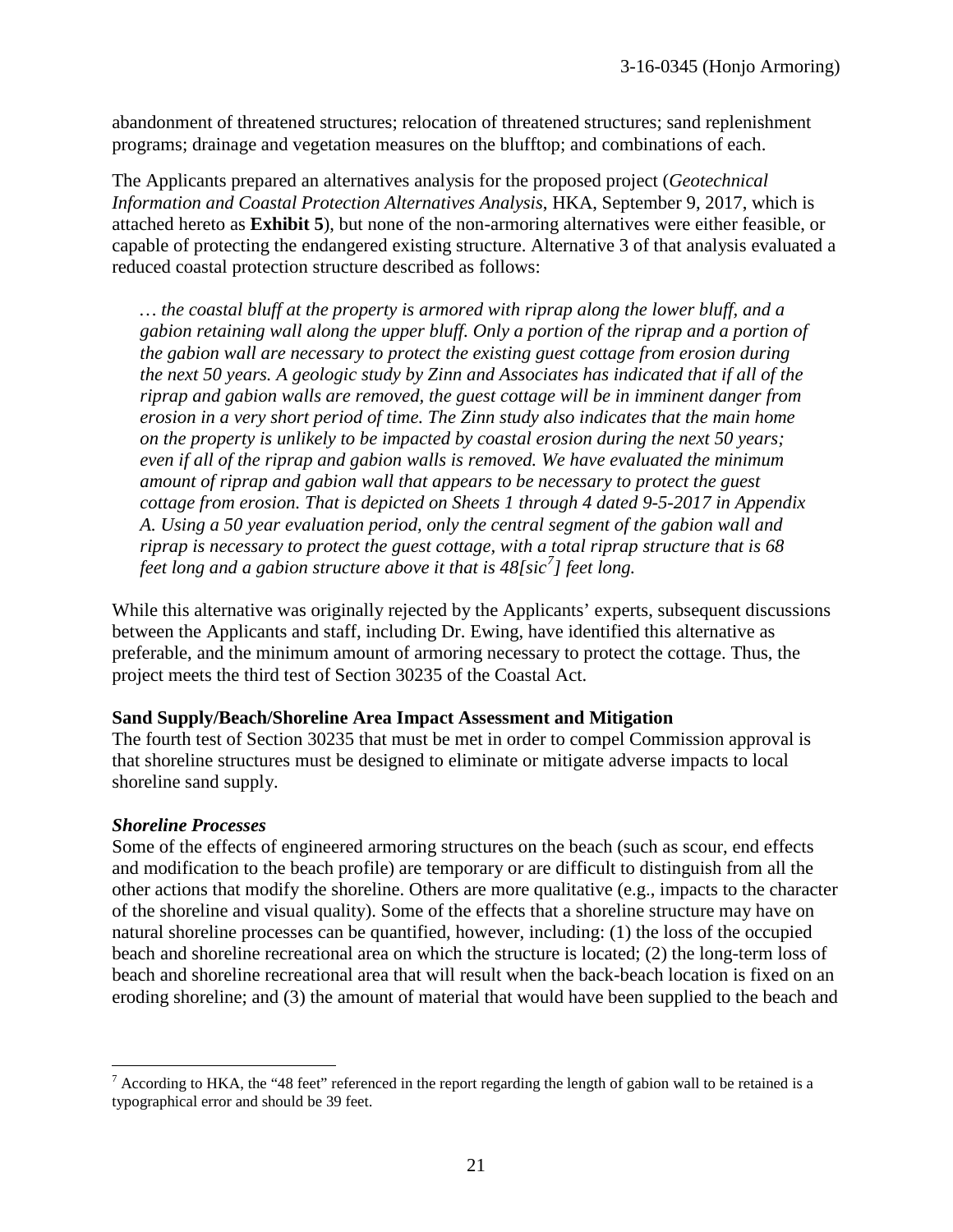shoreline recreational area if the back-beach or bluff were to erode naturally. $8$  The first two calculations affect beach and shoreline use areas, and the third is related more explicitly to shoreline sand supply impacts, but all three impact public recreational access to the beach and shoreline recreational area.

#### *Encroachment on the Beach/Shoreline Recreational Area*

With respect to loss of beach and other shoreline recreational area, shoreline protective devices such as the armoring system proposed in this case are physical structures that occupy space. Typically when a shoreline protective device is placed on a beach or other recreational area, the underlying area cannot be used for beach and other recreation. This generally results in a loss of public access as well as a loss of sand and/or areas from which sand generating materials can be derived. The area where the structure is placed will be altered from the time the protective device is constructed, and the extent or area occupied by the device will remain the same over time, until the structure is removed or moved from its initial location, or in the case of a revetment, as it spreads seaward over time. The beach/recreational area located beneath a shoreline protective device, referred to as the encroachment area, is the area of the structure's footprint.

In this case, the unpermitted armoring that has been in place since 1982 has covered an estimated 3,976 square feet since that time. In addition, as discussed in the project description section above and in order to protect the existing guest cottage, the proposed project would modify the existing (and mostly unpermitted) shoreline armoring by: removing approximately 500 cy of riprap and retaining approximately 700 cy of riprap; removing approximately 36 feet of gabion wall (with a volume of approximately 32 cy) and retaining approximately 39 feet of gabion wall (with an approximate volume of 78 cy). The gabions will not occupy shoreline recreational space, but the 700 cy of riprap will be stacked at a 1:1 slope covering approximately 1,515 square feet of otherwise usable beach space. In short, the project has displaced 3,976 square feet of beach and shoreline recreational space for 36 years, and will occupy 1,515 square feet moving forward. Since this impact is typically calculated by the Commission as a one-time impact, here the Commission has averaged the impact over 56 years (the 36-year duration that the unpermitted riprap has remained in place  $+$  the 20-year duration of the approved riprap going forward for which shoreline sand supply impacts have been mitigated) in terms of 36 years at 3,976 square feet and the next 20 years at 1,515 square feet to arrive at a single value of 3,097 square feet for coverage mitigation purposes through 2038.<sup>[9](#page-21-1)</sup>

### *Fixing the Beach/Shoreline Position (the "Coastal Squeeze")*

On an eroding shoreline, beach and shoreline recreational areas will exist between the shoreline/waterline and the bluff as long as sand and space is available to form a beach. As bluff erosion proceeds in a natural setting, the profile of the beach also retreats and the beach area migrates inland with the bluff. This process stops, however, when the backshore is fronted by a hard protective structure, such as a revetment or a seawall. While the shoreline on either side of

 $\overline{a}$ 

<span id="page-21-0"></span><sup>&</sup>lt;sup>8</sup> This third impact associated with sand supply refers to the way in which the project impacts creation and maintenance of beach sand. Although this ultimately can translate into beach and other recreational impacts, the discussion here is focused on the sand supply/maintenance issue and the way in which the proposed project would impact sand supply processes.

<span id="page-21-1"></span> $^{9}$  ((3976x36) + (1515x20))/56 = 3097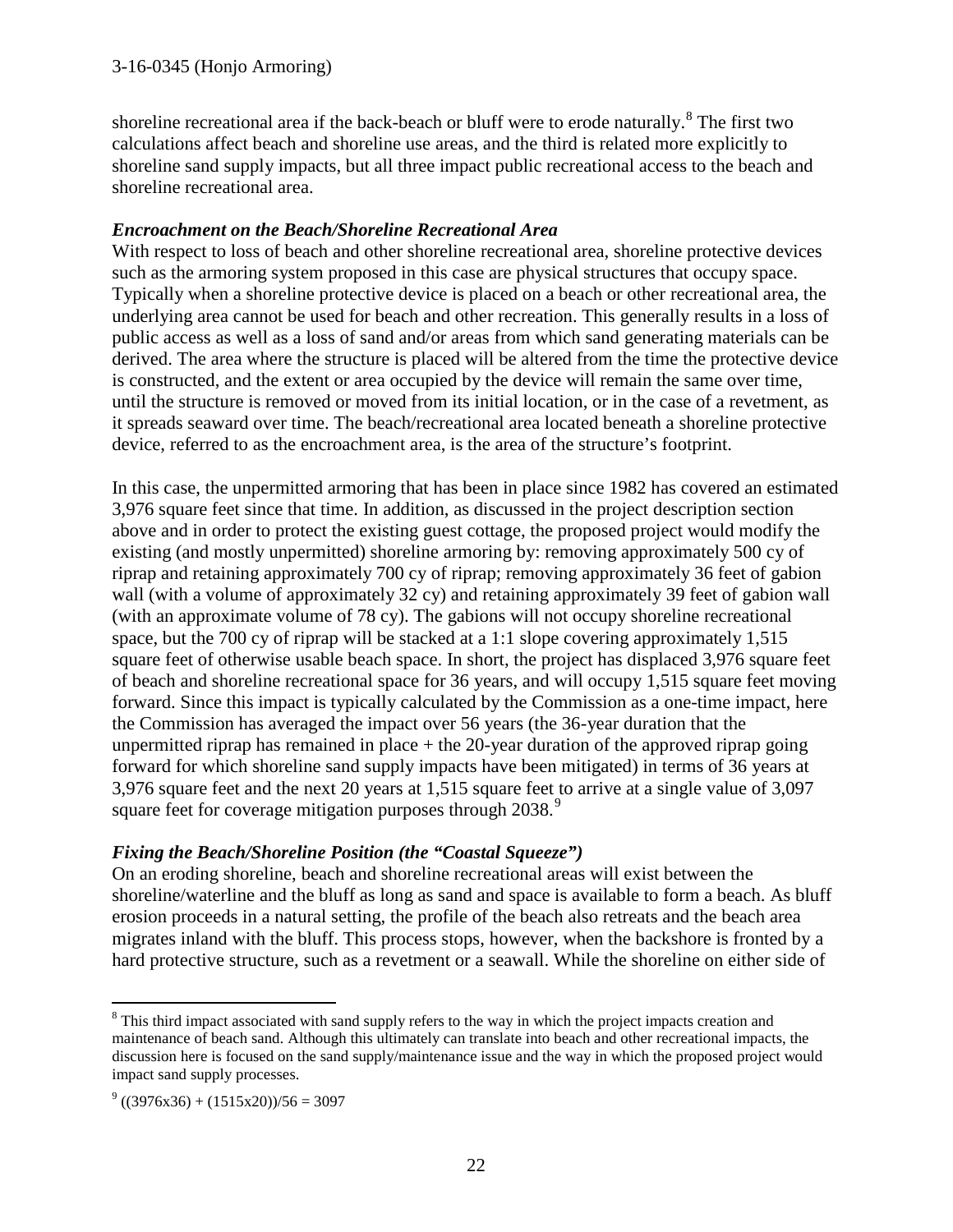the armor continues to retreat, shoreline in front of the armor eventually stops at the armoring. This effect is also known as passive erosion or coastal squeeze. The beach/recreational area will narrow, being squeezed between the moving shoreline and the fixed backshore, and this represents the loss of a beach and recreational shoreline as a direct result of the armor. The coastal squeeze phenomenon caused by armoring is exacerbated by climate change and sea-level rise. As climate change causes the seas to rise ever faster, beach and recreational shoreline areas will be lost at an increasingly faster pace.<sup>[10](#page-22-0)</sup> Eventually, there will be no available dry beach or shoreline recreational area and the shoreline will be fixed at the base of the armoring structure. In the case of an eroding shoreline, this represents the loss of a beach and shoreline recreational area as a direct result of the armor.

The passive erosion impacts of armoring, or the long-term loss of beach due to fixing the back beach, is equivalent to the footprint of the bluff area that would have become beach due to erosion and is equal to the long-term average annual erosion rate multiplied by the width of property that has been fixed by a resistant shoreline protective device.

In this case, the existing armoring extends along approximately 150 feet of bluff, the proposed modified shoreline armoring would extend along approximately 78.5 feet of bluff, and the average annualized long-term erosion rate on this portion of the bluff has been estimated by the Applicants' geologist (and verified by Dr. Ewing) to be 0.7 feet per year at this location. Therefore the impacts due to the proposed project from fixing the back beach has been the loss of 105 square feet of beach and shoreline recreational area per year (150 x 0.7) for the last 36 years, or a total of 3780 square feet (105 x 36), and will implicate the additional loss of at least 54.95 square feet of beach and shoreline recreational area per year moving forward (78.5 x 0.7). Based on past experience, the Commission has found that shoreline armoring that has been in use for a few decades often needs major maintenance or modifications, or entire redevelopment of an armoring structure during that time frame. As a result, the Commission has in the past used a 20 year initial mitigation time period to establish the length of time over which the initial impacts will be assessed and initial mitigations applied. After this 20-year initial mitigation period, additional impact analysis will be needed (see **Special Condition 5(c)**) to assess the appropriate mitigation necessary at that time.

<span id="page-22-0"></span> $\overline{a}$  $10$  Sea level has been rising for many years, and there is a growing body of evidence that there has been an increase in global temperature and that acceleration in the rate of sea level rise can be expected to accompany this increase in temperature. The Coastal Commission's Sea Level Rise Policy Guidance (2015) recommends using best available science at the time of application to understand the risks associated with sea level rise over the life of development. In March 2018, the California Ocean Protection Council adopted the updated State Sea-Level Rise Guidance, which incorporates recent scientific information and is now considered the best available science on sea level rise for the State of California. According to the updated state Guidance, the estimated range of sea level rise for this area (based on the Monterey tide gauge) for 2070 is approximately 17 inches to 41 inches; and 24-66 inches for 2090. Additionally, recent scientific studies have analyzed the potential for rapid ice loss and suggest that there could be extreme sea level rise of as much as 10 feet by 2100 (or 5.1 and 8.2 feet of sea level rise for 2070 and 2090, respectively), though this extreme scenario is currently less well understood. The observed trend for global sea level has been a long-term, persistent rise. Mean water level affects shoreline erosion several ways, and an increase in the average sea level will exacerbate all these conditions. On the California coast the effect of a rise in sea level will be the landward migration of the intersection of the ocean with the shore. This, too, leads to loss of the beach as a direct result of the armor as the beach is squeezed between the landward migrating ocean and the fixed backshore.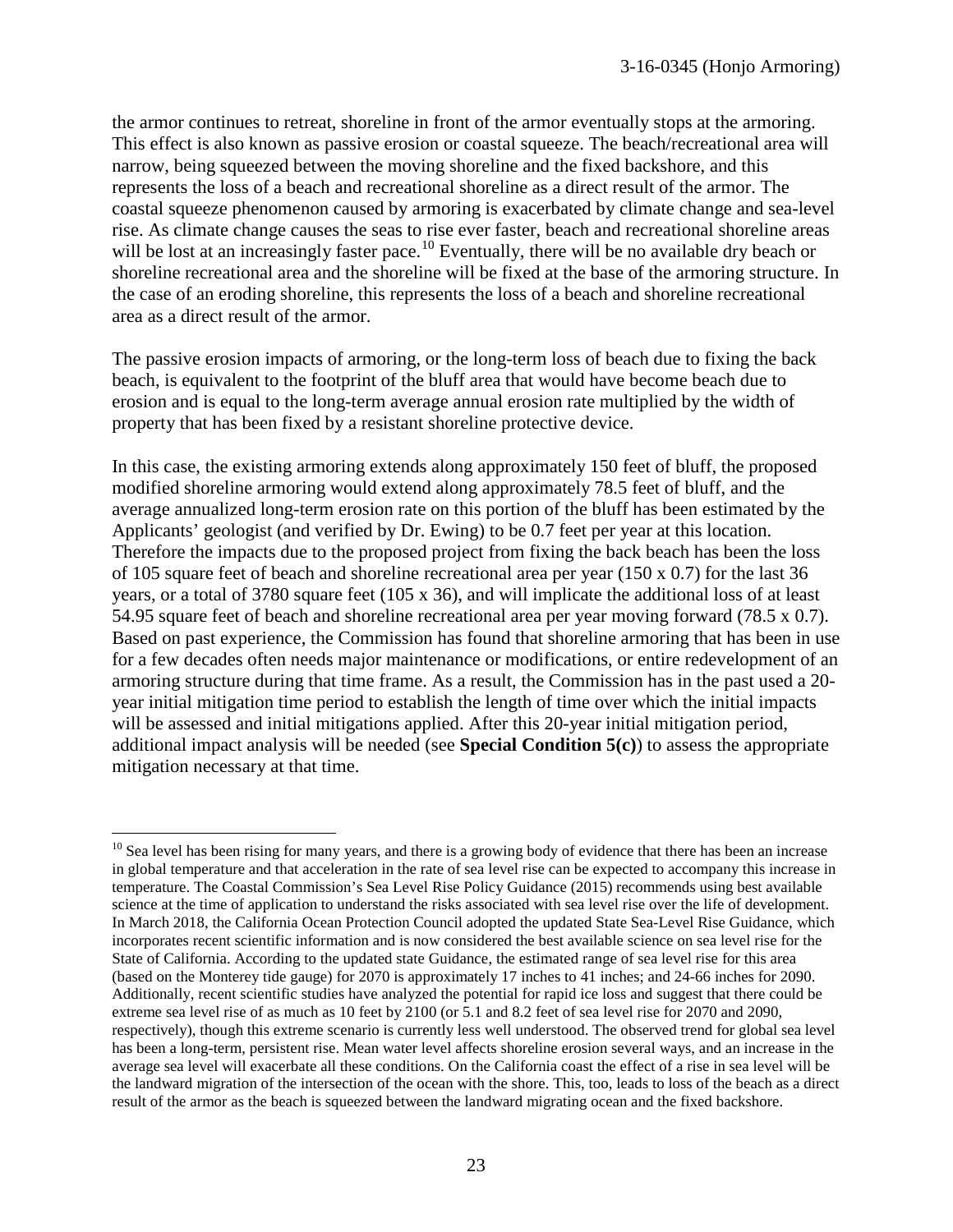In this case, approximately 3,780 square feet of beach and shoreline recreational area has been lost in the last 36 years. In addition, over the first 20 year mitigation period, the loss of 54.95 square feet of beach/shoreline annually due to the proposed project would result in a loss of 1,099 square feet of beach/shoreline (54.95 x 20) that would have been created naturally if the back beach had not been fixed by the armoring. Thus, together, the total project beach/shoreline area impact due to coastal squeeze is the loss of 4,879 square feet of beach and shoreline recreational area from initial placement in 1982 through the first twenty-year mitigation cycle  $(3,780 + 1,099)$ .

Thus, the augmented seawall results in a loss of approximately 7,976 square feet of beach and shoreline recreational area over the next 20 years (3,097 square feet associated with the seawall's fixed footprint and 4,879 square feet associated with coastal squeeze from initial installation through the initial 20-year time frame, as described above). There is no doubt that such impacts represent significant public recreation access impacts, including the loss of the social-economic value of beach and shoreline recreational access, for which the Coastal Act requires mitigation. (See discussion below.)

### *Retention of Potential Beach Material*

Beach sand material comes to the shoreline from inland areas, carried by rivers and streams; from offshore deposits, carried by waves; and from coastal dunes and bluffs. Bluff and shoreline retreat is one of several ways that sand is added to the shoreline sand supply system. Bluff retreat and erosion are natural processes resulting from many different factors such as erosion by wave action causing cave formation, enlargement and eventual collapse of caves, saturation of the bluff soil from groundwater causing the bluff to slough off, and natural bluff deterioration. When the bluff is protected by a shoreline protective device, the natural exchange of material from the bluff to the beach will be interrupted and, if the shoreline is eroding, there will be a measurable loss of material to the beach.

In these cases, bluff sediment would be added to the beach at these locations, as well as to the larger littoral cell sand supply system fronting the bluffs, if natural erosion were allowed to continue. The volume of total material that would have gone into the sand supply system over the lifetime of the shoreline structure would be the volume of material between (a) the likely future bluff face location with shoreline protection; and (b) the likely future bluff face location without shoreline protection. The Applicant's consultants conducted analyses using the Commission's methodology and concluded (and the conclusion was corroborated by Dr. Ewing) that the amount of beach quality sand blocked in this way would be an additional 176 cubic yards of sand over the next 20 years (or 8.8 cubic yards per year). Using this figure, and the fact that the armoring over the past 36 years covered roughly twice as much bluff area as the proposed armoring would moving forward, as a rough calculation, over the last 36 years about double that amount per year has been retained (or 17.6 cubic yards per year), and that over the past 36 years approximately 634 total cubic yards of beach quality sand (17.6 x 36) would have gone into the sand supply system absent the armoring. Thus, the total sand retention from initial installation through the first twenty year mitigation period is 810 cubic yards of sand  $(176 +$ 634).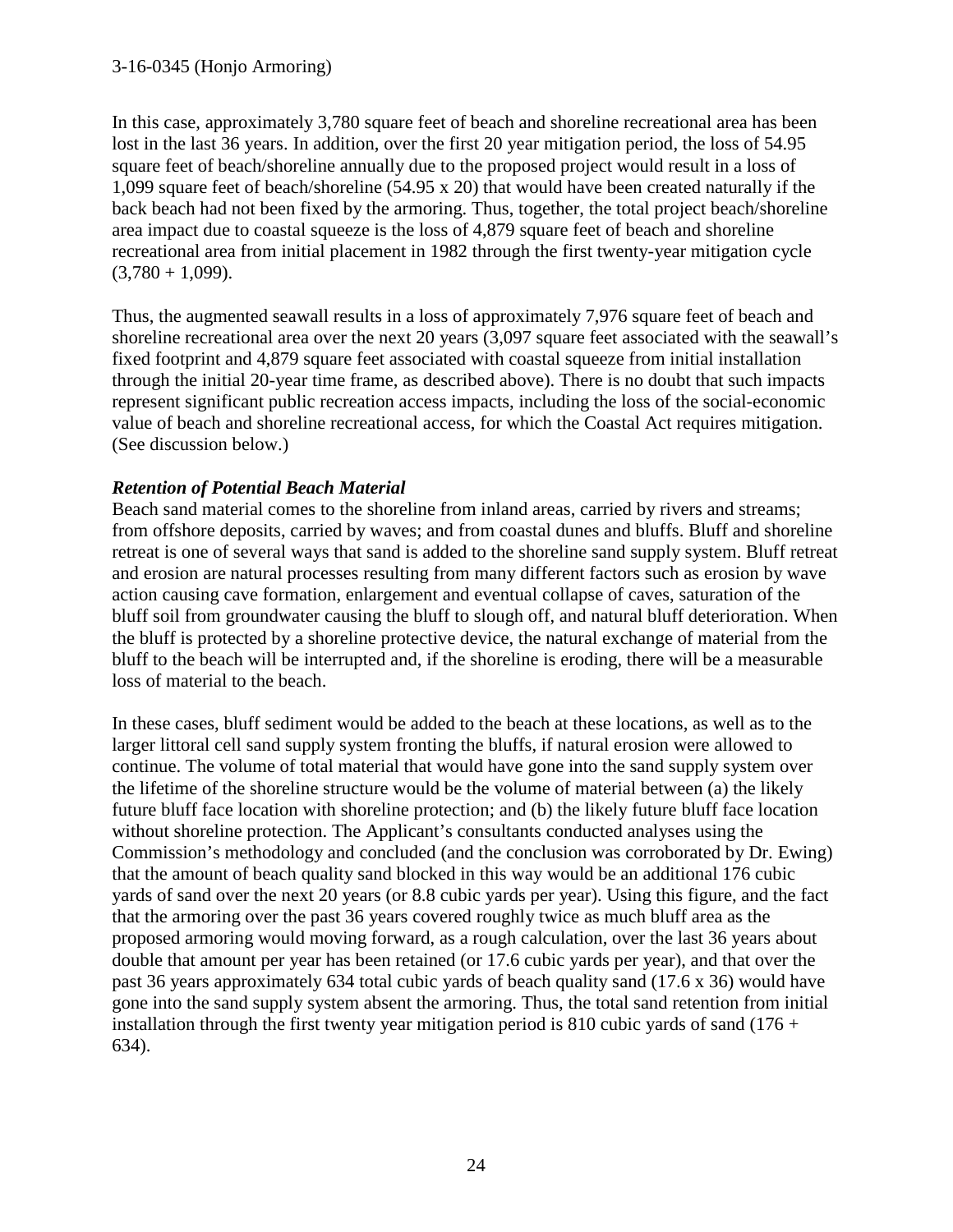#### *Sand and Beach/Shoreline Area Impact Conclusion*

The most obvious in-kind mitigation for these impacts would be to add 810 cubic yards of sand back into the system, and to create a new 7,976 square-foot area of beach/shoreline to replace that which has been lost over the past 36 years and will be lost over the first 20 years with a similar area of beach/shoreline in close proximity to the eliminated beach/shoreline area. In terms of the former, a formal sand replenishment strategy can introduce an equivalent amount of sandy material back into the system over time to mitigate the loss of sand that would be caused by the armoring over these 56 years. Obviously, such an introduction of sand, if properly planned, can feed into the offshore system to mitigate the impact of the project. However, as opposed to other areas with established programs, there are not currently any existing beach nourishment programs directed at this Santa Cruz beach area. Absent a comprehensive regional program that provides a means to coordinate and maximize the benefits of mitigation efforts in the area now and in the future, a piecemeal mitigation effort, such as an Applicant-only project to place equivalent amounts of sand over time at only this location, cannot ensure effective and appropriate mitigation.

As an alternative sand supply mitigation mechanism, the Commission has in the past required payment of an in-lieu fee to contribute to ongoing sand replenishment or other appropriate mitigation programs, where such fee is based on the cost of buying and delivering an equivalent volume of beach quality sand to the affected area. In this case, as discussed above, the armoring has and would retain 810 cubic vards of sand through the initial 20-year mitigation horizon, which is sandy material that would have been added to the littoral cell (i.e., almost 15 cubic yards of sand per year). Based on recent estimates of costs for beach quality sand for other projects, the cost of purchasing and delivering 810 cubic yards of beach quality sand is currently approximately \$50 per cubic yard. Thus, an in-lieu fee to address this sand supply impact would be approximately  $$40,500$  (i.e.,  $$50/cubic$  yard x  $810$  cubic yards =  $$40,500$ ).

In terms of the loss of the 7,976 square-foot area of beach/shoreline area (in terms of both occupied beach as well as coastal squeeze) from past impacts and through the first twenty-year cycle, although in concept the idea of creating a new beach area of this size would be the most direct mitigation approach, in reality finding an area that can be turned into a beach and ensuring it does so appropriately over time is very difficult in practice. At the same time, the calculations of affected area do provide an appropriate relative scale for evaluating alternative mitigations. In the past, the Commission has looked at several ways to value such beach and shoreline areas in order to determine appropriate in-lieu mitigation fees, including evaluating the recreational value of the beach/shoreline area in terms of the larger economy, as well as the real estate value of the land that will be taken from public use.

In terms of the recreational beach/shoreline value, the Commission has recognized that in addition to the more qualitative social benefits of beaches and shoreline areas (recreational, aesthetic, habitat values, etc.), beaches and shoreline areas provide significant direct and indirect revenues to local economies, the state, and the nation. It is well-recognized that the ocean and the coastline of California contribute greatly to the California economy through activities such as tourism, fishing, recreation, and other commercial activities. There is also value in just spending a day at the beach and having wildlife and clean water at that beach, and being able to walk along a stretch of beach and shoreline. However, these recreational beach/shoreline values are in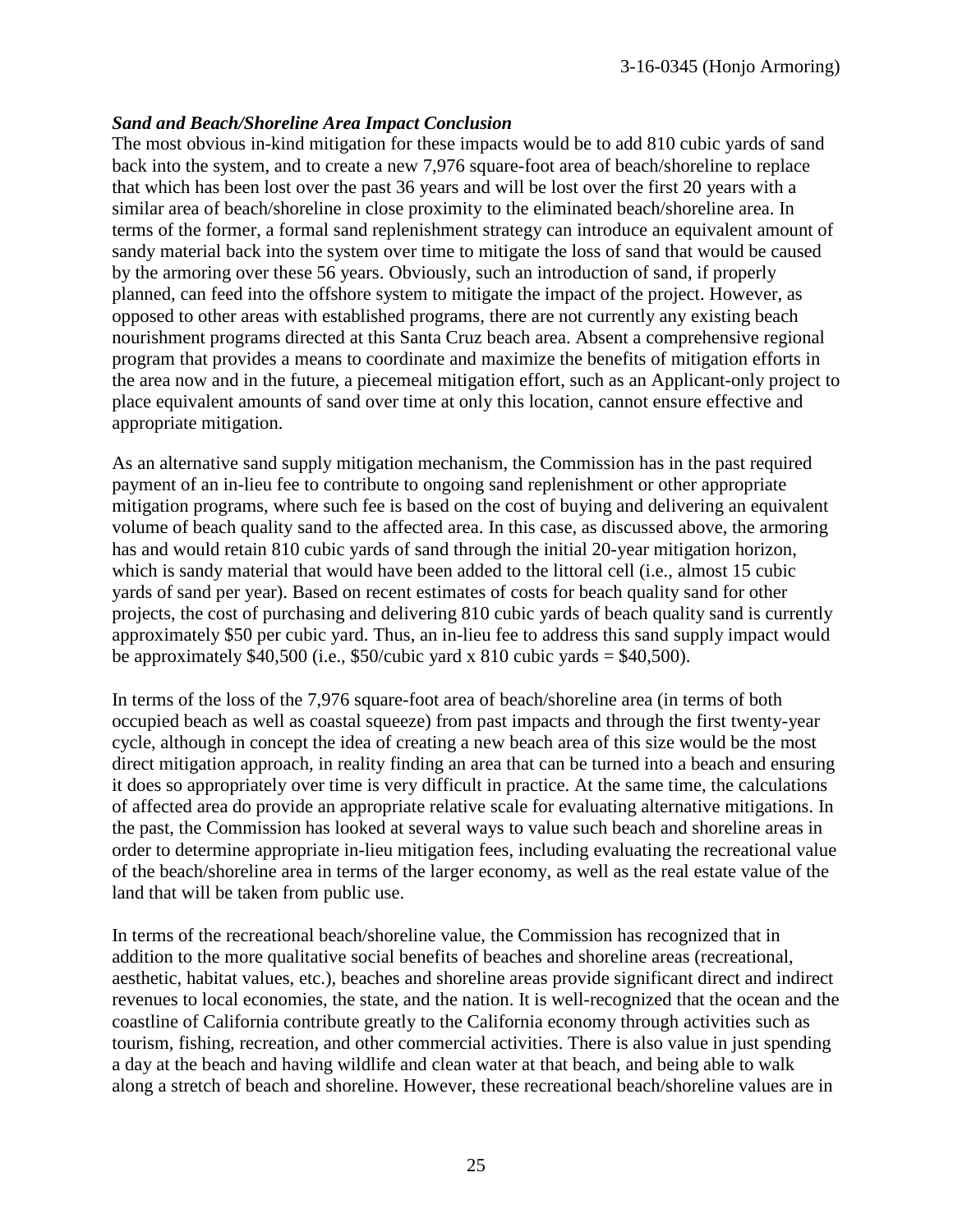many cases difficult to quantify, including for the pocket beaches along West Cliff Drive (as is the case here) where visitation data needed for certain economic impact models are lacking.

Another method that the Commission has in the past used as a proxy for beach/shoreline value is the real estate valuation method. This method attempts to quantify what it would cost to purchase shoreline property and allow it to erode to become beach over time as a means of offsetting like impacts from armoring, and thus requires an evaluation of the cost of land that could be purchased. In this case, the subject property was purchased for \$3,995,000 in 2014 and totals approximately 21,257 square feet. Thus, based on that purchase price and the property size, a reasonable estimate of cost of coastal property at this location would be \$187.94 per square foot. Applying this land acquisition value to the 7,976 square-foot impact would result in an in lieu fee of \$1,499,009.44 for the loss of beach and shoreline use areas based on the initial 36 years of unpermitted armoring and the initial 20-year mitigation period (i.e., 7,976 square feet x  $$187.94$ /square-foot  $= $1,499,009.44$ ). In past cases the Commission has found that this type of in lieu fee is well tied to specific land values in the vicinity of the projects, and is thus both reasonably related, and when calculated can be roughly proportional to the anticipated impacts of armoring.

And finally, a method the Commission has applied (when it is a viable option) is to offset identified impacts via in-kind public access improvement projects. While this option is generally only available with public agency applicants, in this case there is a unique opportunity for these Applicants to work with the City on a series of West Cliff Drive projects that together can appropriately offset these beach and shoreline area recreational access impacts as part of an overall mitigation package. Such mitigation strategies can allow for bona fide improvements to public recreational access infrastructure and utility so that mitigation benefits can be realized in the near term, and in the area of the impacts (as opposed to fees that might not be spent for many years, and mitigation not realized as a result). The idea is typically to acknowledge that the value of a fee diminishes over time in terms of what it can result in, and improvements only become more expensive over time, and to place a premium on improvements that can be realized in the near term. The Applicants have been working with the City on just such a strategy, one where the Applicants would fund a series of public access improvements along West Cliff Drive in the vicinity of the project to help offset project impacts. In addition, the Applicants are also willing to dedicate the beach/shoreline area of their property seaward of the bluff edge for public access as part of such a mitigation package as a means of filling out and providing overall commensurate mitigation for project impacts.

Thus, on this point the Applicants are proposing a mitigation package that includes an access easement (see **Special Condition 8**) as well as a series of public access and recreation improvements along West Cliff Drive (see **Special Condition 2**). With respect to the latter, the Applicants have voluntarily agreed to pay for the following City of Santa Cruz projects (see **Exhibit 5**):

- A beach access stairway repair near the intersection of Sunset Avenue and West Cliff Drive
- A beach access stairway repair near to Its Beach
- Widening and improvements to the West Cliff Drive multiuse recreational pathway between Almar Avenue and Swanton Boulevard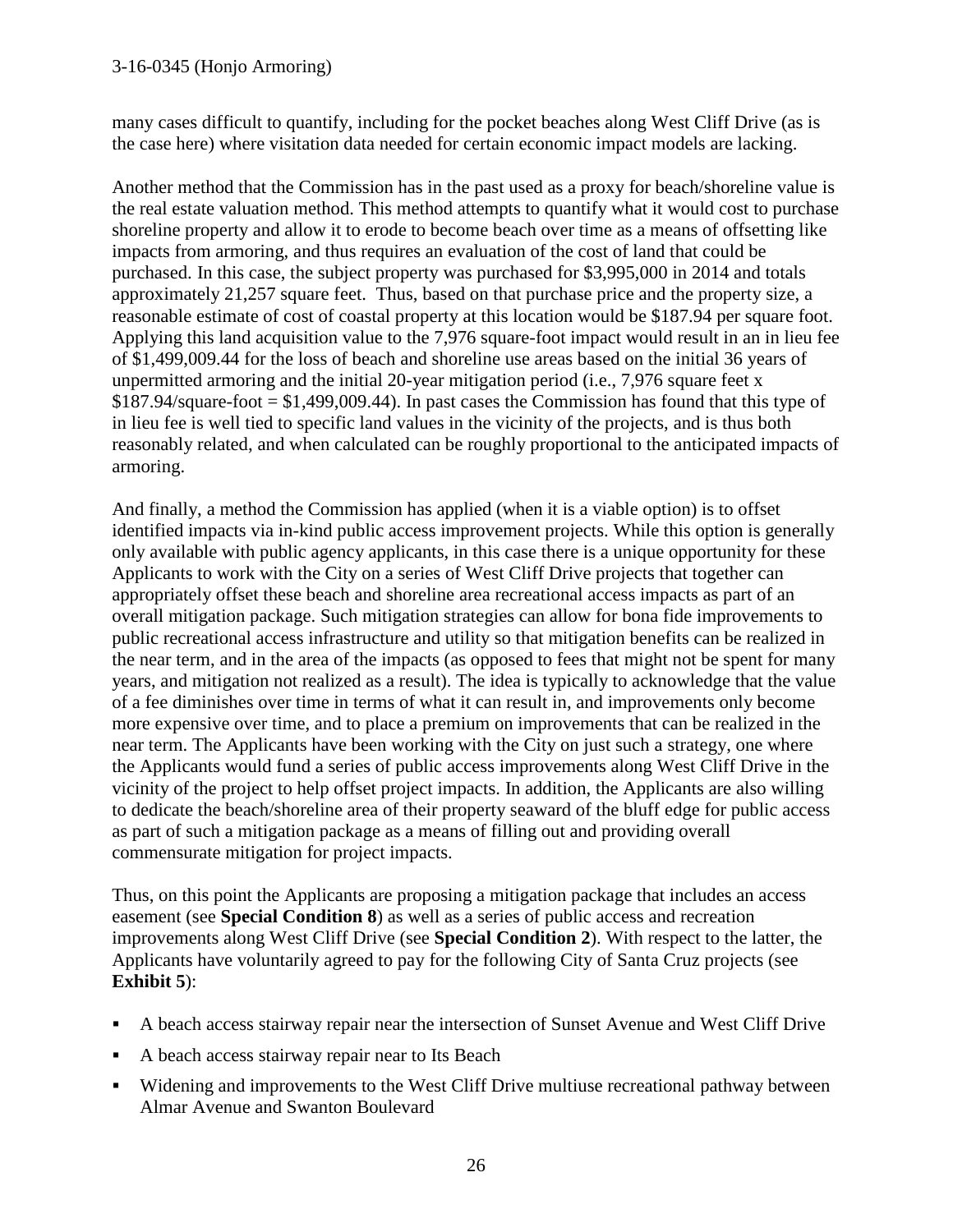Improvements to an existing public pedestrian path that provides access from Oxford Way to West Cliff Drive through Bethany Curve Park

These types of improvements will enhance public recreational access amenities and utility in the West Cliff Drive project area, appropriately offsetting the beach/shoreline area impacts identified above. In addition, by project design the Applicants will free up almost 2,500 square feet of beach space that has been covered in armoring for the past 36 years, and this will also enhance public beach access in tandem with the required public access easement.

This mitigation package strategy and approach is similar to compensatory projects and mitigation packages required by the Commission in the past,<sup>[11](#page-26-0)</sup> and is particularly appropriate in this case given the beach/shoreline characteristics at issue (i.e., the relatively narrow beach space available at the base of the armoring structure except at lower tides). In addition, this approach will allow public access improvements to be realized in the very near term, providing fairly immediate and tangible public benefits as opposed to an overall single fee approach that may not be used or applied for some time, reducing its effectiveness. In addition, the above-described recreational use and access improvement projects will likely be worth much more to users than the cost to develop these improvement projects, as they have an intrinsic value to the shoreline-visiting public, particularly given the significant popularity of West Cliff Drive that is difficult to quantify in this case. Finally, because the mitigation is based on a 20-year impact assessment time frame, **Special Condition 5(c)** requires the Permittee to submit an application for a permit amendment in 20 years to evaluate the need for and if so ensure continued mitigation for the seawall's ongoing impacts beyond the initial 20-year term.

As conditioned, the project satisfies the Coastal Act Section 30235 tests for armoring to protect the existing cottage.

#### **Future Cottage Redevelopment**

As described above, the armoring meets the first test of Coastal Act Section 30235 because the guest cottage was originally built in the 1940s prior to the Coastal Act, and there is not compelling evidence that it has been redeveloped since that time. As a result, it retains its 'existing structure' status as long as it does not tip the threshold of redevelopment. In this case, the Applicants have proposed improvements that fall short of redevelopment, but not by much. For example, the Applicants propose to replace 49 percent of the foundation and 38 percent of the exterior walls. If, however, the cottage were to be redeveloped (e.g., an additional 1 percent of foundation work or 12 percent of work on the exterior walls), then it would constitute a new structure that needs to meet all LCP and Coastal Act requirements, including in terms of a blufftop coastal hazard setback without reliance on armoring. In such a case, the cottage would need to be sited and designed to ensure geologic and engineering stability without reliance on shoreline armoring, including the armoring authorized by this CDP. If such re-siting to a location consistent with the LCP's 50-year setback is not possible, the redeveloped cottage would then

<span id="page-26-0"></span> $\overline{a}$ <sup>11</sup> See, for example, CDP 3-02-107 (Podesto), CDP A-3-SCO-06-006 (Willmott), CDP 3-09-029 (Rusconi), CDP 3-09-042 (O'Neill), 3-10-044 (Crest Apartments), 2-11-009 (Pacifica drainage armoring), A-3-PSB-12-0042 and - 0043 (Pismo Beach Oceanview Boulevard Seawalls), CDP A-3-SCO-07-015/3-07-019 (Pleasure Point Seawall and Parkway), and CDP 3-14-0488 (Iceplant LLC).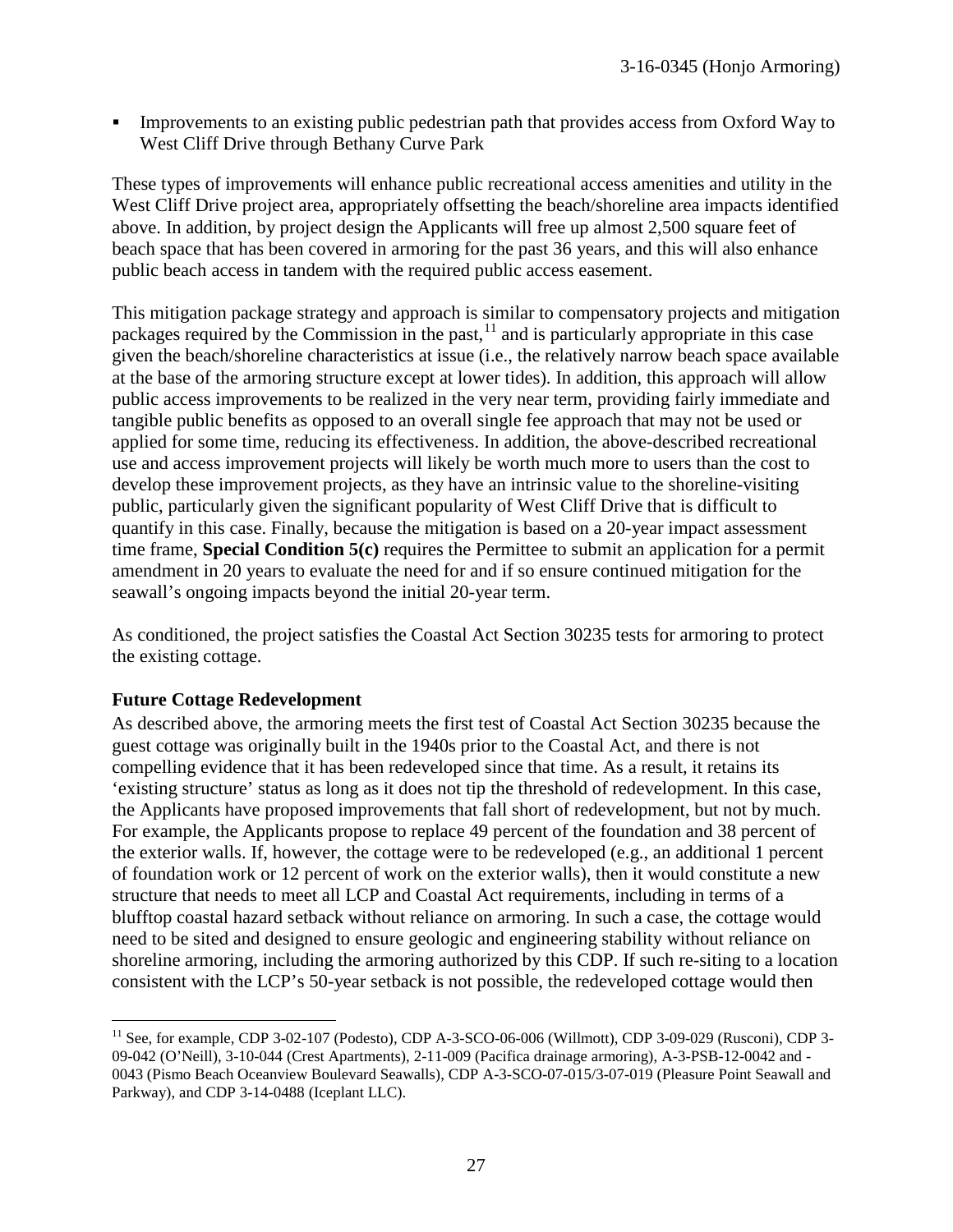need to be removed in order to be consistent with the LCP standards outlined above, including removal of the armoring approved here (as it would no longer be necessary to protect an existing structure). Thus **Special Condition 5** outlines the parameters of what would constitute "redevelopment" of the cottage, at which time armoring would no longer be authorized and would be required to be removed.

#### **Long-Term Stability, Maintenance, and Risk**

Coastal Act Section 30253 requires the project to assure long-term stability and structural integrity, minimize future risk, and avoid additional, more substantial protective measures in the future. This is particularly critical given the dynamic shoreline environment in this area. The experience of the Commission in evaluating the consistency of proposed developments with Coastal Act policies regarding development in areas subject to problems associated with geologic instability, flood, wave, or erosion hazard, has been that development has continued to occur despite periodic episodes of heavy storm damage, landslides, or other such occurrences. Oceanfront development is susceptible to bluff retreat and erosion damage due to storm waves and storm surge conditions. Past occurrences statewide have resulted in public costs (through low interest loans, grants, subsidies, direct assistance, etc.) in the tens and hundreds of millions of dollars. As a means of allowing continued development in areas subject to these hazards while avoiding placing the economic burden on the people of the state for damages, the Commission is justified in requiring that Applicants acknowledge site geologic risks and agree to waive any claims of liability on the part of the Commission for allowing the development to proceed.

There are inherent risks associated with development on and around armoring and eroding bluffs in a dynamic coastal bluff environment; this applies to the project proposed as well as for the development landward of the bluffs themselves. The armoring project site, and all development inland of it, are likely to be affected by shoreline erosion in the future. Although the Commission has sought to minimize the risks associated with the development proposed in this application, the risks cannot be eliminated entirely. Given that the Applicants have chosen to pursue the development despite these risks, the Applicants must assume these risks. Accordingly, this approval is conditioned for the Applicants to assume all risks for developing at this location (see **Special Condition 11**).

Also critical to the task of ensuring long-term stability, as required by Section 30253, is a formal long-term monitoring and maintenance program. If the proposed armoring were damaged in the future (e.g. as a result of flooding, landsliding, wave action, storms, etc.), it would lead to a degraded public access condition. In addition, such damages could adversely affect nearby beaches by resulting in debris on the beaches and/or creating a hazard to the public using the beaches. Therefore, in order to find the proposed project consistent with Coastal Act Section 30253, the proposed project must be maintained in its approved state, including with respect to landscaping for public view reasons (see also "Public Views" finding). Further, in order to ensure that the Applicants and the Commission know when repairs or maintenance are required, the Applicants must regularly monitor the condition of the subject armoring, particularly after major storm events. Such monitoring will ensure that the Permittees and the Commission are aware of any damage to or weathering of the armoring and can determine whether repairs or other actions are necessary to maintain the armoring in their approved state before such repairs or actions are undertaken. To assist in such an effort, monitoring plans should provide vertical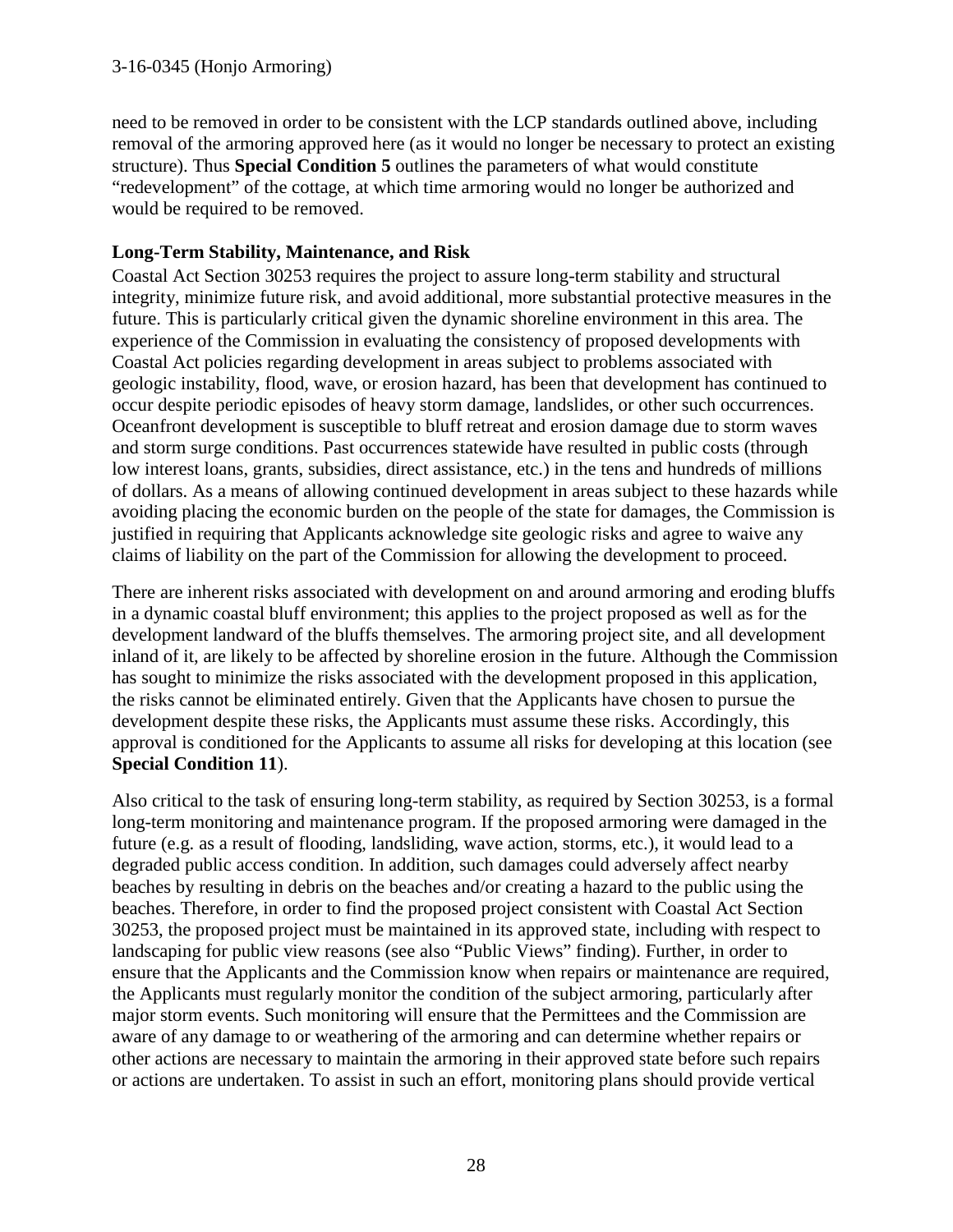and horizontal reference distances from armoring structures to surveyed benchmarks for use in future monitoring efforts.

Thus, to ensure that the project is properly maintained to ensure its long-term structural stability, **Special Condition 6** requires regular submission of monitoring and maintenance reports. Such reports shall provide for evaluation of the condition and performance of the proposed project and overall bluff stability, and shall provide for necessary maintenance, repair, changes or modifications. **Special Condition 7** allows the Applicants to maintain the project in its approved state, subject to the terms and conditions identified by the special conditions. Such future monitoring and maintenance activities will be understood in relation to clear as-built plans that will be submitted by the Applicants (**Special Condition 4**). In addition, **Special Condition 5**  also provides that if in the future the Applicants submit a CDP amendment application to augment the armoring to further protect the remodeled cottage, or to perform repair work to 50 percent or more of the retained armoring, additional mitigation may be required. Such augmentation may not result in any encroachment seaward of the armoring approved here.

#### **Geologic Conditions and Hazards Conclusion**

The existing cottage, which will be remodeled but not redeveloped pursuant to CDP Application A-3-STC-16-0016, is in danger from erosion and requires armoring through the proposed project in order to be protected. Conditions are included to ensure that the project will appropriately offset its sand supply and beach/recreational use area impact, and to ensure long term stability. As conditioned, the Commission finds the project consistent with Coastal Act Sections 30235 and 30253.

### **D. PUBLIC ACCESS AND RECREATION**

The Coastal Act grants a high priority to public recreational access uses and activities to and along the coast. The Act protects and encourages lower-cost visitor and recreational facilities where feasible and states a preference for developments providing public recreational opportunities. In addition, the Coastal Act requires that oceanfront land and upland areas suitable for recreational use be protected for recreational uses. Coastal Act Sections 30210 through 30213, 30221 and 30223 specifically protect public access and recreation. In particular:

*30210. In carrying out the requirement of Section 4 of Article X of the California Constitution, maximum access, which shall be conspicuously posted, and recreational opportunities shall be provided for all the people consistent with public safety needs and the need to protect public rights, rights of private property owners, and natural resource areas from overuse.* 

*30211. Development shall not interfere with the public's right of access to the sea where acquired through use or legislative authorization, including, but not limited to, the use of dry sand and rocky coastal beaches to the first line of terrestrial vegetation.* 

*30212. Public access from the nearest public roadway to the shoreline and along the coast shall be provided in new development projects except where: (1) it is inconsistent with public safety, military security needs, or the protection of fragile coastal resources, (2) adequate access exists nearby, or, (3) agriculture would be adversely affected….*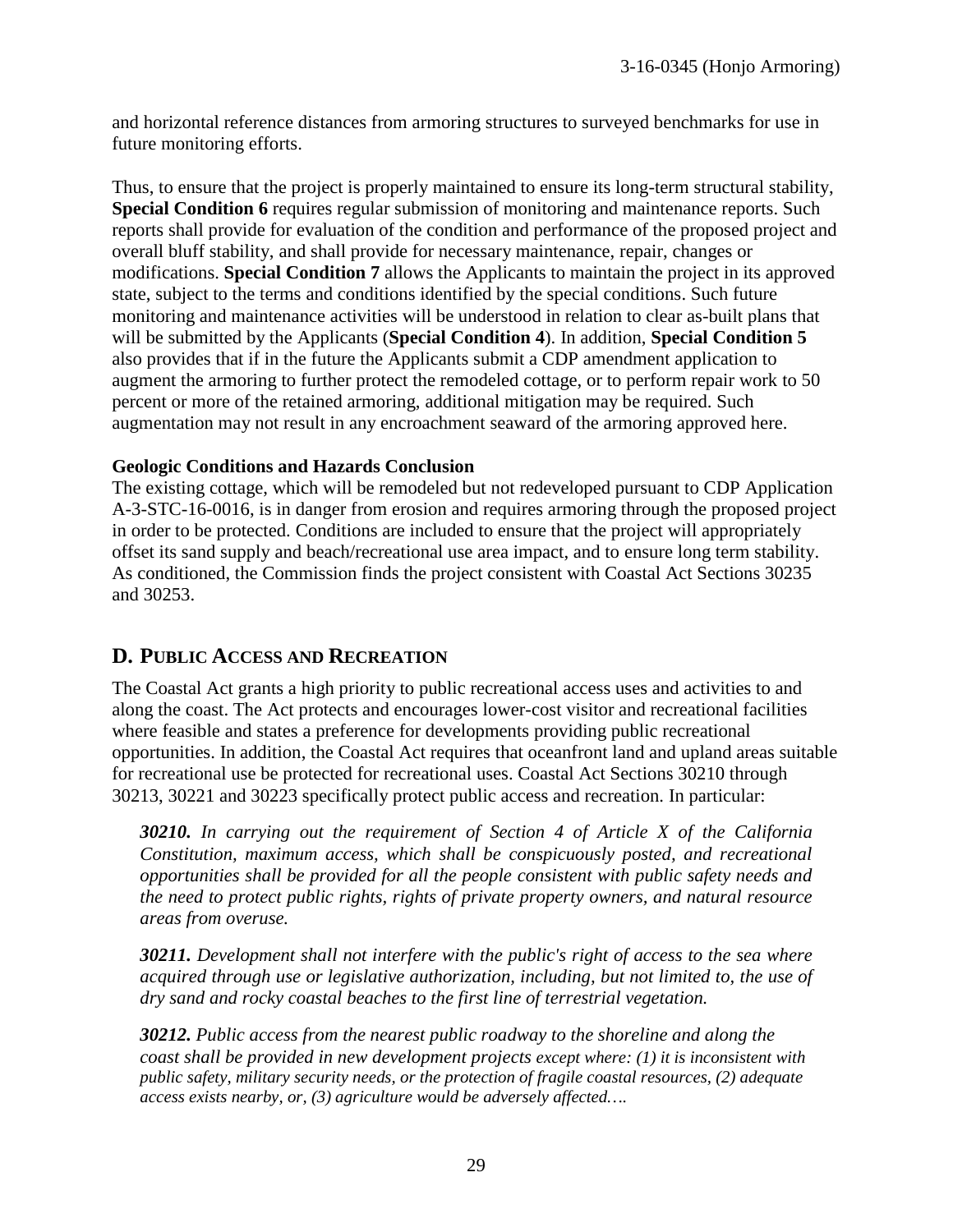*30213. Lower cost visitor and recreational facilities shall be protected, encouraged, and, where feasible, provided. Developments providing public recreational opportunities are preferred. …*

*30221. Oceanfront land suitable for recreational use shall be protected for recreational use and development unless present and foreseeable future demand for public or commercial recreational activities that could be accommodated on the property is already adequately provided for in the area.* 

*30223. Upland areas necessary to support coastal recreational uses shall be reserved for such uses, where feasible.* 

Coastal Act Section 30240(b) protects sensitive habitat, as well as parks and recreation areas, such as the adjacent beach, and the West Cliff Drive recreational trail and corridor:

*30240(b). Development in areas adjacent to environmentally sensitive habitat areas and parks and recreation areas shall be sited and designed to prevent impacts which would significantly degrade those areas, and shall be compatible with the continuance of those habitat and recreation areas.* 

These overlapping policies clearly protect access to and along the shoreline and to offshore waters for public access and recreation purposes, particularly free and low cost access.

### **Consistency Analysis**

Shoreline protective devices have significant adverse impacts to public access and recreation. Section 30210 of the Coastal Act requires the Commission to provide the general public maximum access and recreational opportunities, while respecting the rights of private property owners. Section 30211 prohibits development from interfering with the public's right of access to the sea where acquired through use or by legislation. In approving new development, Section 30212 requires new development to provide access from the nearest public roadway to the shoreline and along the coast, save certain limited exceptions, such as existing adequate nearby access. Finally, the Coastal Act Section 30210 direction to maximize access represents a different threshold than to simply provide or protect such access, and is fundamentally different from other like provisions in this respect. In other words, it is not enough to simply provide access to and along the coast, and not enough to simply protect access; rather such access must also be maximized. This terminology distinguishes the Coastal Act in certain respects, and provides fundamental direction with respect to projects along the California coast that raise public access issues, like this one. In addition, the mean high tide line will move landward over time depending on the beach profile, seasonal tidal activity, and continued sea level rise. Therefore, it is also critically important that the Commission assess whether the project, which as conditioned will mitigate for coastal resource impacts through 2038 (i.e., the initial mitigation period; see also the preceding "Coastal Hazard" findings), would impact public access and recreation over this time period, and, if so, provide measures to avoid or appropriately mitigate such impacts.

As discussed in the "Coastal Hazards" section above, shoreline structures can have a variety of negative impacts on coastal resources, including adverse effects on beaches and sand supply, which ultimately result in the loss of the beach and associated impacts to public access. The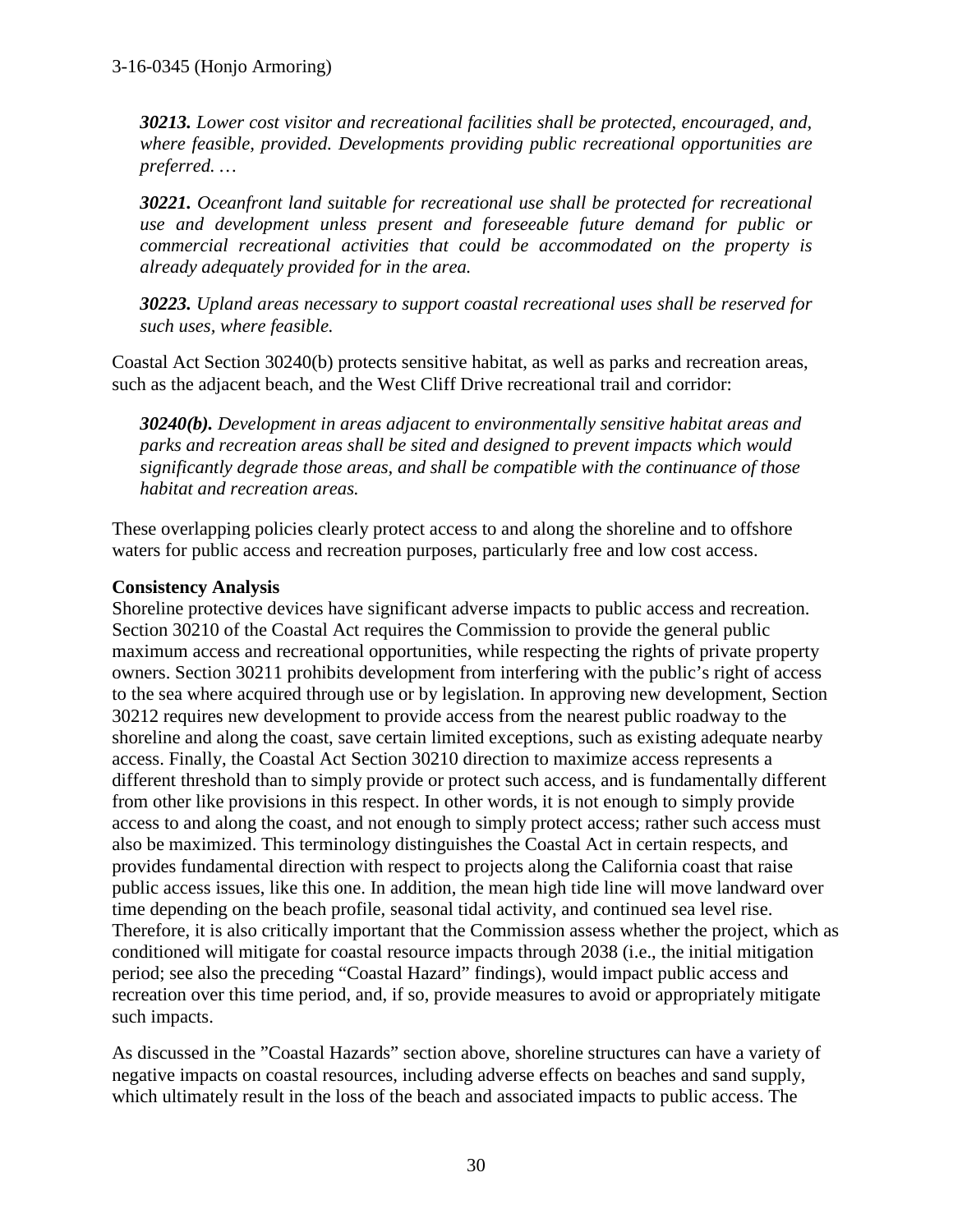proposed project's impact to sand supply, and ultimately to beach/shoreline area, would result in measurable impacts to beaches and beach area access. To offset these impacts, the Commission and the Applicants have mutually agreed to a mitigation package that includes a combination of public access improvement projects, conditioning of the project to free up sandy beach areas, and a public access easement over the areas seaward of the blufftop edge. Although these mitigations were required for coastal hazard policy consistency, they also offset impacts from a public access and recreation perspective for the area of the beach below the mean high tide line which would exist and continue to migrate inland but for the existence of the revetment, as discussed above (see **Special Conditions 2 and 8**).

The remaining public access and recreation impacts accrue due to project activities on the blufftop, and from construction overall. With respect to construction impacts, this project will: require the movement of large equipment, workers, materials, and supplies in and around the shoreline area and public access points; include large equipment operations in these areas; result in the loss of public access use areas to a construction zone; and generally intrude and negatively impact the aesthetics, ambiance, serenity, and safety of the recreational experience at these locations. These public recreational use impacts have been (through the Applicant's proposed best management practices) and can be mitigated through construction parameters that limit the area of construction, limit the times when work can take place (e.g., to avoid both weekends and peak summer use months when recreational use is highest), clearly fence off the minimum construction area necessary, keep equipment out of coastal waters, require off-beach equipment and material storage during non-construction times, clearly delineate and avoid to the maximum extent possible public use areas, and restore all affected public access areas at the conclusion of construction. A construction plan is required to implement these measures (s**ee Special Condition 3**). In addition, to provide maximum information to the beach-going public during all construction, the Applicants must maintain copies of the CDP and approved plans available for public review at the construction sites, as well as provide a construction coordinator whose contact information is posted at the sites to respond to any problems and/or inquiries that might arise (**see Special Condition 3**). In addition, this permit does not constitute a waiver of any public rights that might exist on the property (see **Special Condition 9**).

In conclusion, provided the Applicants implement the mitigation package per the terms and conditions of this approval, including reassessment of such impacts on a twenty-year cycle, these mitigations can appropriately offset the public recreational access impacts associated with the proposed project. As conditioned, the Commission finds the project consistent with the Coastal Act access and recreation policies cited above.

# **E. MARINE RESOURCES**

The Coastal Act protects the marine resources and habitat offshore of this site. Coastal Act Sections 30230 and 30231 provide:

*Section 30230. Marine resources shall be maintained, enhanced, and where feasible, restored. Special protection shall be given to areas and species of special biological or economic significance. Uses of the marine environment shall be carried out in a manner that will sustain the biological productivity of coastal waters and that will maintain healthy populations of all species of marine organisms adequate for long-term*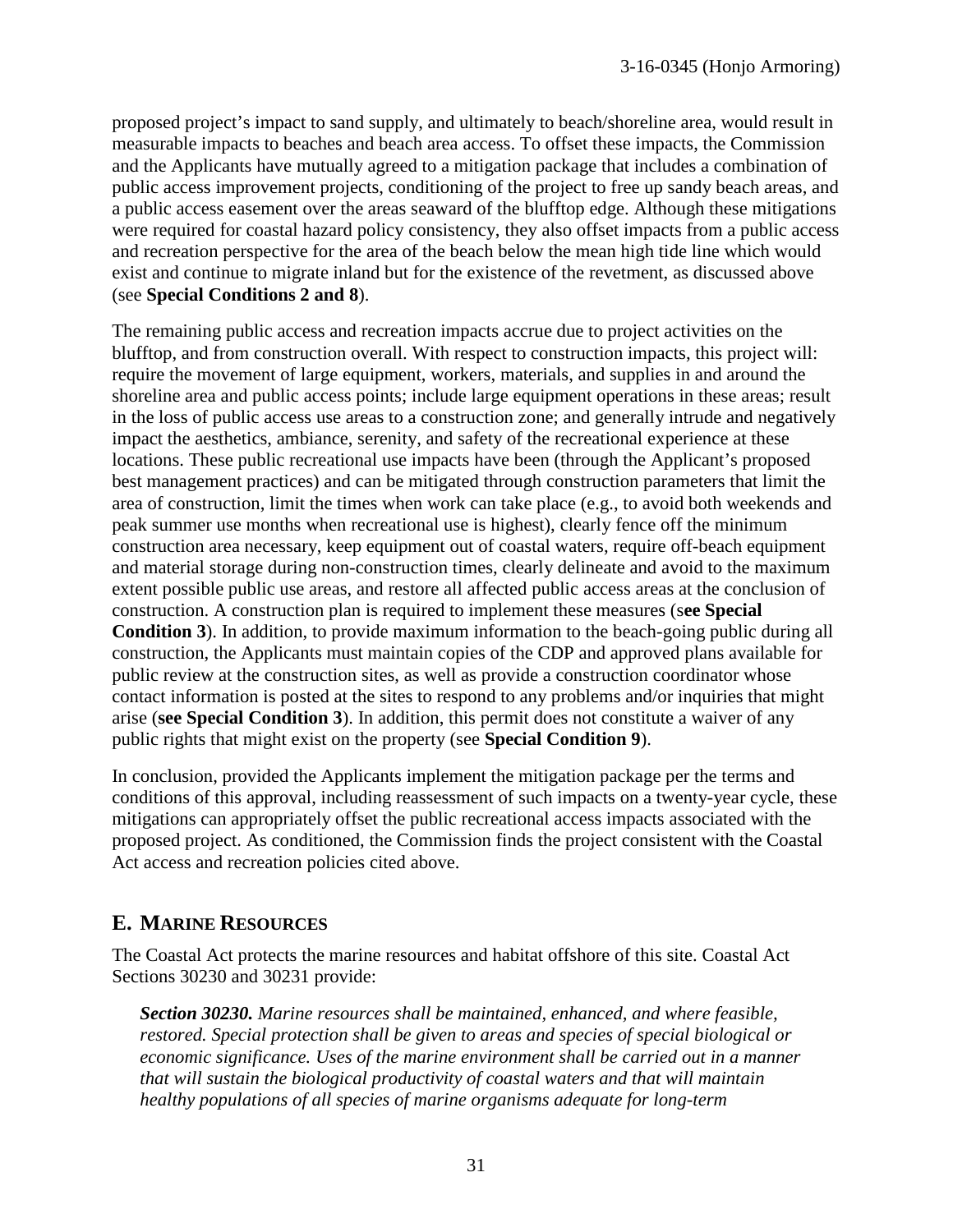*commercial, recreational, scientific, and educational purposes.* 

*Section 30231. The biological productivity and the quality of coastal waters, streams, wetlands, estuaries, and lakes appropriate to maintain optimum populations of marine organisms and for the protection of human health shall be maintained and, where feasible, restored through, among other means, minimizing adverse effects of waste water discharges and entrainment, controlling runoff, preventing depletion of ground water supplies and substantial interference with surface water flow, encouraging waste water reclamation, maintaining natural vegetation buffer areas that protect riparian habitats, and minimizing alteration of natural streams.* 

As discussed above, the project is located on an oceanfront, blufftop parcel and is the only residence located seaward of West Cliff Drive overlooking the Monterey Bay National Marine Sanctuary, which is recognized for its unique and abundant marine life. Runoff here has the potential to discharge into the Sanctuary, including at one of the primary recreational water use areas within the Sanctuary. The Sanctuary is home to some 26 Federal and State Endangered and Threatened species and a vast diversity of other marine organisms. And the area offshore here is a popular surfing and beach activity destination. As such, the Commission recognizes the marine and recreational resources involved with the proposed project as sensitive coastal resources that are of high state and federal importance.

Given the proposed project is located at the shoreline interface with the Pacific Ocean, there is the potential for impacts to marine resources. The project is conditioned to include construction methods required by the Commission in the past to protect water quality and marine resources during armoring construction, including maintaining good construction site housekeeping controls and procedures, the use of appropriate erosion and sediment controls, a prohibition on equipment washing, refueling, or servicing on the beach, etc. **(Special Condition 3).** To further protect marine resources and offshore habitat, **Special Condition 3** requires construction documents to be kept at the site for inspection, and also requires a construction coordinator to be available to respond to any inquiries that arise during construction.

As conditioned, the Commission finds the project consistent with Coastal Act Sections 30230 and 30231 regarding protection of marine resources and offshore habitats.

# **F. PUBLIC VIEWS**

Coastal Act Section 30251 states:

*Section 30251. The scenic and visual qualities of coastal areas shall be considered and protected as a resource of public importance. Permitted development shall be sited and designed to protect views to and along the ocean and scenic coastal areas, to minimize the alteration of natural land forms, to be visually compatible with the character of surrounding areas, and, where feasible, to restore and enhance visual quality in visually degraded areas. New development in highly scenic areas such as those designated in the California Coastline Preservation and Recreation Plan prepared by the Department of Parks and Recreation and by local government shall be subordinate to the character of its setting.*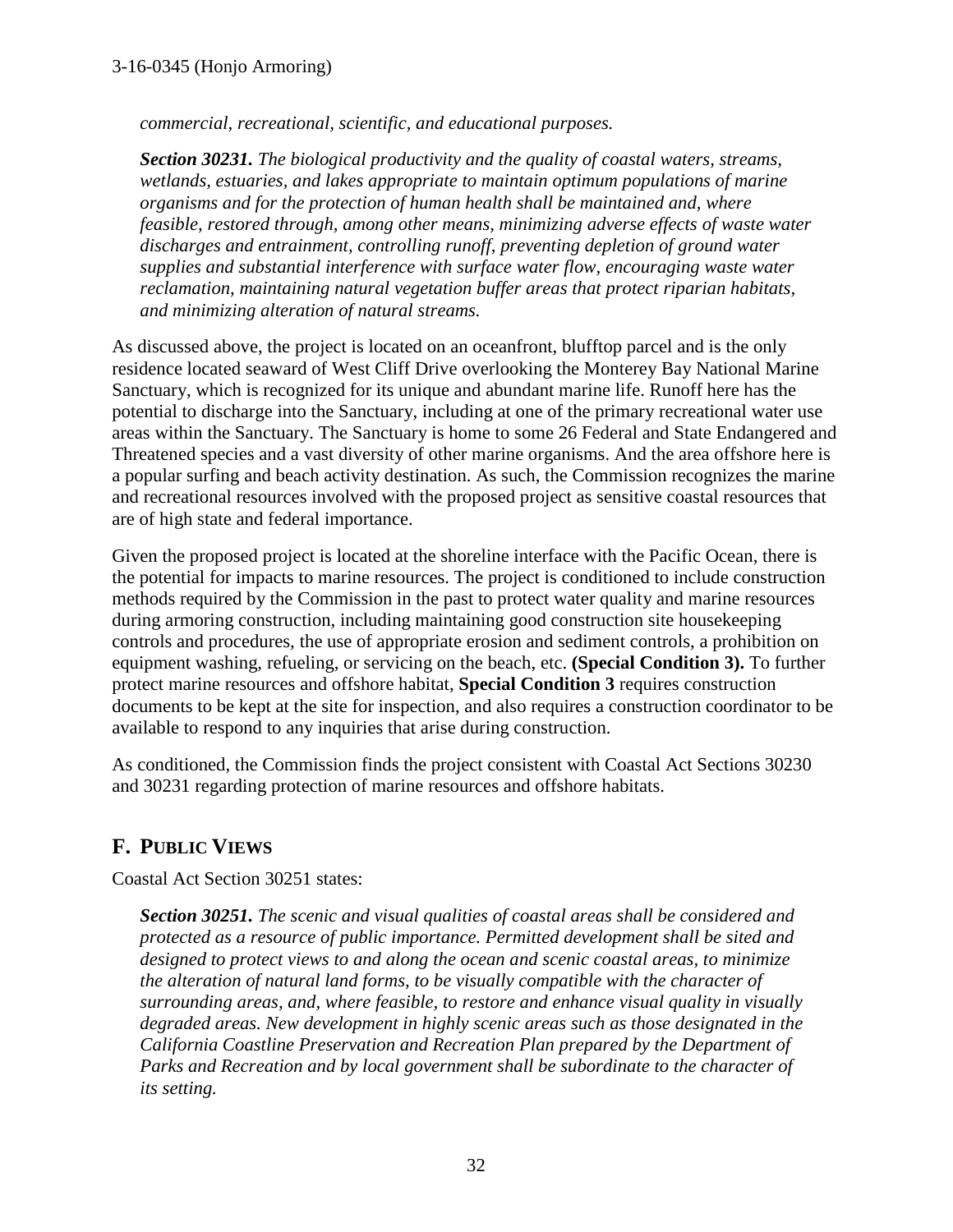The project has been designed to minimize the use of shoreline armoring, including to minimize its impact on public views from along the heavily utilized West Cliff Drive recreational trail and corridor. Indeed, the proposed armoring to be retained would mostly be at the far back of the pocket beach and would mostly only be visible to beach and ocean users. And the project as a whole would reduce the amount of armoring present, along with restoration of the underlying area to natural conditions, which should serve to enhance views in that respect. To offset potential visual impacts, the project is also conditioned to require that the gabion baskets and upper portion of the riprap proposed to be retained be camouflaged with native vegetation in order to minimize impacts to public views, including for beach users (see **Special Condition 1(c)**). Finally, temporary visual impacts during construction would occur, and would be required to be minimized through best management practices as required by **Special Condition 3**. Overall, as conditioned, the proposed project would improve the public viewshed as seen from the ocean, the beach, and West Cliff Drive. As conditioned, the Commission finds the project consistent with the above-cited Coastal Act public viewshed policies.

# **G. VIOLATION**

As discussed above, most of the existing shoreline armoring at the site is not permitted. Specifically, in 1982, in the wake of severe El Niño storms, the prior property owner installed substantial shoreline armoring on the beach and bluff face at the subject location, including gabion baskets and approximately 900 cubic yards  $(cy)^{12}$  of riprap, in order to protect the main house and guest cottage.<sup>[13](#page-32-1)</sup> Although that prior property owner initiated an after-the-fact CDP application at that time (CDP Application No. 3-83-152), that process was never completed and thus no CDP was ever issued to authorize the placement of the gabion baskets and 900 cy of riprap on the beach and bluff fronting the residence.<sup>[14](#page-32-2)</sup> Thus, the gabion baskets and 900 cy of riprap have been retained without benefit of a CDP for over three decades, and are currently considered a violation of the Coastal Act.

In 1992, Dr. Cummins applied for a different CDP to place some 300 cy of riprap at the site (CDP Application No. 3-92-078). That CDP was ultimately approved, and 300 cy of riprap was placed per the permit. At that time, the record indicates that the Commission was unaware that the early 1980s unpermitted armoring work had not been permitted, and thus the Commission's CDP did not evaluate or approve that prior work at that time. Thus, 300 cy of riprap has been legally permitted at the site, but the remainder of the armoring (i.e., about 900 cy of riprap and

<span id="page-32-0"></span> $\overline{a}$  $12$  Application No. 3-83-152 identified the amount as 850 tons of rip rap, however current estimates indicate the amount is closer to 900 cy (see **Exhibit** 3).

<span id="page-32-1"></span><sup>&</sup>lt;sup>13</sup> The current owners/Applicants assert that the shoreline protection work was done under a verbal emergency authorization from Coastal Commission staff, though no independent or subsequent written documentation has been identified to substantiate this claim, and Commission staff have not been able to corroborate that staff was involved at all in the decision to undertake the shoreline protection work. Because of this, Commission staff do not consider there to have been any emergency authorization.

<span id="page-32-2"></span><sup>&</sup>lt;sup>14</sup> Thus, even assuming that the prior owner (Dr. Cummins) did obtain verbal emergency permit authorization from Coastal Commission staff to place the shoreline protection work on a temporary basis (and there is no evidence to suggest same), the armoring never received an actual Emergency CDP nor a regular CDP as required by law, and is unpermitted at this point either way.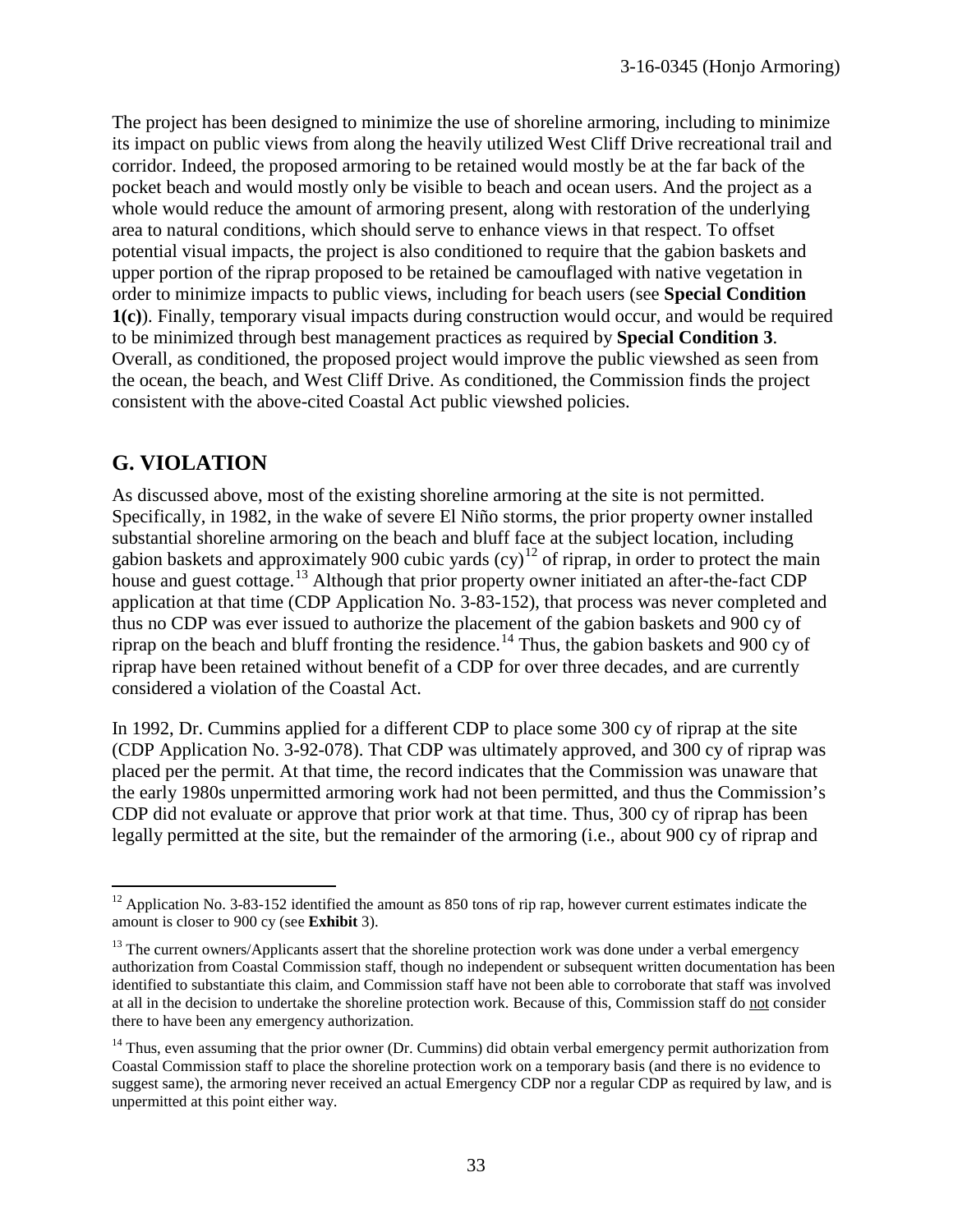the gabion baskets) remains unpermitted, and is currently considered a violation of the Coastal Act that is subject to a Commission enforcement case  $(V-3-15-0124)$ .<sup>15</sup>

The Applicants seek to resolve the violations through this application (by removing a large percentage of the unauthorized armoring) and the CDP is conditioned to limit the shoreline armoring to the minimum necessary to protect the existing cottage as discussed above, and to offset impacts from the time armoring was installed in 1982 through the initial 20-year mitigation period, for a total of 56 years (i.e., through 2038). Approval of this application pursuant to the staff recommendation, issuance of the CDP, and the Applicant's subsequent compliance with all terms and conditions of the CDP will result in resolution of the above described violations.

Although development has taken place prior to submission of this permit application, consideration of this application by the Commission has been based solely upon the Chapter 3 policies of the Coastal Act. Commission review and action on this CDP does not constitute a waiver of any legal action with regard to the alleged violations, nor does it constitute an implied statement of the Commission's position regarding the legality of development, other than the development addressed herein, undertaken on the subject site without a coastal permit. In fact, approval of this CDP is possible only because of the conditions included herein and failure to comply with these conditions would also constitute a violation of this CDP and of the Coastal Act. Accordingly, the Applicants remain subject to enforcement action unless and until the conditions of approval included in this CDP are satisfied.

# **H. OTHER AGENCY APPROVALS**

### **California State Lands Commission**

The California State Lands Commission (SLC) has not been contacted by the Applicants for a jurisdictional determination. This approval is conditioned to require written evidence either of SLC approval of the project (as conditioned and approved by this CDP) or evidence that such approval is not required (see **Special Condition 10**).

### **Central Coast Regional Water Quality Control Board**

The Central Coast Regional Water Quality Control Board (RWQCB) has regulatory authority over the proposed project under Section 401 of the Clean Water Act. This approval is conditioned to require written evidence either of RWQCB approval of the project (as conditioned and approved by this CDP) or evidence that such approval is not required (see **Special Condition 10**).

### **Monterey Bay National Marine Sanctuary**

The Monterey Bay National Marine Sanctuary (MBNMS) has regulatory authority over the proposed project under the National Marine Sanctuaries Act. This approval is conditioned to

<span id="page-33-0"></span> $\overline{a}$ <sup>15</sup> The 1983 application (which was never filed) to recognize the unpermitted armoring stated that 850 *tons* of riprap was placed at the site in 1982. The current Applicants' geotechnical consultant estimates that there is a total of about 1,200 cy of riprap present at the site. Given that CDP 3-92-078 authorized the placement of 300 cy of riprap, the 1982 riprap is estimated to equal about 900 cy.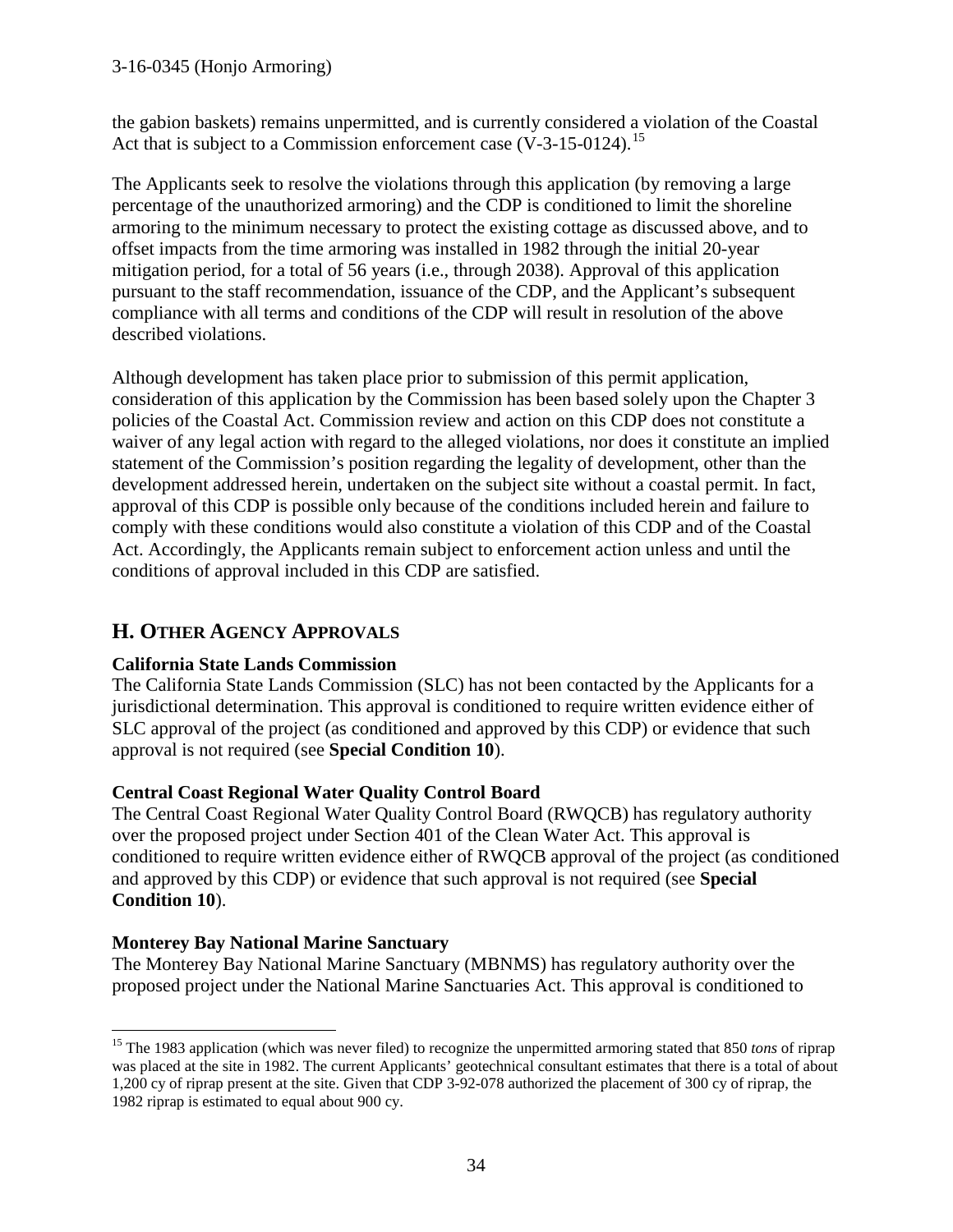require written evidence either of MBNMS approval of the project (as conditioned and approved by this CDP) or evidence that such approval is not required (see **Special Condition 10**).

### **Army Corps of Engineers**

The U.S. Army Corps of Engineers (ACOE) has regulatory authority over the proposed project under Section 10 of the Rivers and Harbors Act of 1899 (33 U.S.C. 1344) and Section 404 of the Clean Water Act. Section 10 of the Rivers and Harbors Act regulates the diking, filling and placement of structures in navigable waterways. Section 404 of the Clean Water Act regulates fill or discharge of materials into waters and ocean waters. Portions of the project appear to be located within the jurisdiction of ACOE and the use of equipment and machinery on the beach up to the high tide line. Accordingly, this approval is conditioned to ensure that the project (as conditioned and approved by this CDP) has received all necessary authorizations (or evidence that none are necessary) from ACOE (see **Special Condition 10**).

# **I. OTHER**

### **Disclosure**

The proposed project represents a unique set of facts, including being the only residential development on the seaward side of West Cliff Drive in Santa Cruz. And this CDP includes important conditions reflecting the set of facts as they apply to this approval, including the required conditions of approval. In order to ensure that the terms and conditions of this approval are clear to these Applicants as well as any future owners, this approval requires that the CDP terms and conditions be recorded as covenants, codes, and restrictions against use and enjoyment of the property, and that all real estate disclosures include clear explanation of the CDP and its terms and conditions (see **Special Conditions 12 and 13**).

### **Indemnification**

Coastal Act Section  $30620(c)(1)$  authorizes the Commission to require applicants to reimburse the Commission for expenses incurred in processing CDP applications.<sup>[16](#page-34-0)</sup> Thus, the Commission is authorized to require reimbursement for expenses incurred in defending its action on the pending CDP application in the event that the Commission's action is challenged by a party other than the Applicants. Therefore, consistent with Section 30620(c), the Commission imposes requiring reimbursement for any costs and attorneys' fees that the Commission incurs in connection with the defense of any action brought by a party other than the Applicants challenging the approval or issuance of this CDP (**Special Condition 14**).

# **J. CALIFORNIA ENVIRONMENTAL QUALITY ACT (CEQA)**

Section 13096 of the California Code of Regulations requires that a specific finding be made in conjunction with CDP applications showing the application to be consistent with any applicable requirements of CEQA. Section 21080.5(d)(2)(A) of CEQA prohibits a proposed development from being approved if there are feasible alternatives or feasible mitigation measures available which would substantially lessen any significant adverse effect that the activity may have on the environment.

<span id="page-34-0"></span> $\overline{a}$ <sup>16</sup> See also California Code of Regulations Title 14 Section 13055(g).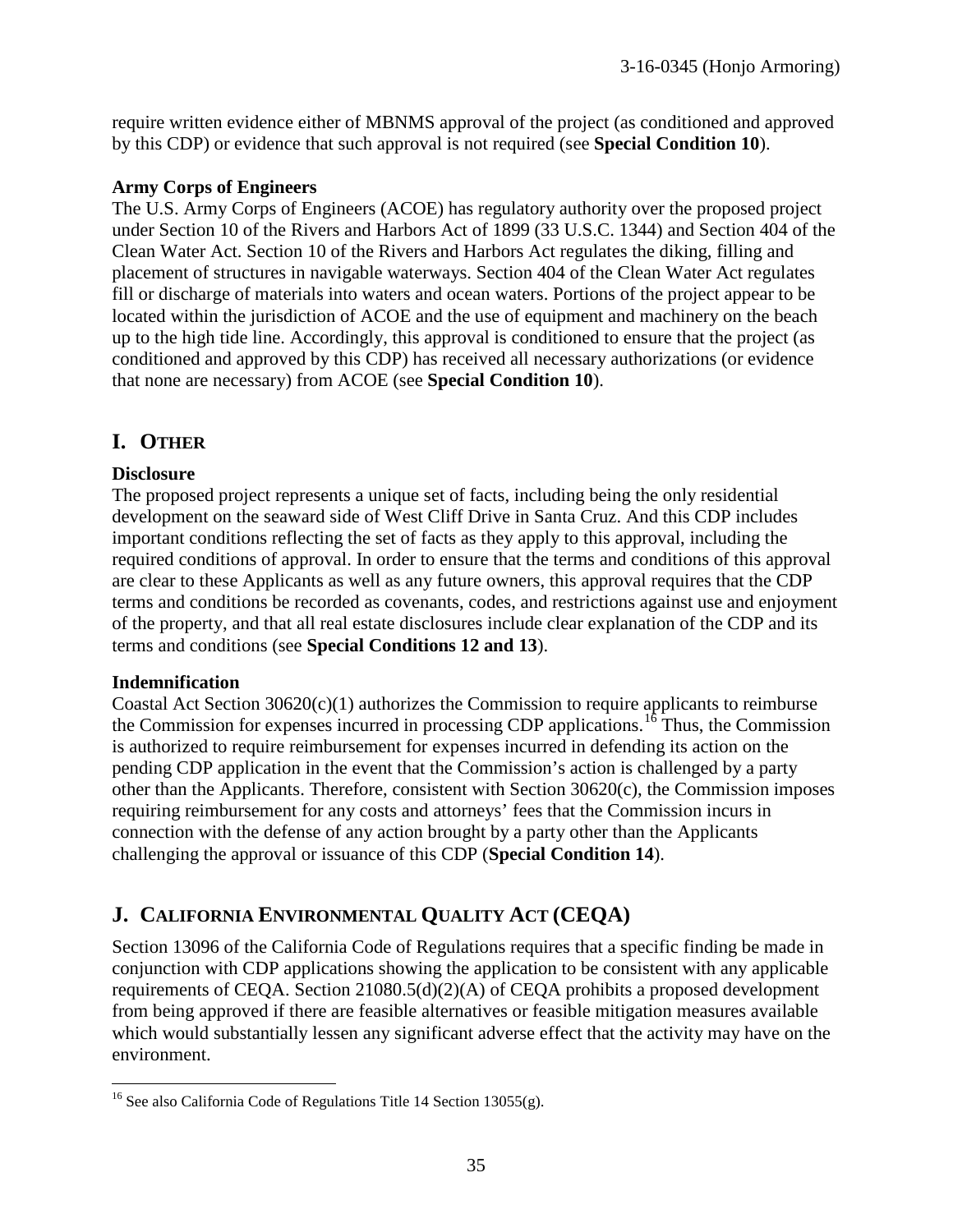On September 9, 2017, the City of Santa Cruz, acting as lead CEQA agency, determined that the proposed project was categorically exempt from CEQA review under CEQA Guideline Section 15301(d) (applicable to restoration or rehabilitation of deteriorated or damaged structures). The Coastal Commission's review and analysis of land use proposals has been certified by the Secretary of the Natural Resources Agency as being the functional equivalent of environmental review under CEQA. The preceding CDP findings discuss the relevant coastal resource issues with the proposal, and the CDP conditions identify appropriate modifications to avoid and/or lessen any potential for adverse impacts to said resources. All public comments received to date have been addressed in the findings above, which are incorporated herein in their entirety by reference.

As such, there are no additional feasible alternatives or feasible mitigation measures available which would substantially lessen any significant adverse environmental effects which approval of the proposed project, as conditioned, would have on the environment within the meaning of CEQA. Thus, if so conditioned, the proposed project will not result in any significant environmental effects for which feasible mitigation measures have not been employed consistent with CEQA Section  $21080.5(d)(2)(A)$ 

### **APPENDIX A – SUBSTANTIVE FILE DOCUMENTS**

- Bowman and Williams, Topographic Map and Boundary Survey Map, dated revised 8/21/17
- Gary Griggs, Evaluation of Preferred Alternative for Coastal Protection, Honjo Home, dated 8/20/2017
- Haro, Kasunich and Associates (HKA), Geotechnical Response to Coastal Commission Appeal, dated 3/15/16
- HKA, Geotechnical Information and Coastal Protection Alternative Analysis, dated 9/8/2017
- HKA, Wave Runup/Erosion and Bluff Instability Report, dated 9/8/2017
- HKA, Beach Sand Replenishment in lieu worksheets, dated 9/6/2017 and 9/21/2017
- HKA, Supplemental Alternative Analysis Vertical Seawall, dated 9/21/2017
- John Pearse, Biological Aspects of Rip-rap at 1307 West Cliff Drive, dated 7/26/2017
- Stewart Title, Preliminary Title Report, dated  $7/14/17$
- **Erik Zinn and Associates (Zinn), Response to CCC Request for Supplemental Information,** dated 9/5/2017
- Zinn, Revised 25 August 2016 Geological findings regarding prospective removal of armoring.
- Zinn, Geologic Findings Regarding prospect of removal of armoring, dated revised 8/25/2016